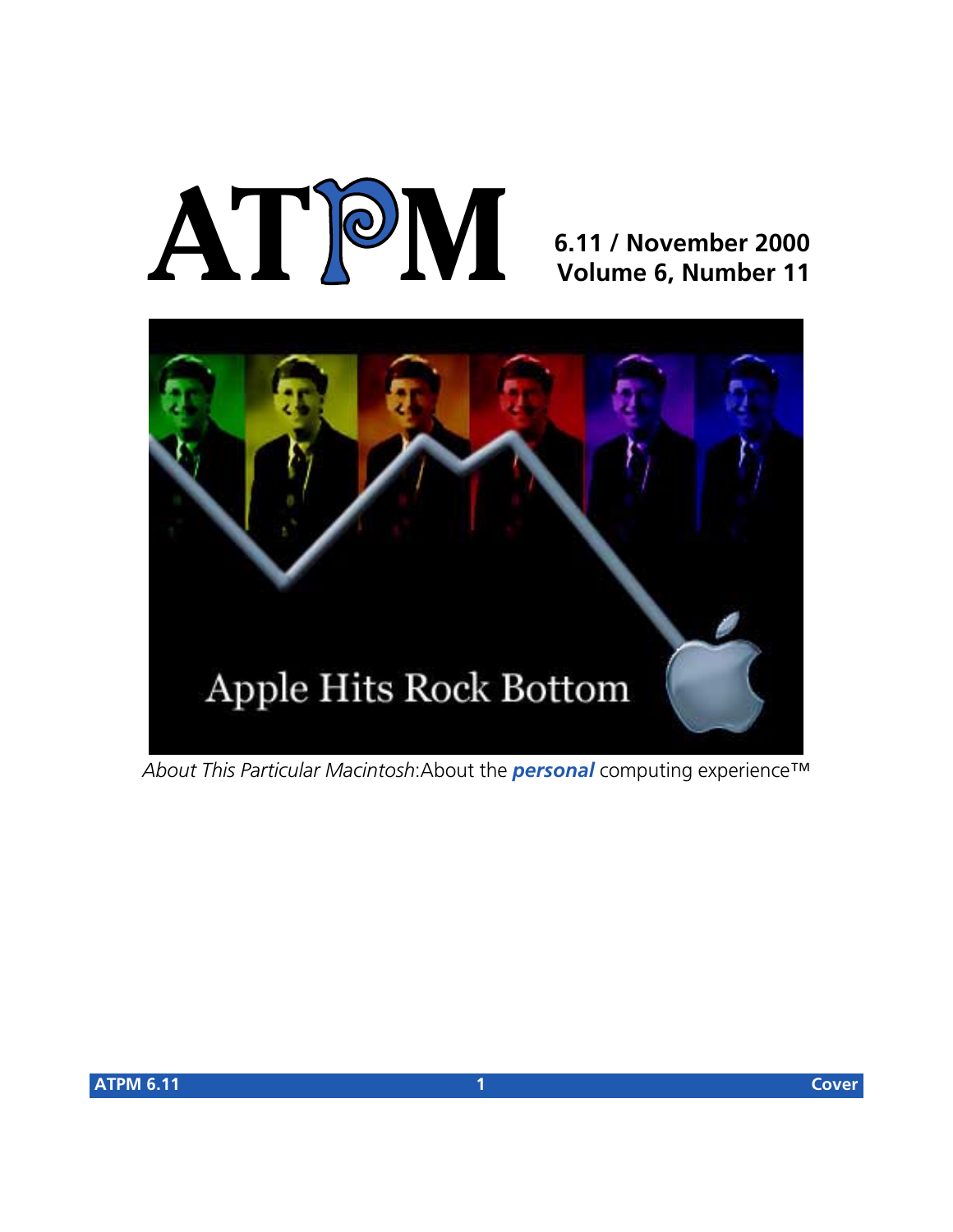## **Cover Art**

Copyright © 2000 by [Jamal Ghandour](mailto:jghandour@atpm.com) We need new cover art each month. [Write to us!](mailto:cover-art@atpm.com)

# **Editorial Staff**

Publisher/Editor-in-Chief [Michael Tsai](mailto:mtsai@atpm.com) Managing Editor [Daniel Chvatik](mailto:dchvatik@atpm.com) Associate Editor/Reviews [Paul Fatula](mailto:pfatula@atpm.com) Copy Editors [Raena Armitage](mailto:rarmitage@atpm.com) [Johann Campbell](mailto:jcampbell@atpm.com) [Ellyn Ritterskamp](mailto:eritterskamp@atpm.com) [Brooke Smith](mailto:bsmith@atpm.com) [Ron Stewart](mailto:rstewart@atpm.com) [Adam Zaner](mailto:azaner@atpm.com) *Vacant* Publicity Manager *Vacant* Webmaster [Michael Tsai](mailto:mtsai@atpm.com) Assistant Webmaster [A. Lee Bennett](mailto:lbennett@atpm.com) List Server Host [Evan Trent](mailto:etrent@atpm.com) Beta Testers [The Staff](mailto:editor@atpm.com)

# **Contributing Editors**

|                                       | At Large Robert Paul Leitao |
|---------------------------------------|-----------------------------|
| Games Vacant                          |                             |
|                                       | Graphics Grant Osborne      |
| How To's & Reviews Christopher Turner |                             |
| Interviews Vacant                     |                             |
|                                       | Music David Ozab            |
|                                       | Networking Matthew Glidden  |
|                                       | Opinion Tom lovino          |
|                                       | <b>Mike Shields</b>         |
|                                       | Vacant                      |
|                                       | Reviews Eric Blair          |
|                                       | Jamie McCornack             |
|                                       | <b>Gregory Tetrault</b>     |
|                                       | Evan Trent                  |
|                                       | Vacant                      |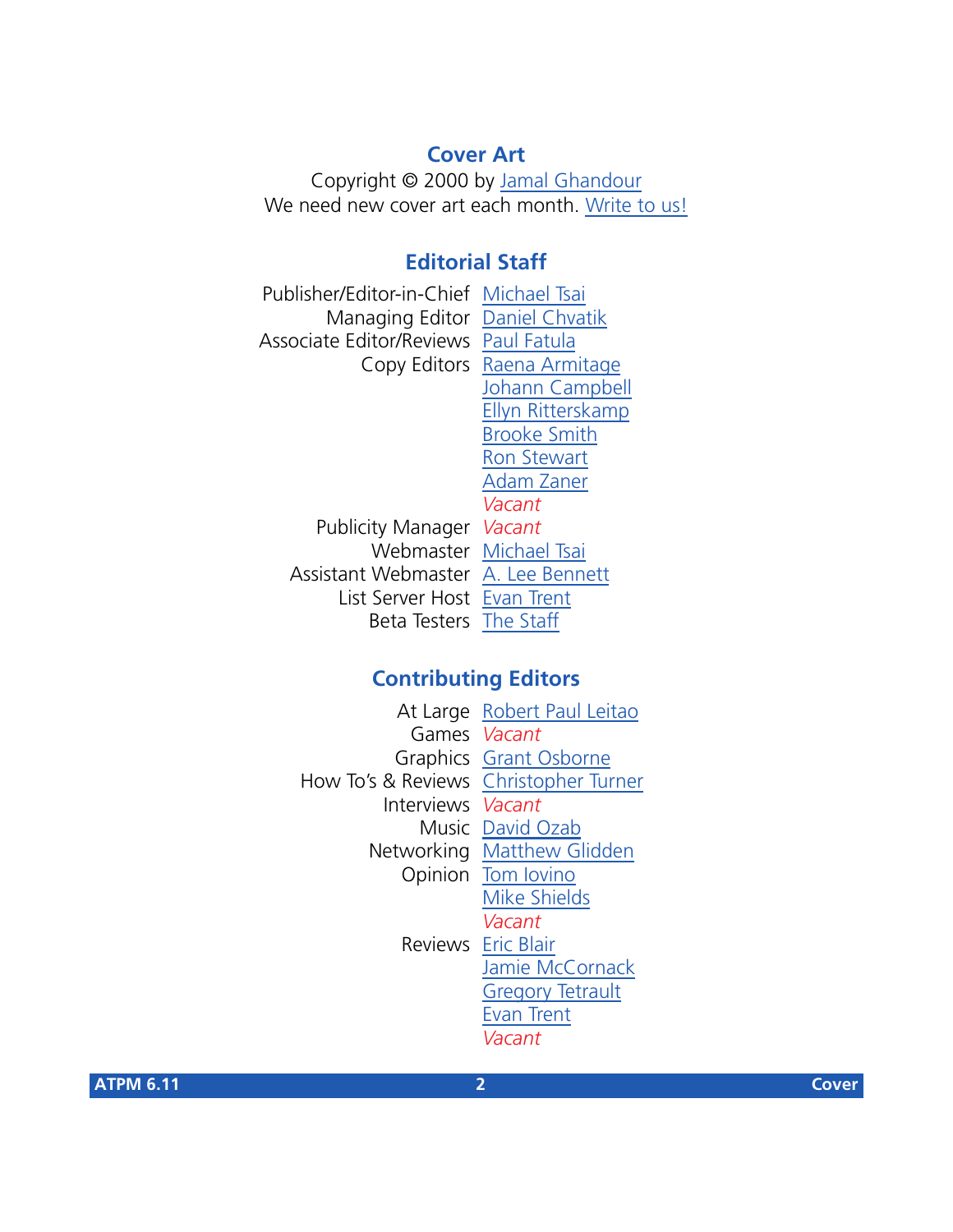Shareware Reviews *Vacant* Technical [Evan Trent](mailto:etrent@atpm.com) Trivia [Edward Goss](mailto:egoss@atpm.com) Web [David Spencer](mailto:dspencer@atpm.com)

#### **Artwork & Design**

Graphics Director [Grant Osborne](mailto:gosborne@atpm.com) Graphic Design Consultant [Jamal Ghandour](mailto:jghandour@atpm.com) Layout and Design [Michael Tsai](mailto:mtsai@atpm.com) Cartoonist [Michael Morgan](mailto:mmorgan@atpm.com) Blue Apple Icon Designs Mark Robinson Other Art RD Novo

#### **Editors Emeritus**

RD Novo Robert Madill Belinda Wagner

#### **Contributors**

Raena Armitage Eric Blair Daniel Chvatik H.M. Fog Edward Goss Tom Iovino Robert Paul Leitao Janet Mobley Michael Morgan Katarina Neef Grant Osborne David Ozab Mike Shields Brooke Smith Gregory Tetrault Evan Trent *Macintosh users like you*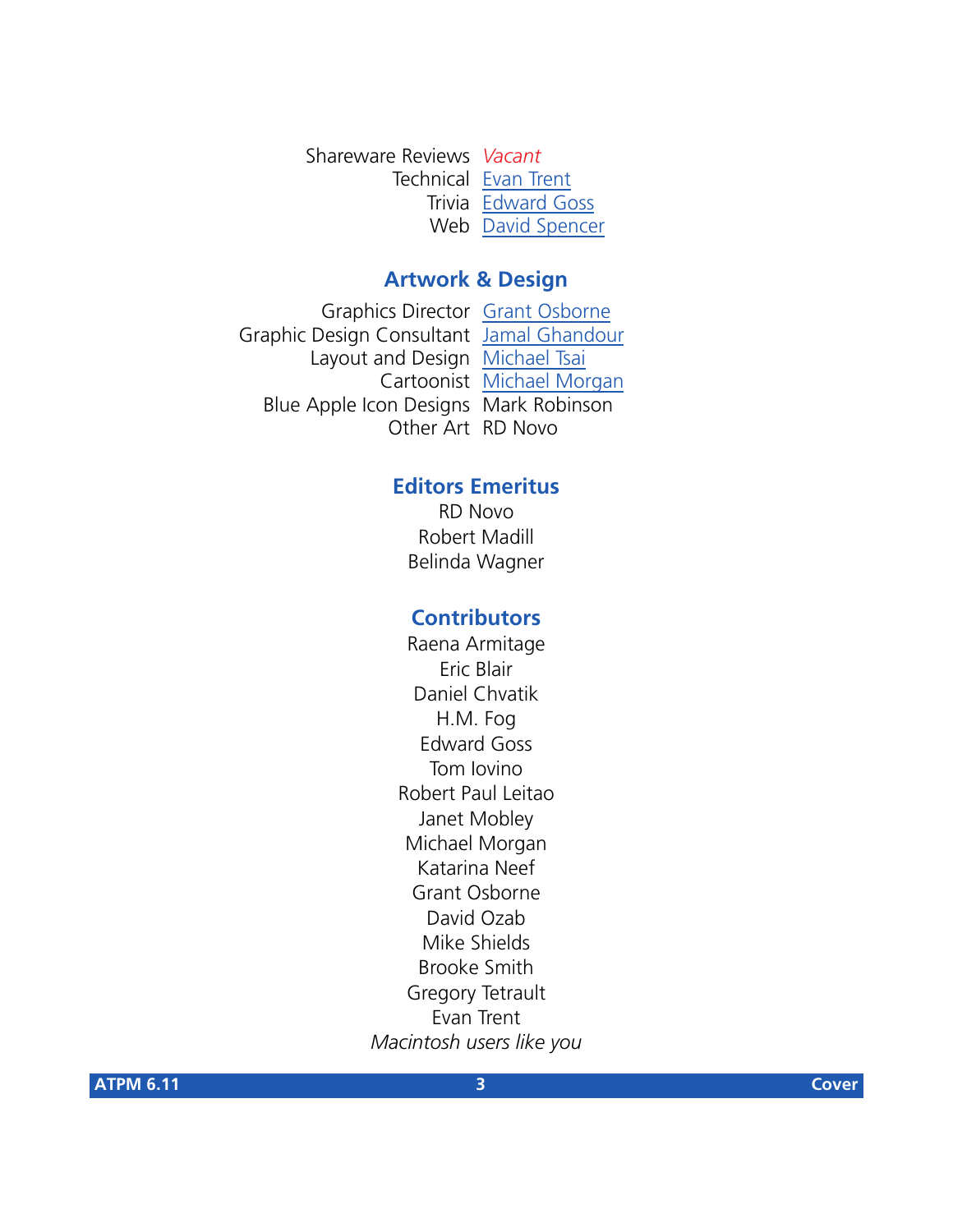# **Subscriptions**

Sign up for **free** subscriptions using the [Web form](http://www.atpm.com/subscribe/) or [by e-mail.](mailto:subscriptions@atpm.com)

## **Where to Find ATPM**

Online and downloadable issues are available at [http://www.atpm.com.](http://www.atpm.com)

ATPM is a product of ATPM, Inc. © 1995–2000, All Rights Reserved ISSN: 1093-2909

#### **The Tools**

Acrobat AppleScript BBEdit FileMaker Pro FrameMaker+SGML iCab ImageReady Interarchy LetterRip Pro MacPerl Mailsmith Mesh ShrinkWrap **StuffIt** 

# **The Fonts**

Cheltenham Frutiger Isla Bella Marydale Minion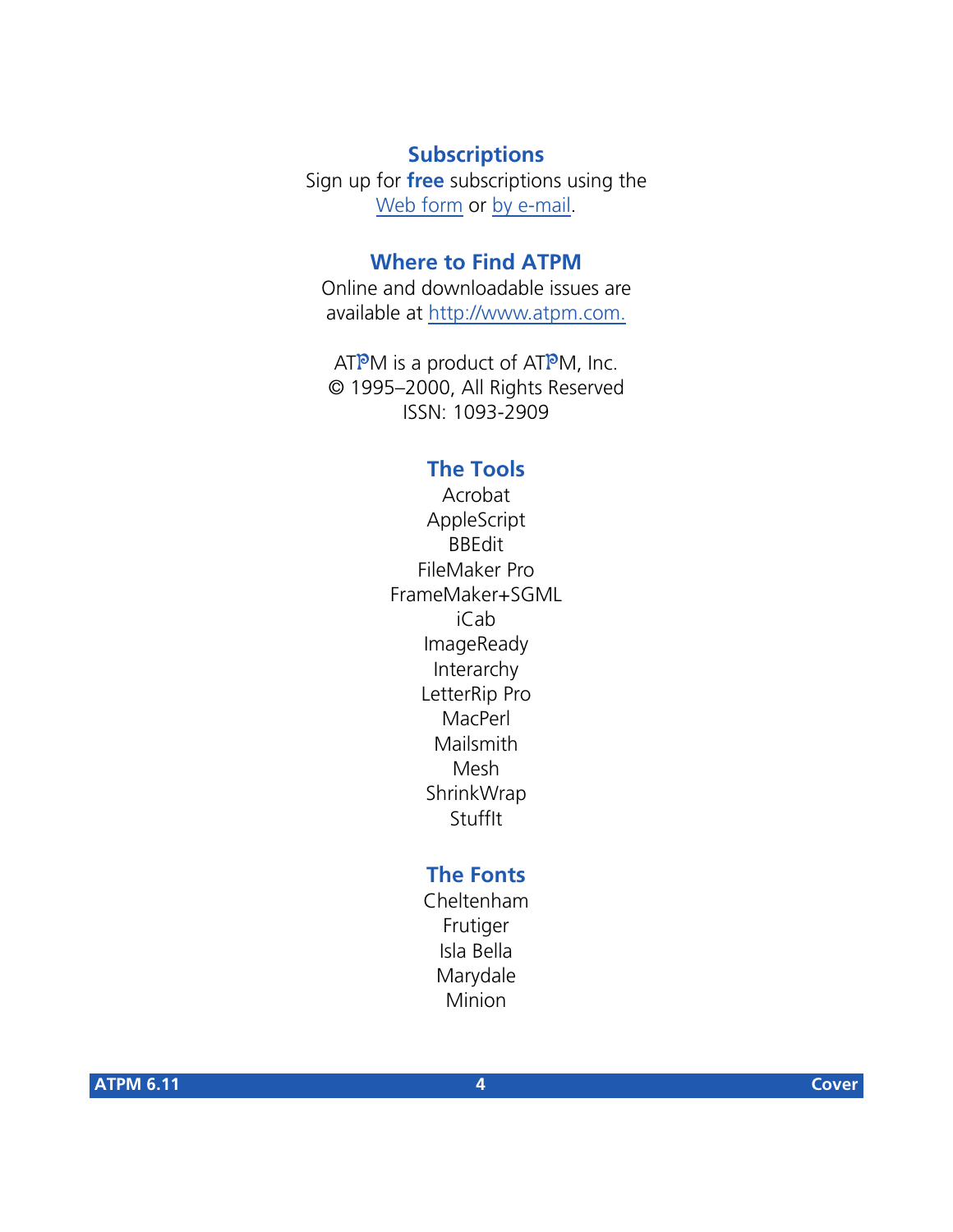# **Reprints**

Articles and original art cannot be reproduced without the express permission of ATPM, unless otherwise noted. You may, however, print copies of ATPM provided that it is not modified in any way. Authors may be contacted through ATPM's editorial staff, or at their e-mail addresses, when provided.

# **Legal Stuff**

About This Particular Macintosh may be uploaded to any online area or BBS, so long as the file remains intact and unaltered, but all other rights are reserved. All information contained in this issue is correct to the best of our knowledge. The opinions expressed in ATPM are not necessarily those of this particular Macintosh. Product and company names and logos may be registered trademarks of their respective companies. Thank you for reading this far, and we hope that the rest of the magazine is more interesting than this.

Thanks for reading ATPM.

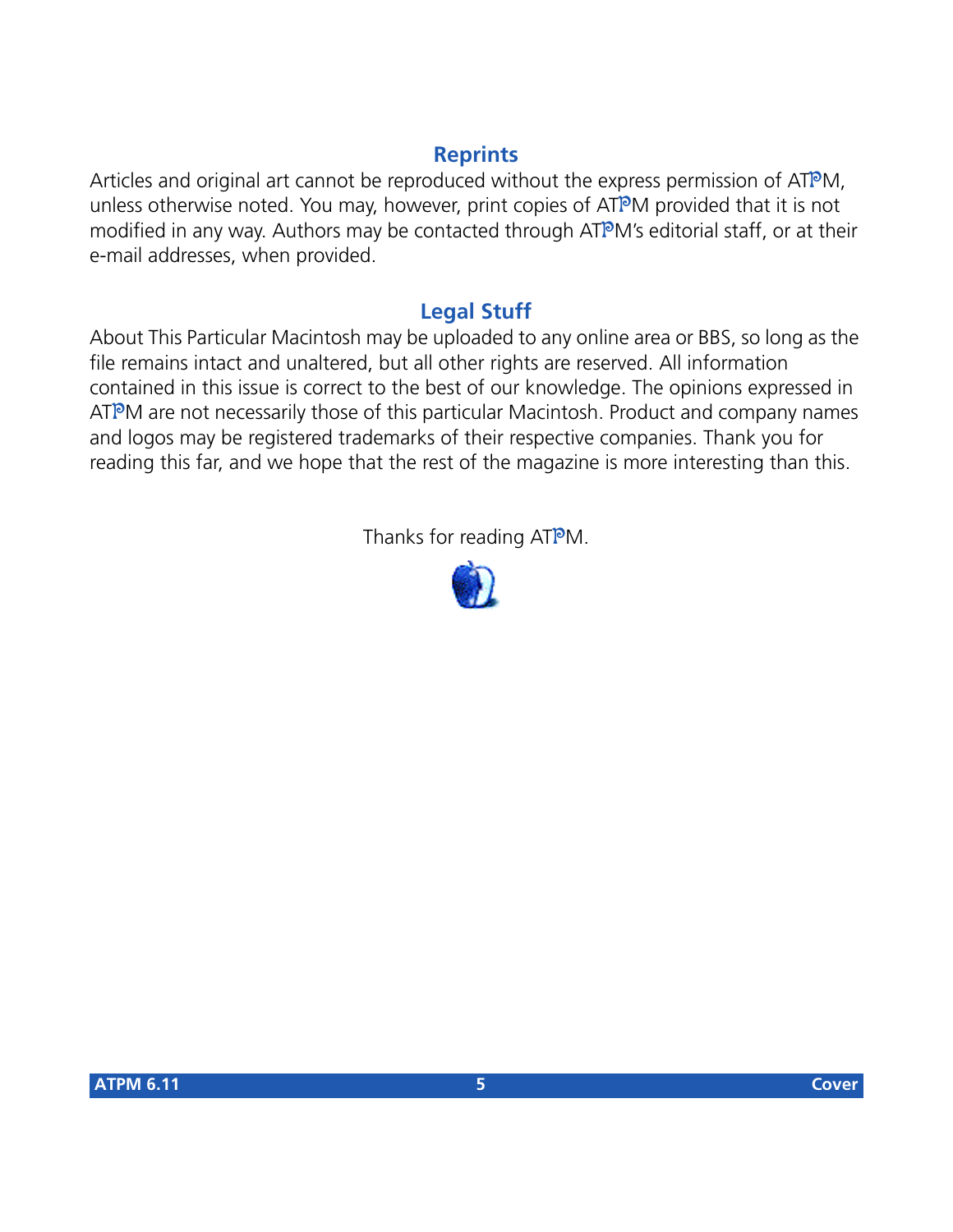# **Sponsors**

*About This Particular Macintosh* is free, and we intend to keep it that way. Our editors and staff are volunteers with "real" jobs who believe in the Macintosh way of computing. We don't make a profit, nor do we plan to. As such, we rely on advertisers to help us pay for our Web site and other expenses.

We would like to thank our exclusive sponsor, Small Dog Electronics, for its generous support of ATPM, the Macintosh, and all things cool. Sponsorship does not imply endorsement, and endorsement does not imply sponsorship. Thank you for your support.



You can help support ATPM by buying from online retailers using the following links: [Amazon.com](http://www.amazon.com/exec/obidos/redirect-home/aboutthisparticu), [MacConnection](http://service.bfast.com/bfast/click/mid9452939?siteid=13311227&bfpage=machomepage), [MacMall](http://www.commission-junction.com/track/track.dll?AID=53427&PID=297078&URL=http%3A%2F%2Fwww%2Emacmall%2Ecom%2Fmacaffiliate), [MacZone,](http://service.bfast.com/bfast/click?bfmid=1942029&siteid=26240435&bfpage=mac_zone) and [Outpost.com.](http://www.linksynergy.com/fs-bin/stat?id=N00D3BtDeo0&offerid=2161&type=3)

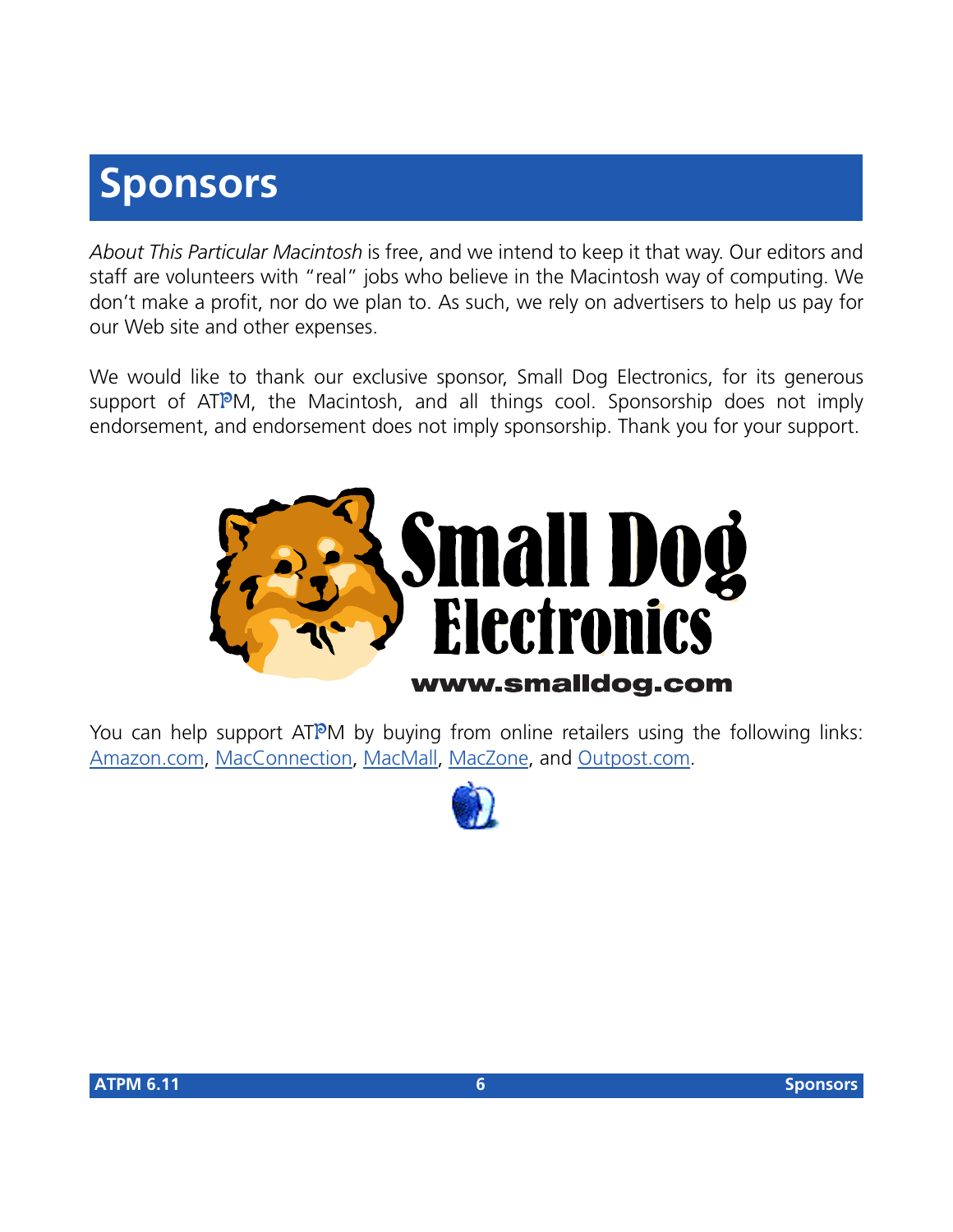# **Welcome**

Welcome to the November issue of ATPM. Issue 6.11 contains the following articles and reviews—but first a look at the most important news items of the past month:

## **Mac News**

- Connectix released a demo version<sup>1</sup> of its widely popular [Virtual Game Station](http://www.atpm.com/5.03/vgs.shtml)<sup>2</sup>, featuring unlimited play time and thus making the demo almost as good as the full version.
- Motorola introduced a 1 GHz version<sup>3</sup> of the PowerPC G4 processor.
- Apple released a preview of QuickTime  $5^4$ .
- Microsoft released the long-awaited Office 2001 for Mac<sup>5</sup>.
- Napster introduced Napster beta 1 for the Mac $<sup>6</sup>$ , building on the success of Blackhole</sup> Media's Macster client.

# **ATPM Polls**

Last month's reader poll asked for the operating system you are using. The results<sup>7</sup> found 54% using Mac OS 9.x, 36% using Mac OS 8.x, and 5% using some version of Mac OS X. This month we want to know whether you own stock in Apple Computer. Go cast your [vote](http://www.atpm.com/index.shtml#poll)<sup>8</sup>!

# **Columns**

# *Apple Cider: Cast Off Your Vote*

In honor of the upcoming US presidential election, Tom Iovino's unusual *Cider* this month takes us into the arena of politics and the strange things politicians sometimes say.

- 1. http://www.connectix.com/redirect/cvgs\_mactrial\_a04.html
- 2. http://www.atpm.com/5.03/vgs.shtml
- 3. http://yahoo.cnet.com/news/0–1006–200–3154333.html

- 5. http://www.apple.com/hotnews/articles/2000/10/microsoft/
- 6. http://www.napster.com/mac/download/
- 7. http://www.atpm.com/polls/mainos.shtml
- 8. http://www.atpm.com/index.shtml#poll

<sup>4.</sup> http://www.apple.com/quicktime/preview/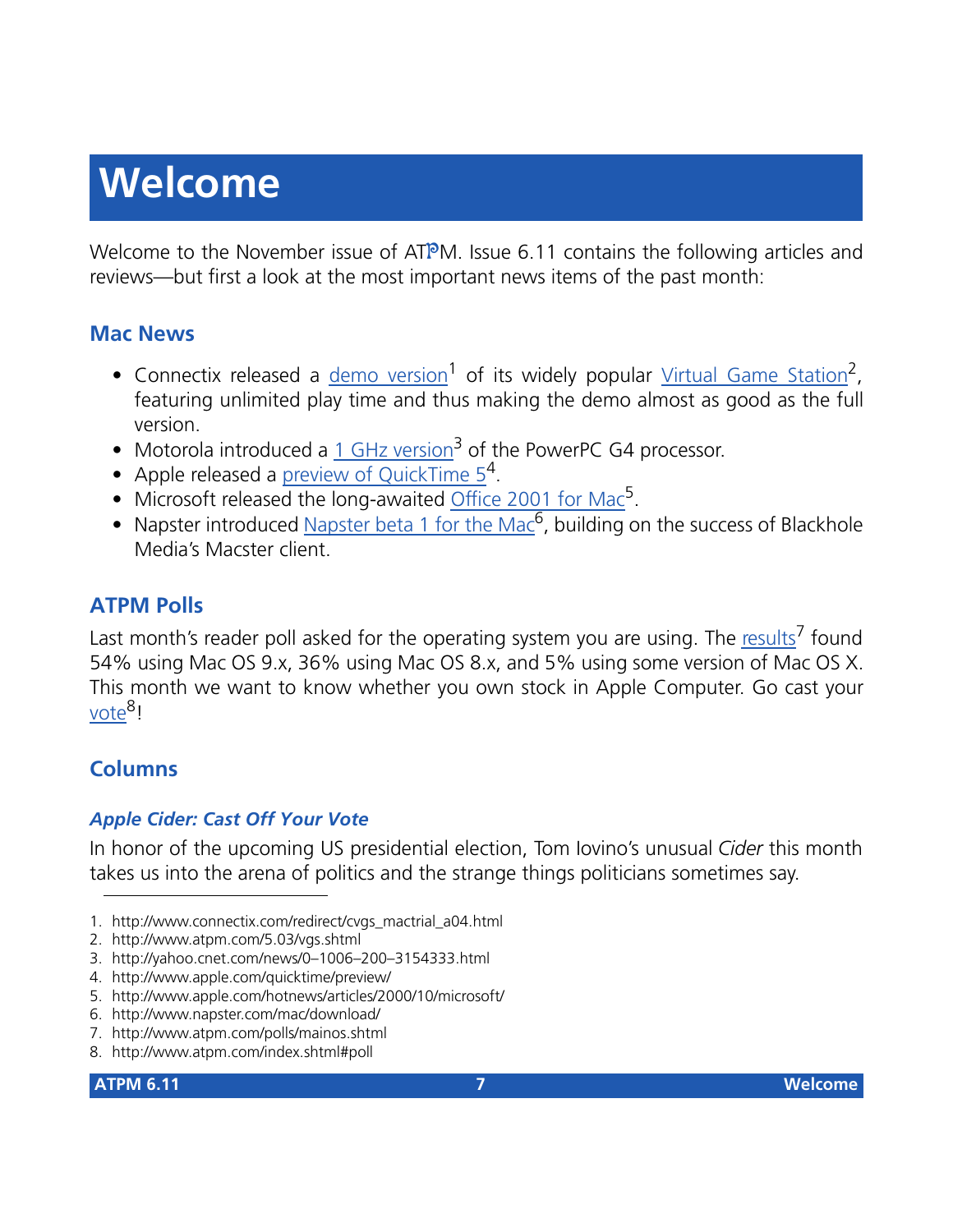"'It's no exaggeration to say that the undecideds could go one way or another.' —George Bush"

#### *Beyond the Barline: My Summer at Camp—Part Three*

David Ozab covers the third part of his experiences at the MetaCamp. This month he explains how to separate pitch from time and notes the introduction of Videodellic, a new video editing program fitting between iMovie 2 and Final Cut Pro.

"As anyone who's ever played with the playback speed of a tape deck or record player will recall, pitch and duration are intimately linked in a recorded medium. As speed increases, pitch rises and duration shortens, while as speed decreases, pitch lowers and duration lengthens. This same principal governs the keymapping of hardware and software samplers, but loops generally cover the duration changes. But what if you want to change pitch without changing duration, or duration without changing pitch?"

#### *Graphics and the Internet: Seven New Deadly Internet Graphic Sins*

Grant Osborne continues his series on *Graphics and the Internet* with seven more deadly sins that should be avoided in Web site creation, ranging from intrusive Web music to endless pages.

"3. Not Finding the Spel Chekker. Just about evry HMTL creaytor has a spel chekker. Find it and yooz it. Unsure about a spelling? Visit Dictionary.com."

#### *Segments: Apple's Results Revisited*

H. M. Fog shares his views on Apple's recent disappointing quarter. Did the market overreact? Are Apple's financials better than they appear?

"Still, Apple is in much better shape than the share price suggests. Only time (and a coherent strategy) will improve the price. There is so much value behind each share I'm surprised new shareholders aren't arrested for stealing shares at the current price. Wall Street is betting against Steve Jobs and Apple. Personally, I'd rather wager on the side of innovation and technology leadership than stock charts and hearsay."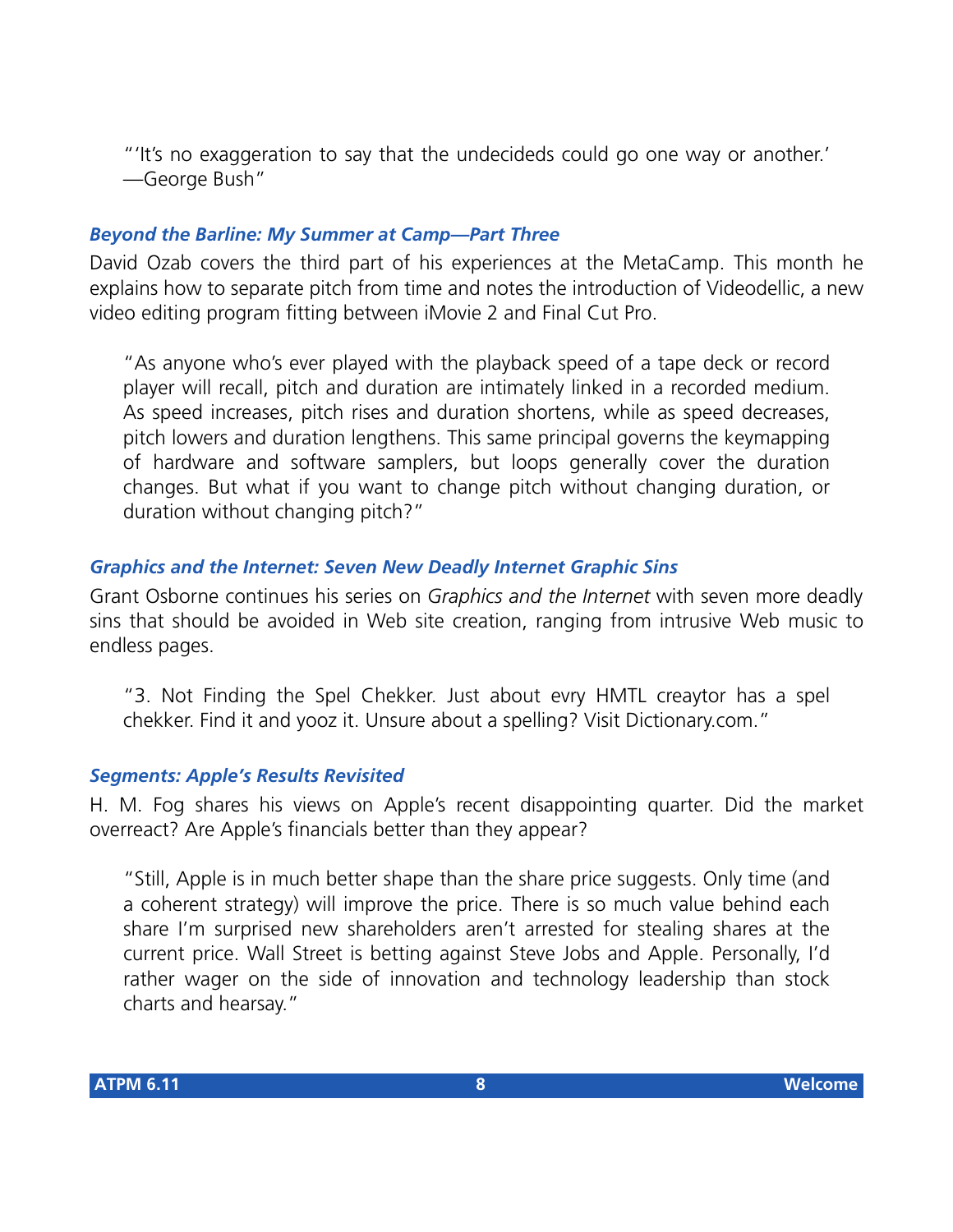#### *Segments: Response to "A Worm in the Apple"*

Robert Paul Leitao and reader Bob Zemeski respond to David Hewson's article in the London *Sunday Times*.

"You say that Apple needs a miracle to survive, but weren't you one of those who had Apple written off a few years ago? Yet it seems you were strangely quiet about Apple's subsequent recovery! For the last four years Apple has been one of the most profitable personal computer makers. That's more than can be said for IBM or Compaq."

#### **Reviews**

#### *Updates*

Eric Blair keeps us updated on changes in Web Devil 5.0 and ConceptDraw 1.55.

#### *Backyard Baseball 2001*

Mike Shields takes a look at the newest baseball game from Humongous' popular children's software series. And although it's aimed at kids, it can keep "adults" quite busy.

"Admittedly, this game is made for elementary school age kids; however, I was having so much fun, my playtesters almost didn't get a turn, and I almost didn't get this review in on time!"

#### *Intrigo Lapstation*

Daniel Chvatik evaluates the merits of the innovative Lapstation as a "portable workspace." Does it work as well as it looks?

"I think the Lapstation is a great idea. I wanted to love it and tried hard to do so, but I just couldn't find more than one comfortable way to use it. It's quite a bit to carry around (though you can get a special carrying bag as an accessory), and the price tag seems to be too high to justify the limited functionality."

#### *Monsoon iM-700 Ice Flat Panel Speakers*

Daniel Chvatik explains the appeal of this popular series of flat panel speakers. It's a round world, but some things just look and sound better when they are flat.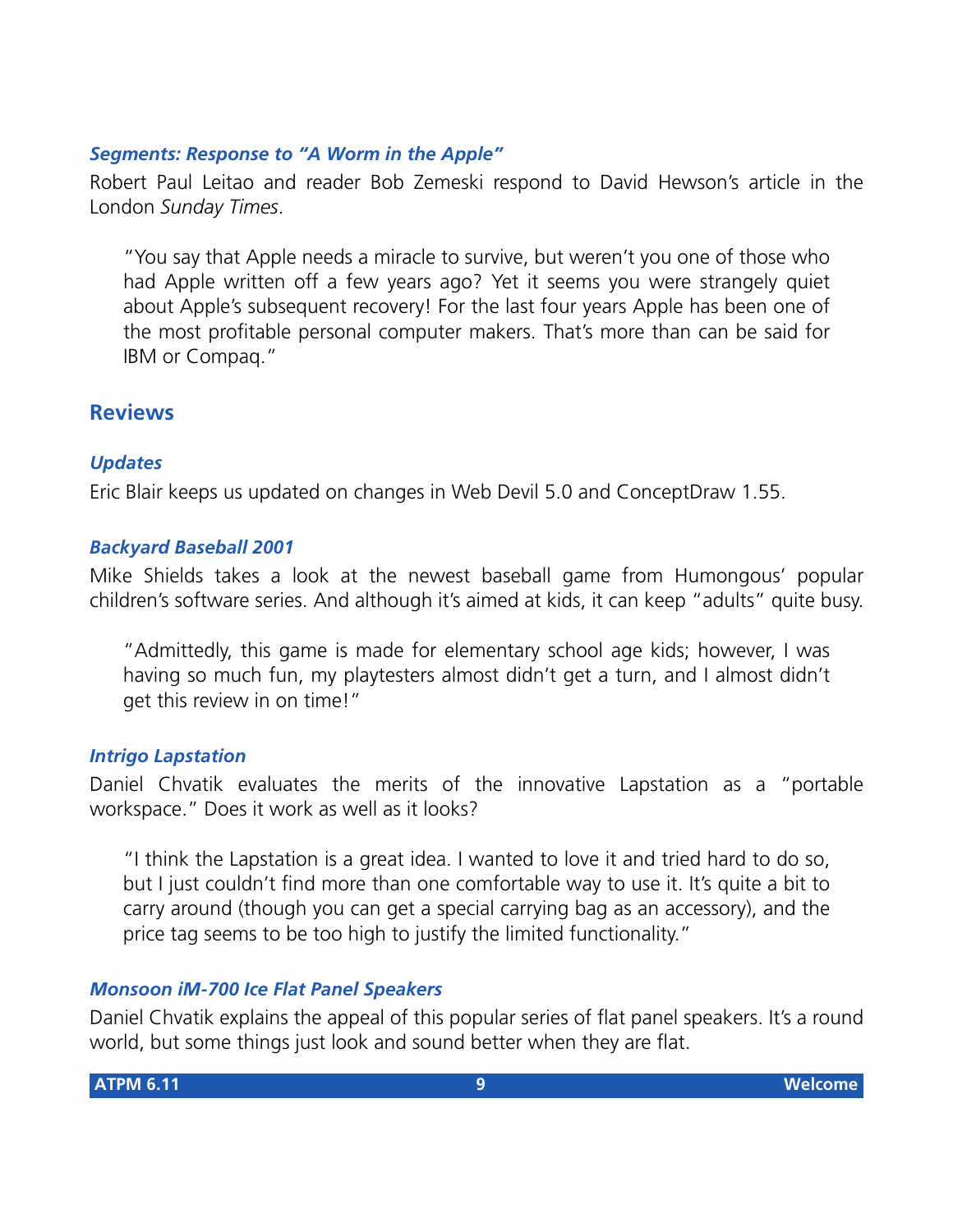"Choosing speakers is a bit like choosing a car: there's no clear best choice. It depends on what kind of car you want, what color you like, and how much you want to pay. But of all the flat panels I have seen and tried, the Monsoon iM-700 is simply the coolest pair at an attractive price."

#### *Outlook Email Archive 1.9*

Gregory Tetrault explains why this e-mail archiving system may be a solution to some problems created by Outlook Express 5's single e-mail database.

"Outlook Express (OE) allows you to organize your e-mail into folders on the OE 'desktop.' Default folders include Inbox, Outbox, Sent Items, Drafts, and Deleted Items. You can create more folders as necessary, and you can use rules to direct email into specified folders. This organizational scheme seems to meet the needs of most users, except for one fact: your e-mail files exist in one large database. Even the folders are 'virtual.'"

#### *Sensiva 1.1*

Raena Armitage explains why the Sensiva macro software, a new program that lets you execute commands by drawings symbols on the screen, may be the solution to your stylus cravings.

"A lot of shortcut and macro programs exist to make life on your Mac just a little bit easier, but Sensiva is the only one I've seen that doesn't require you to learn big strings of keystrokes or leave menus and floating windows everywhere. It's been theorized that people are better at remembering symbols and pictures than strings of text and numbers, and if this is the case then Sensiva is ahead of the pack in terms of an easy and intuitive interface."

#### *Kodak Smart Picture Frame*

Daniel Chvatik completes his review of the digital picture frame and explains why he likes what he sees.

"The frame makes a great gift for a family member who lives far away and is not quite tech-savvy enough to check the Internet for your images. You can upload the images to their frame remotely, and they can enjoy new family pictures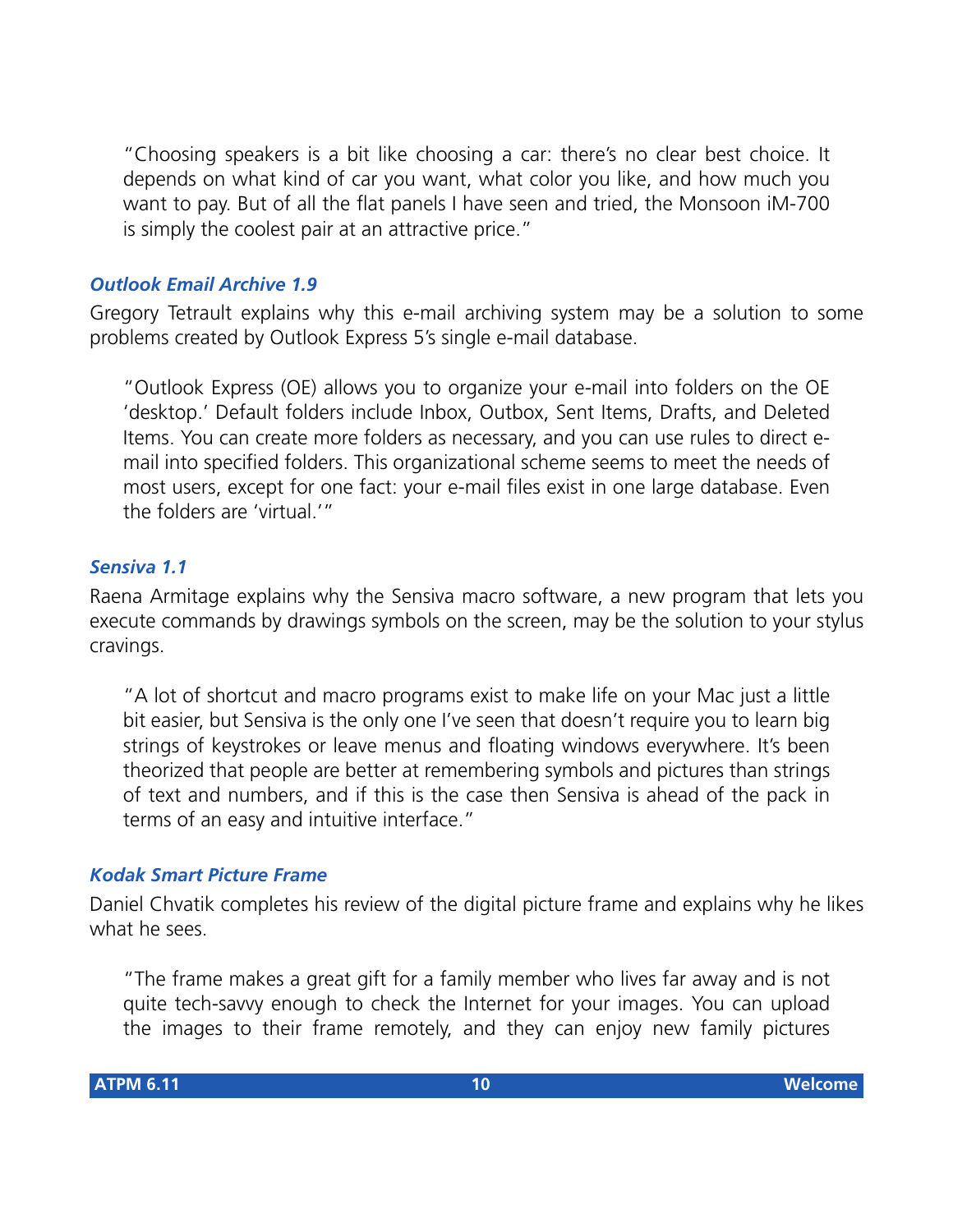without ever having to do a thing. I rarely have time to watch the news or get a weather report, so the frame's channels actually proved quite helpful to me. All it takes to get the information is a glance at your frame at the right time."

#### *Space Bug*

Brooke Smith introduces Space Bug, a little arcade-like action game with a simply goal: save the Earth!

"For all those who pretended to be X-Wing fighter pilots after seeing Star Wars, Space Bug is for you—smash and crash those bad guys to protect the Earth from doom."

#### *Web Confidential for Mac 2.1 / for Palm 1.1*

Eric Blair explores whether Web Confidential is the solution to today's information overflow. Allowing you to store passwords, Web sites, credit cards, and much more information, it promises to act as a gateway to the outside world.

"Like its predecessor, Web Confidential 2.1 provides a central location for storing Web passwords, e-mail contacts, PIN numbers, and the like. It still features strong security features to protect this information. Furthermore, by making one-button submission accessible to all major Web browsers, Web Confidential has eliminated one of its major flaws from the previous version. However, some of the interface problems remain from the previous version, and they keep Web Confidential from getting an Excellent rating."

#### **Extras**

#### *Cartoon: Questionnaire*

Are you a Macoholic? Fill out Michael Morgan's questionnaire and you will find out!

#### *Desktop Pictures: France*

ATPM reader Janet Mobley takes us with her on a trip to Montpellier, Chambery, and Paris.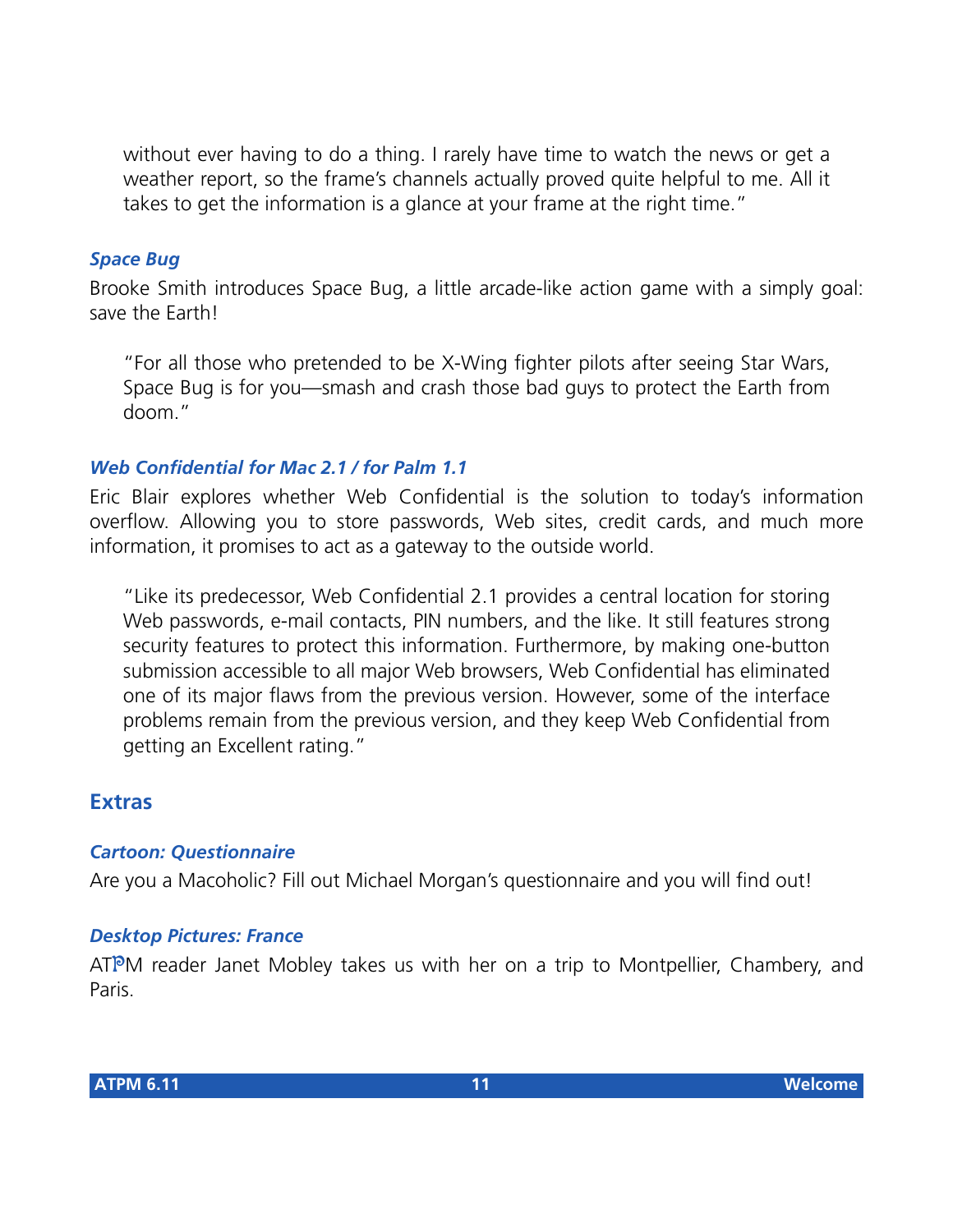#### *Desktop Pictures: Maine*

Katarina Neef shows us how beautiful a fall day in Maine can really be.

#### *Trivia Challenge: VPs if You Please*

This month, Edward Goss challenges you to match US Vice Presidents with the Presidents they served under.

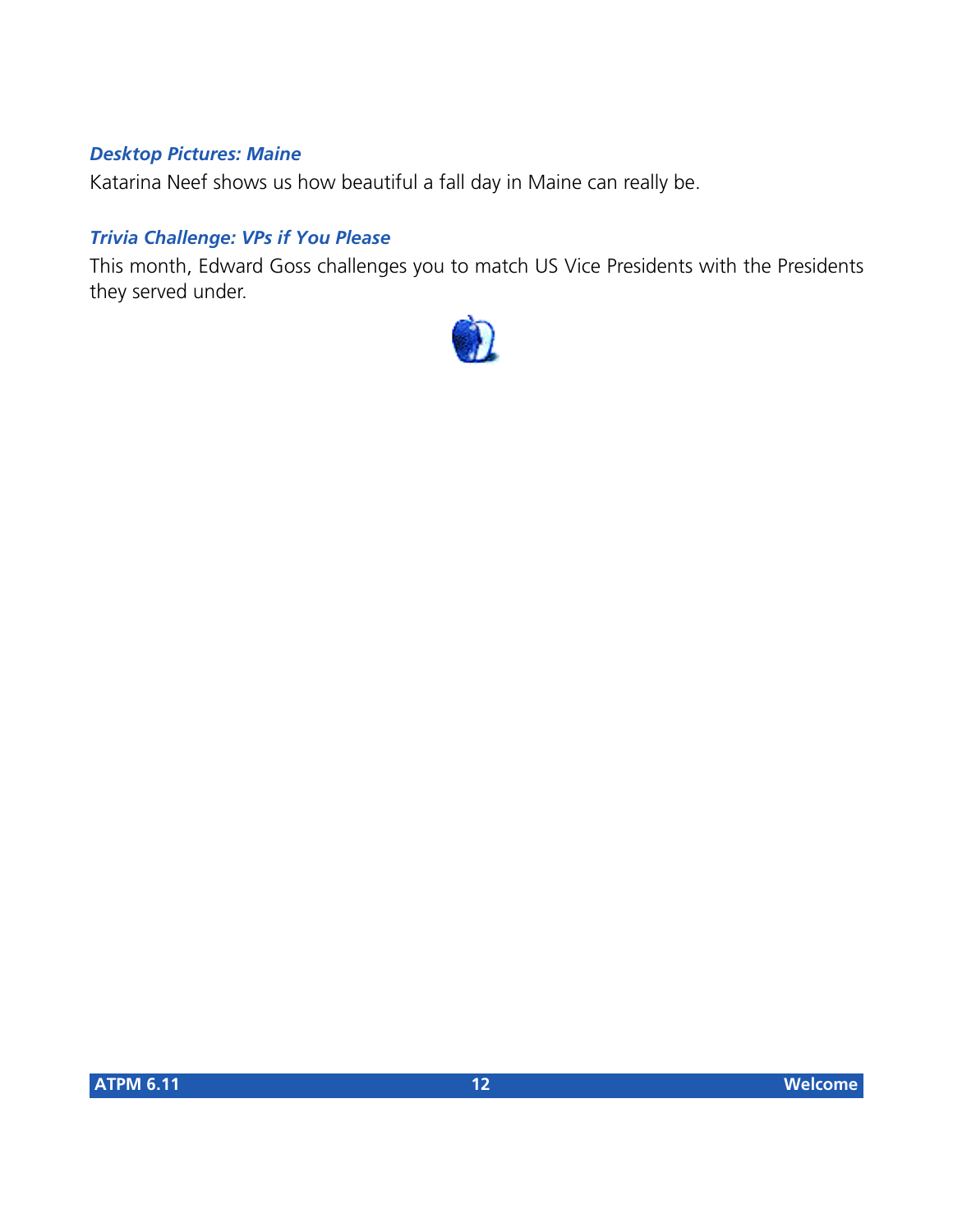# **E-Mail**

# **MP3 Player Plug-Ins**

I'm looking for an MP3 player or a plug-in that does time stretching without pitch shifting and/or pitch shifting without time stretching. I know that hard disk recording sequencers (Cubase, Logic, Digital Performer etc.) can do this and that there are even these kinds of plug-ins for the WinAmp MP3 Player. On my G3 PowerBook with Virtual PC I naturally can use WinAmp with one of these plug-ins, but this solution is slow and changing platforms isn't comfortable. So if you've ever heard about real time stretching and/or pitch shifting with Mac MP3 software I would be happy to get a hint. I'm a teacher of music and would like to work with MP3 files in music lessons and rehearsals at school.

#### *—Ekkehard Hüffmeier*

As far as I know, there are no Mac MP3 plug-ins as of yet to accomplish this task, though new ones are always being written. I have an old freeware program called [Sound Hack](http://shoko.calarts.edu/%7Etre/) that can independently change the pitch and duration of an AIFF file through phase vocoding. I describe this process within another program (Metasynth) in this month's issue, but the basic points apply. I hope this helps for now. *—David Ozab, Contributing Editor/Music*

## **iBook Batteries**

I read in *MacFormat* magazine's review of iBook, from a year ago:

The batteries are lithium-ion-based, which means you can charge them whenever you like without the risks associated with some other types of battery, where charging before the battery was run down could limit the battery's duration.

However my reseller said that it was still best to plug it into the mains only when it was empty, which is really quite a drag sometimes—if you're travelling, you need to be able to plug it in when you get to a power point, not when it's empty!

Can someone give an authoritative comment on this?

*—David Kettlewell*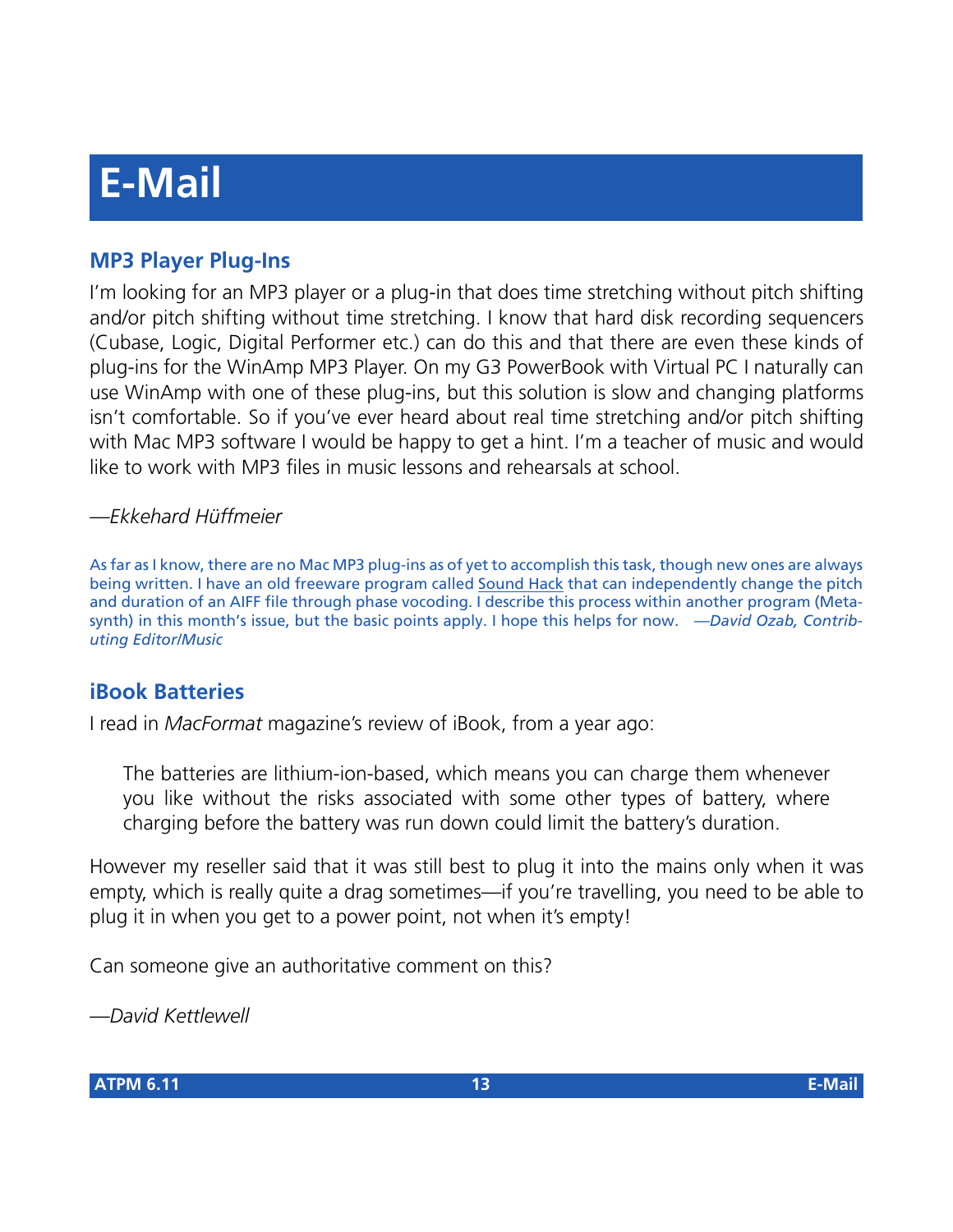Your question makes reference to the infamous "memory effect" exhibited by Nickel Cadmium and, albeit to a lesser degree, Nickel Metal Hydride (NiCad and NiMH) batteries. Essentially if these types of batteries are used and charged regularly without being totally depleted, they will get confused and think they are empty when they are not (admittedly this is a bit of an oversimplification, but it will suffice as an explanation for the time being)…

Cordless phones are a great example. People use them for ten or fifteen minutes, and then throw them back into the charger. Doing this regularly conditions the battery to "think" that it is empty when it is at, say, 75% of its charge. Sometimes you can fix this by draining the battery completely, and then recharging it (called a deep discharge) but unless there is some built in provision for doing so, often you must throw the battery out and buy a new one.

Lead acid batteries (used in cars, uninterruptable power supplies, etc.) do not suffer from this problem at all. However, unlike NiCad and NiMH batteries, which thrive on deep discharges, if you drain a lead acid battery fully, you may ruin it and might not hold a charge ever again. I just wanted to mention that because some folks don't realize how lead acid batteries differ.

Lithium ion batteries are the latest attempt to overcome the memory effect without resorting to the big, heavy lead acid batteries which are too cumbersome for laptops and other portable devices. Li-ions seem to combine the advantages of both technologies. They hold more charge than a NiCad or NiMH, yet they do not suffer from the memory effect. In this sense they are like lead acid batteries. However they are no heavier or bulkier than NiCad or NiMH, and they do not mind being deep discharged.

As laptops evolved and became more and more ridiculous (bigger screens, faster CPUs, lots of power hungry accessories, etc.) NiCad/NiMH were not providing enough juice to get usage durations whereas Li-ion provides a very nice block of time for even the most power hungry laptops.

In my experience the Li-ion batteries do not suffer from the memory effect at all. I plug and unplug mine with no regard for its relative charge—and I do not think you should concern yourself with this matter either. Your reseller is probably just offering you advice he was trained to give based on earlier battery technologies. I certainly wouldn't encourage the practice of recklessly plugging and unplugging your PowerBook…keep it plugged in when you can, and use the battery when necessary. If you charge the batteries, do so for uninterrupted blocks of time if possible. But don't concern yourself too much with these details…particularly if you are on the run.

Lithium Ion batteries are really fabulous—they are the best batteries we've seen yet, and everybody is jumping on the bandwagon: cordless phones, and all sorts of other battery powered gadgets are all switching over because the advantages are clear. Li-ion is still pricier than NiCad or NiMH—but that should change as they become more widely used. *—Evan Trent*

# **Real Audio**

Does anyone have experience of trying to work with files in Real Audio format?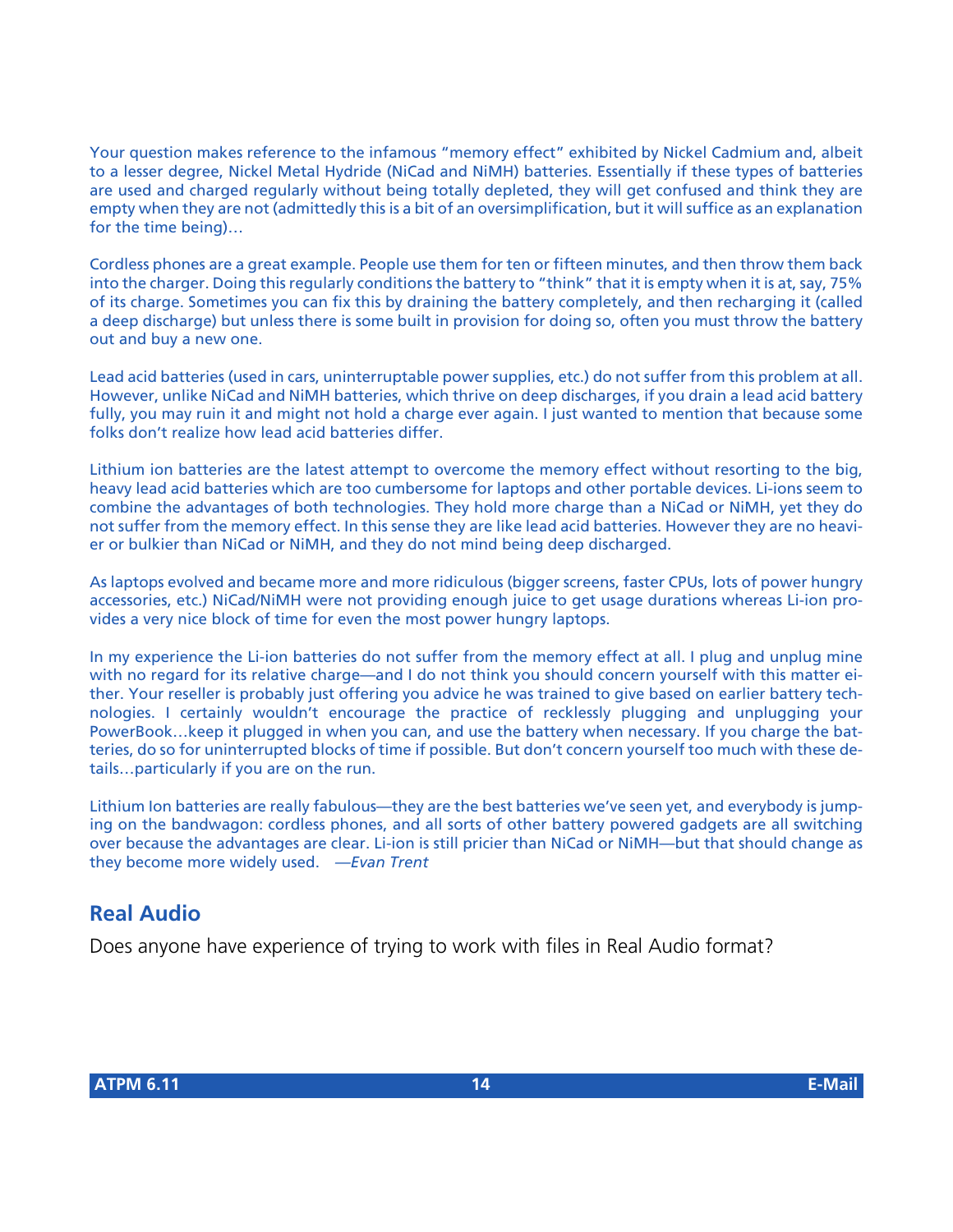There's a radio program here in Sweden about old customs and traditions, which you can download every week to listen to at home. That's very nice…but they've gone for Real Audio format, and the friend who wants to archive them isn't a computer user at all, and needs them on audio cassette.

The files are a bit quiet and I would have liked to normalize them in my sound editor, SoundMaker, but I can't see any way of converting the .ra format to anything else—neither by exporting from the RealAudio player or producer, nor by importing into QuickTime Player, SoundMaker, or SoundApp.

Even just playing the files and recording them in the background direct in the cassette recorder doesn't seem to work, I think, because the Real Audio player is constantly trying to connect to the Internet—which I don't want since I have a modem/phone connection. And when the dialog box is on the screen the playback gets interrupted.

So it boils down to two questions, I guess. Can I convert from .ra format to something more flexible? Can I run the Real Player without it trying to connect to the Internet all the time?

#### *—David Kettlewell*

This is an interesting question. I have come across a handful of plug-ins for sound editing suites which will export to the Real Audio format, but I have not found any that will import the .ra filetype.

One program to try is [RealProducer Basic.](http://www.realnetworks.com/products/producer/info.html) This is a free program from Real that lets you create and edit .ra files. I have never used it and I have no idea if it will allow you to export to another format, but it's worth a shot. They have a commercial version, RealProducer Plus, that provides considerably more in terms of functionality. But before plopping down cash I would ask them about the program to see if it can export to AIFF, for example.

It is possible that as Apple and Real.com become more closely intertwined that a RealAudio codec for Quick-Time will show up, and then in theory any QuickTime capable audio or video editing suite should be able to do what you want. But I wouldn't hold your breath on that one.

With respect to your question regarding recording .ra files as they are playing, keep in mind that there are two types of RealPlayer streaming files. Some files contain the audio data, just like an AIFF or System 7 Sound (double-clickable sound) file. These files tend to be on the larger side. However more often than not RealPlayer downloads a tiny little file which is, essentially, a bookmark to the RealAudio media server that hosts the audio or video stream. When you open or double-click that file RealPlayer will attempt to connect to the Net and retrieve the data, just as if you double-clicked on a URL bookmark file in the Finder.

The easiest way to determine which type of file you are dealing with is to get info on it in the Finder and de-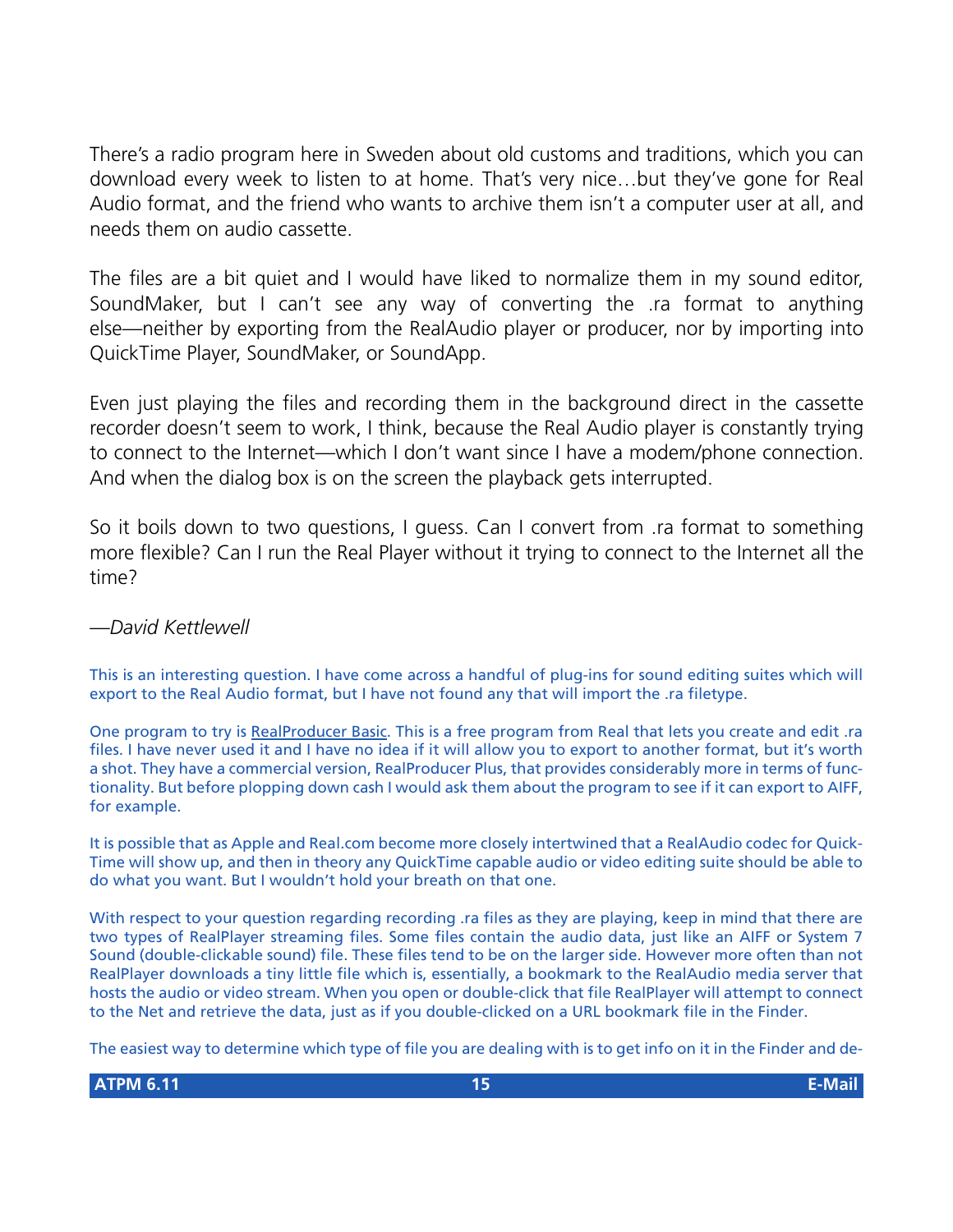termine its size. If it is very small, it is merely a bookmark; if it is larger, it is the actual audio/video data. In the case that it is a bookmark you will have to record the music out to a cassette recorder while connected to the Internet and listening to the audio in realtime.

The best way to do this is to connect your tape recorder to your Mac's headphone or AV outputs (depending on the particular model Mac you have) and then set the audio output appropriately in your Sound (or Monitors and Sound) control panel.

If you need to amplify the output beyond RealPlayer's maximum volume level, you may need to get an outboard amplifier from a local electronics/audio store for a few bucks. Here in the States I can get them at Radio Shack for about \$10—\$15. They go in between the computer and the cassette recorder and have a little volume knob so you can amplify the signal. The quality is usually quite poor, but it's a cheap fix.

There may be some options on the PC, and if you are willing to run Virtual PC and ask the Real.com folks about PC options, then perhaps that will prove to be a worthwhile solution. *—Evan Trent*

*Copyright © 2000 the ATPM Staff,* [editor@atpm.com](mailto:editor@atpm.com)*. We'd love to hear your thoughts about our publication. We always welcome your comments, criticisms, suggestions, and praise. Or, if you have an opinion or announcement about the Macintosh platform in general, that's OK too. Send your e-mail to* [editor@atpm.com](mailto:editor@atpm.com)*. All mail becomes the property of ATPM.*

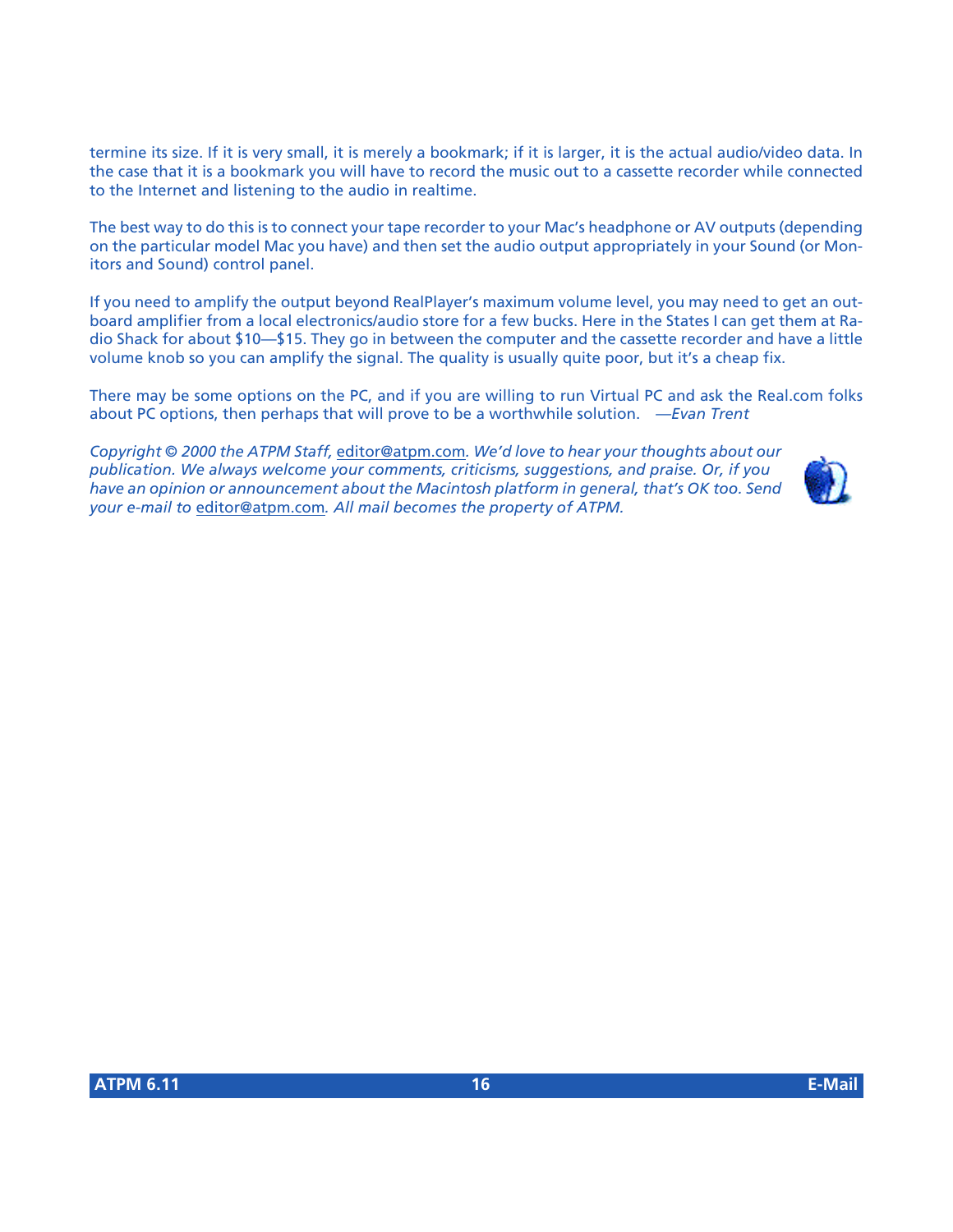**by Tom Iovino, [tiovino@atpm.com](mailto:tiovino@atpm.com)**

# **Cast Off Your Vote**

Part of the fun of working for the government is that every few years all semblance of order is thrown into the air. That's what we in the United States call Election Day.

So, rather than write my typical rambling *Apple Cider* column, I will instead turn to the morsels of wisdom that have fallen from the lips of our most honorable leaders and other notable pundits. Enjoy!

"I want to make sure everybody who has a job wants a job." *—George Bush, during his first Presidential campaign*

"This is a great day for France!" *—Richard Nixon, while attending Charles de Gaulle's funeral*

"Now, like, I'm President. It would be pretty hard for some drug guy to come into the White House and start offering it up, you know?... I bet if they did, I hope I would say, 'Hey, get lost. We don't want any of that.'" *—George Bush, talking about drug abuse to a group of students*

"I believe we are on an irreversible trend toward more freedom and democracy. But that could change." *—Dan Quayle*

"Hawaii has always been a very pivotal role in the Pacific. It is in the Pacific. It is a part of the United States that is an island that is right here." *—Dan Quayle, during a visit to Hawaii in 1989*

"What a waste it is to lose one's mind, or not to have a mind. How true that is." *—Dan Quayle, addressing the United Negro College Fund*

"I am honored today to begin my first term as the Governor of Baltimore—that is, Maryland." *—William Donald Schaefer, first inaugural address*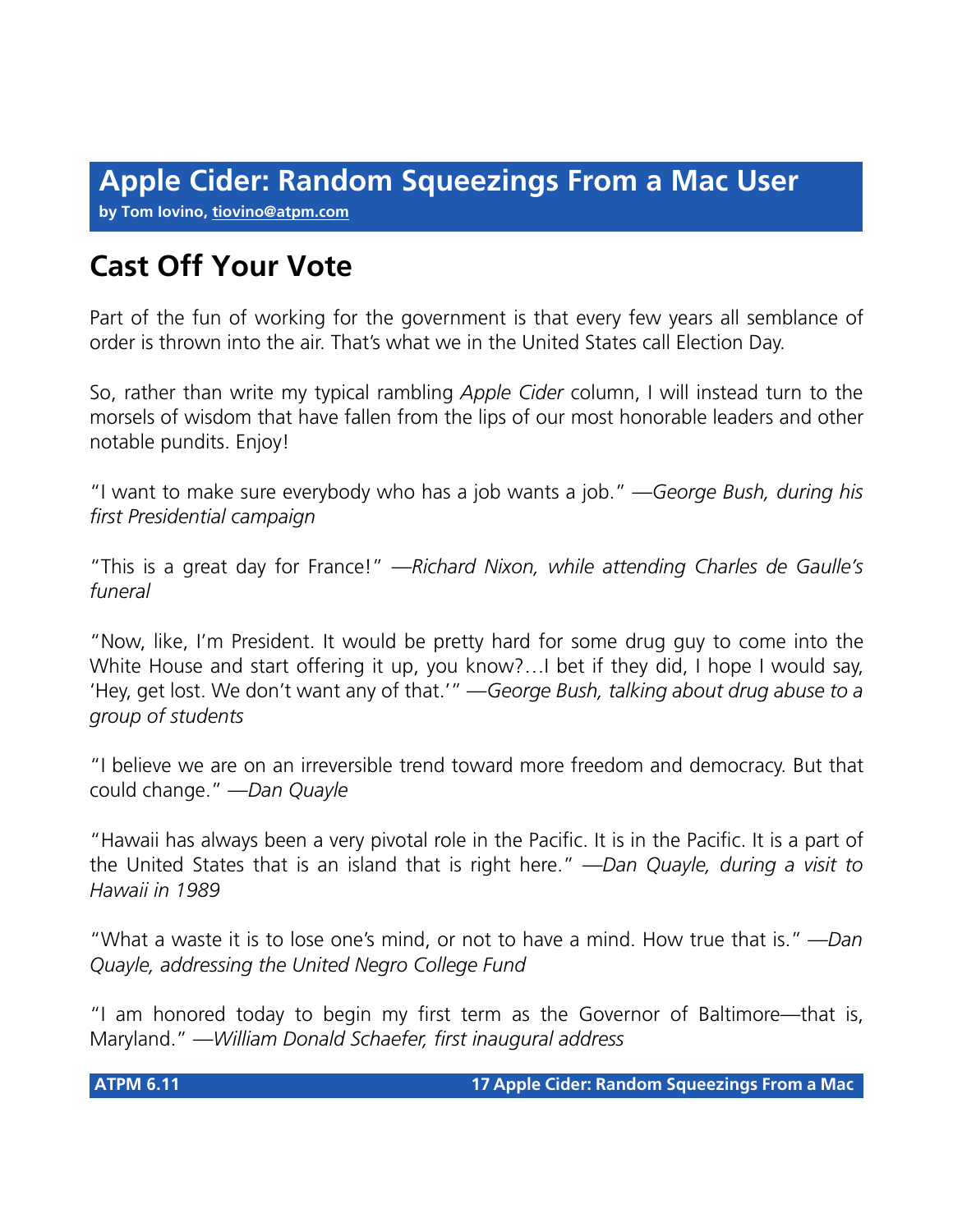"The caribou love it. They rub against it and they have babies. There are more caribou in Alaska than you can shake a stick at." *—George Bush, on the Alaska pipeline*

"Mars is essentially in the same orbit. Mars is somewhat the same distance from the sun, which is very important. We have seen pictures where there are canals, we believe, and water. If there is water, that means there is oxygen. If oxygen, that means we can breathe." *—Dan Quayle*

Walter Mondale: "George Bush doesn't have the manhood to apologize." Bush: "Well, on the manhood thing, I'll put mine up against his any time."

"Outside of the killings, Washington has one of the lowest crime rates in the country." *—Former Washington, DC Mayor Marion Barry*

"I'm not going to have some reporters pawing through our papers. We are the president." *—First Lady Hillary Rodham Clinton*

"Politics is supposed be the second oldest profession. I have come to realize that it bears a very close resemblance to the first." *—Ronald Reagan*

"I have often wanted to drown my troubles, but I can't get my wife to go swimming." *—Jimmy Carter*

"Things are more like they are now than they ever were before." *—Dwight D. Eisenhower*

"During my service in the United States Congress, I took the initiative in creating the Internet." *—Vice President Al Gore*

"The President has kept all the promises he intended to keep." *—Clinton aide George Stephanopolous*

"That lowdown scoundrel deserves to be kicked to death by a jackass, and I'm just the one to do it." *—A congressional candidate in Texas*

"It's no exaggeration to say that the undecideds could go one way or another." *—George Bush*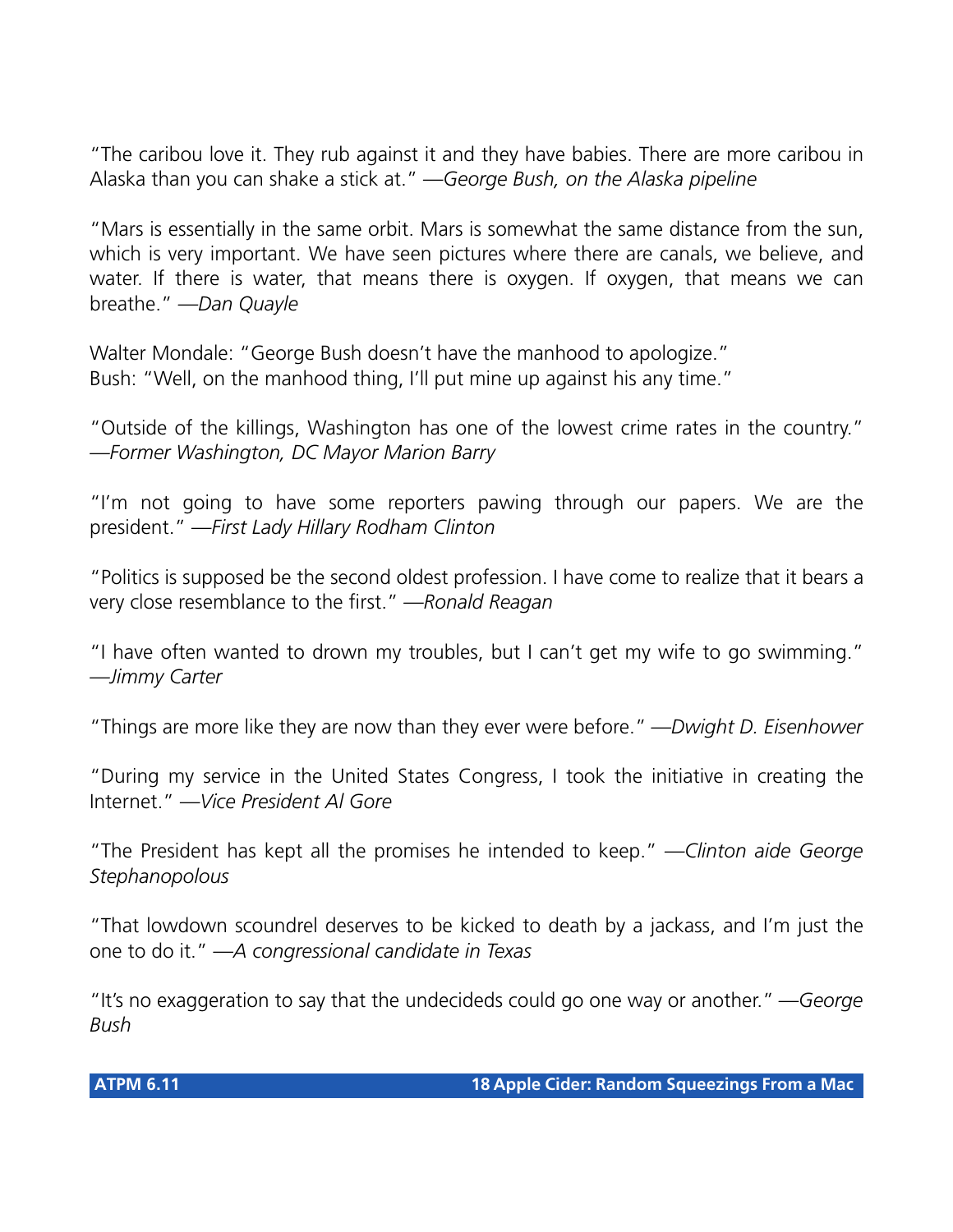"The Holocaust was an obscene period in our nation's history. I mean in this century's history. But we all lived in this century. I didn't live in this century." *—Dan Quayle*

And, this one has got to be the best:

"A fool and his money are soon elected." *—Will Rogers*

*Copyright © 2000 Tom Iovino,* [tiovino@atpm.com](mailto:tiovino@atpm.com)*.*

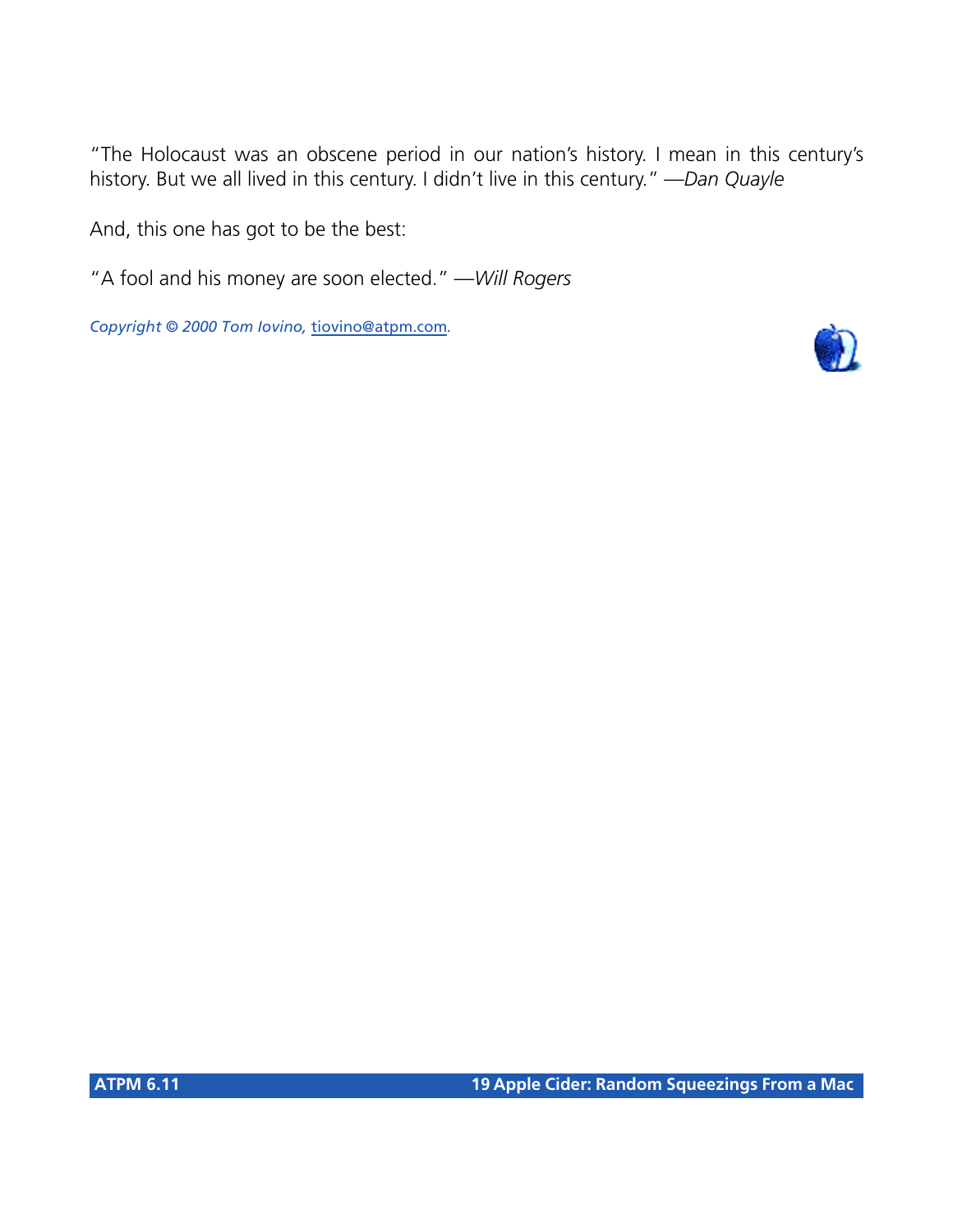# **My Summer at Camp—Part Three**

# **Fading Memories**

When I originally planned this column (sometime in May, when the MetaCamp was first planned), I had no idea that I would end up with so much material. Now, as I finish this series, the 100-degree heat of early August has given way to the inevitable autumn rain (not to be confused with the winter or spring rain) of late October. My impressions of the MetaCamp linger, and my notes are still at my side, but the details have faded somewhat. So, instead of attempting to report the specifics, I will cover the two topics of Sunday morning's session: Metasynth's phase vocoder and the Videodellic demo.

# **Separating Pitch from Time**

As anyone who's ever played with the playback speed of a tape deck or record player will recall, pitch and duration are intimately linked in a recorded medium. As speed increases, pitch rises and duration shortens, while as speed decreases, pitch lowers and duration lengthens. This same principal governs the keymapping of hardware and software samplers, but loops generally cover the duration changes.

But what if you want to change pitch without changing duration, or duration without changing pitch? Through analysis/resynthesis techniques, you can break any sound down into a set of frequencies (this is called Fourier Analysis, after the French mathematician Jean Baptiste Fourier who first theorized this in 1822), then resynthesize the sound with a bank of oscillators equal in number to the total number of frequencies (Additive or Fourier Synthesis).

Since the frequencies and durations of the oscillators can be changed independently, so can the overall pitch and duration. Metasynth achieves this through its phase vocoder. An in-depth discussion of phase vocoders, along with the related topic of fast Fourier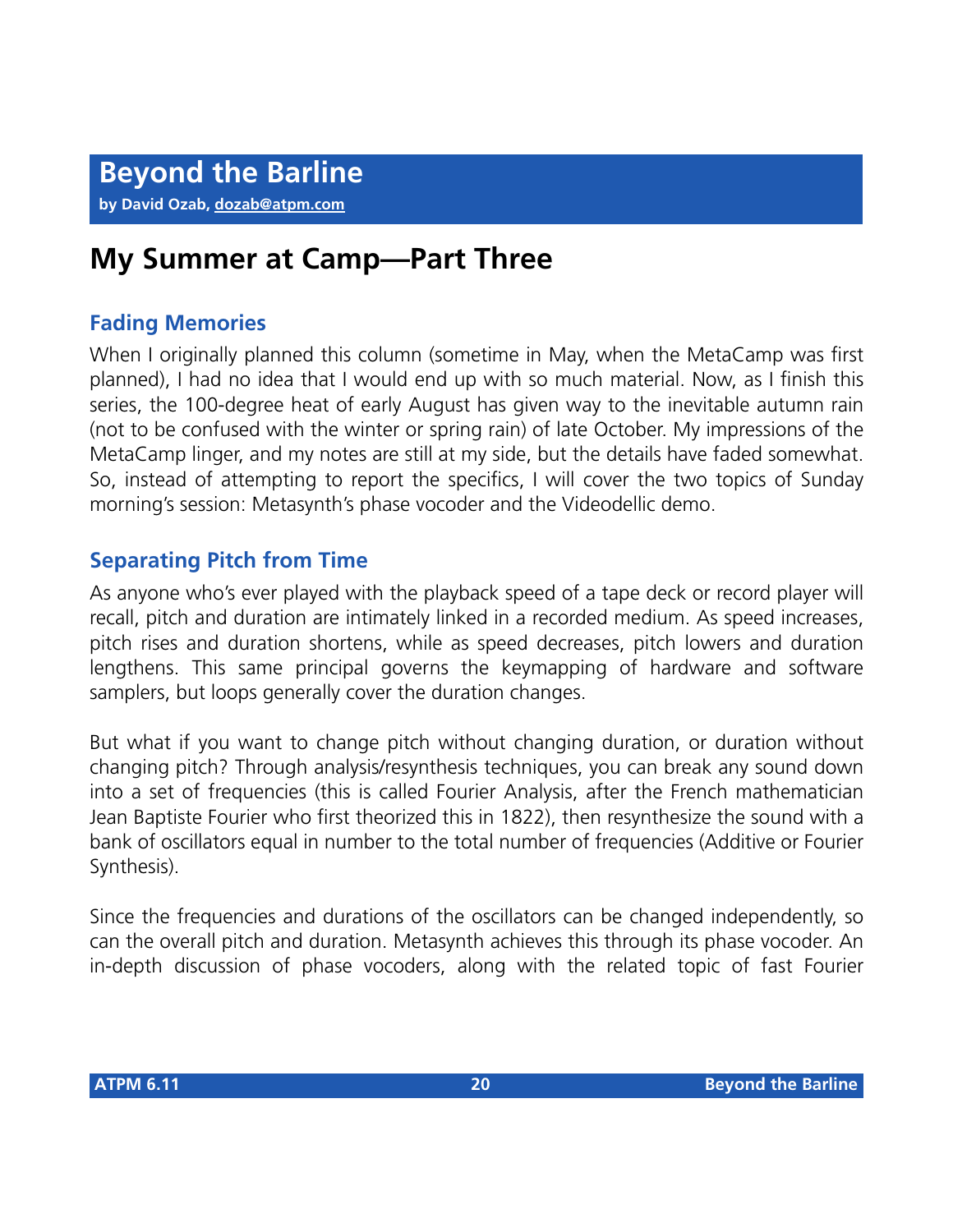transforms, is far beyond this column. Instead, I will cover some basic tips for applying the phase vocoder within Metasynth and refer the interested reader to *The Computer Music Tutorial* by Curtis Roads (MIT Press, 1996).



The Oscillator Bank Phase Vocoder

# **The Basics of Phase Vocoding**

In the last issue, we used the image synth to analyze our [Welcome to Metasynth](http://www.atpm.com/6.11/mp3/voice.mp3) sample and resynthesize it based on a custom scale derived from the [Guitar Reverb](http://www.atpm.com/6.11/mp3/guitar_rev.mp3) sample. The analysis/resynthesis in the phase vocoder works in a similar fashion, but with a far larger—and therefore more accurate—oscillator bank. To apply the phase vocoder, open a sample, then select Osc Bank Phase Vocoder in the Morph menu. In this menu, you can change the fundamental (important for pitched samples), the length (either by percentage or number of samples), the pitch, and the window size. You can also apply a filter. In general, [small](http://www.atpm.com/6.11/mp3/subtle.mp3) changes sound the most realistic, while [larger](http://www.atpm.com/6.11/mp3/extreme.mp3) ones are progressively more bizarre.

# **The Filter/Effect Option**

With this option you can filter out certain frequencies or apply inertia effects to your sample. "None," of course, means no filtering, which is best for realistic results. The Noise Filter removes low amplitude data, which the system deems less important, often reducing noise but sometimes producing a slightly metallic result as well. The [Harmonic Filter](http://www.atpm.com/6.11/mp3/harmonic.mp3) removes all frequencies that don't correspond to the harmonic series of the fundamental.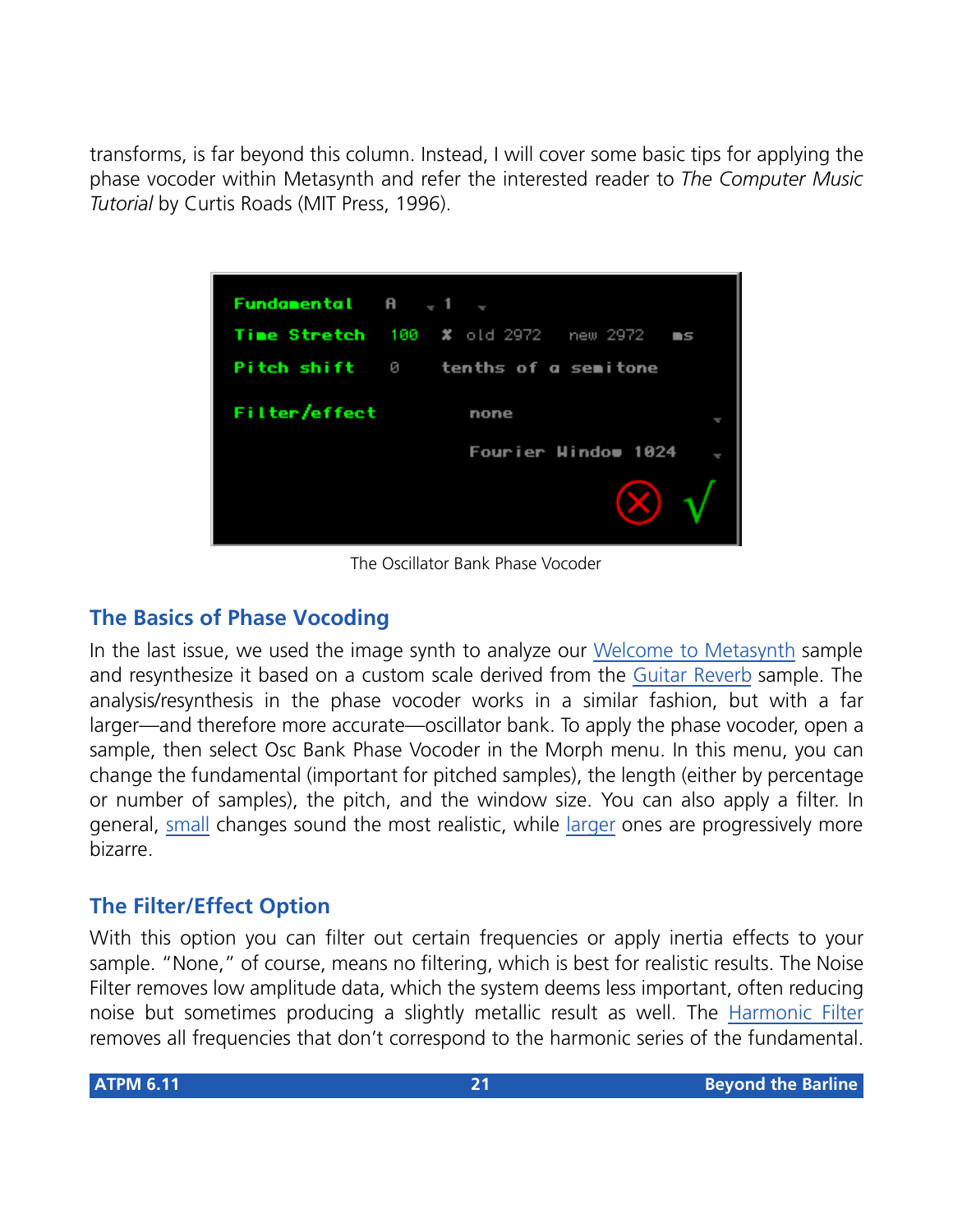In this case, the choice of fundamental is critical. The [Odd Harmonic Filter](http://www.atpm.com/6.11/mp3/oddharmonic.mp3) leaves only odd harmonics, producing a result similar in quality to a square wave, and the [Octave Filter](http://www.atpm.com/6.11/mp3/octaves.mp3) leaves only the fundamental and its octaves.

In addition to the filters, there are three inertia effects. [FFT Amp Inertia](http://www.atpm.com/6.11/mp3/fftamp.mp3) averages original and resynthesized amplitudes, producing a pseudo-reverb. [FFT Pitch Inertia](http://www.atpm.com/6.11/mp3/fftpitch.mp3) averages original and resynthesized frequencies, producing a drone and micro-glissandi on attacks. [FFT Inertia](http://www.atpm.com/6.11/mp3/fft.mp3) combines the two.

# **Window Size**

Perhaps the most critical setting in any phase vocoder is the window size. This is due to the central paradox of analysis/resynthesis. Smaller windows are better at placing attack times, yet cannot capture enough cycles to track frequency; larger windows work well for frequency, but cannot accurately place attacks. In other words, the better the timing the worse the pitch, and vice-versa. In Metasynth, the default size of 1024 samples seems to work best, but I recommend adjustment if the sound just won't come out right.

# **Videodellic**

After a short break, Eric gave us a demo of Videodellic, which is now available on the U & I Web site. My initial impressions were quite good. Videodellic is a video editing program that seems to fill a void between iMovie 2 on the low end and Final Cut Pro on the high end. It has very sophisticated video synthesis functions and complex video effects and, most intriguingly, can operate in real-time mode synchronized to either MIDI or audio input. The interface is similar to Metatrack's, with video tracks in place of audio tracks, and tracks can be overlapped or intercut in numerous ways. The result can be bounced down to QuickTime, or played full-screen in "overdrive" mode.

What separates Videodellic from other video editing programs, though, is its potential as a real-time multimedia instrument. This characteristic places it in the same category as Imaga's [Bliss Paint](http://www.imaja.com), but with far greater control over all the parameters.

# **Final Thoughts**

I remember leaving Ashland that afternoon filled with enthusiasm. I had met some interesting artists and musicians, learned a lot about Metasynth (and finally got the encouragement to buy it for myself), and had completed my first composition since May.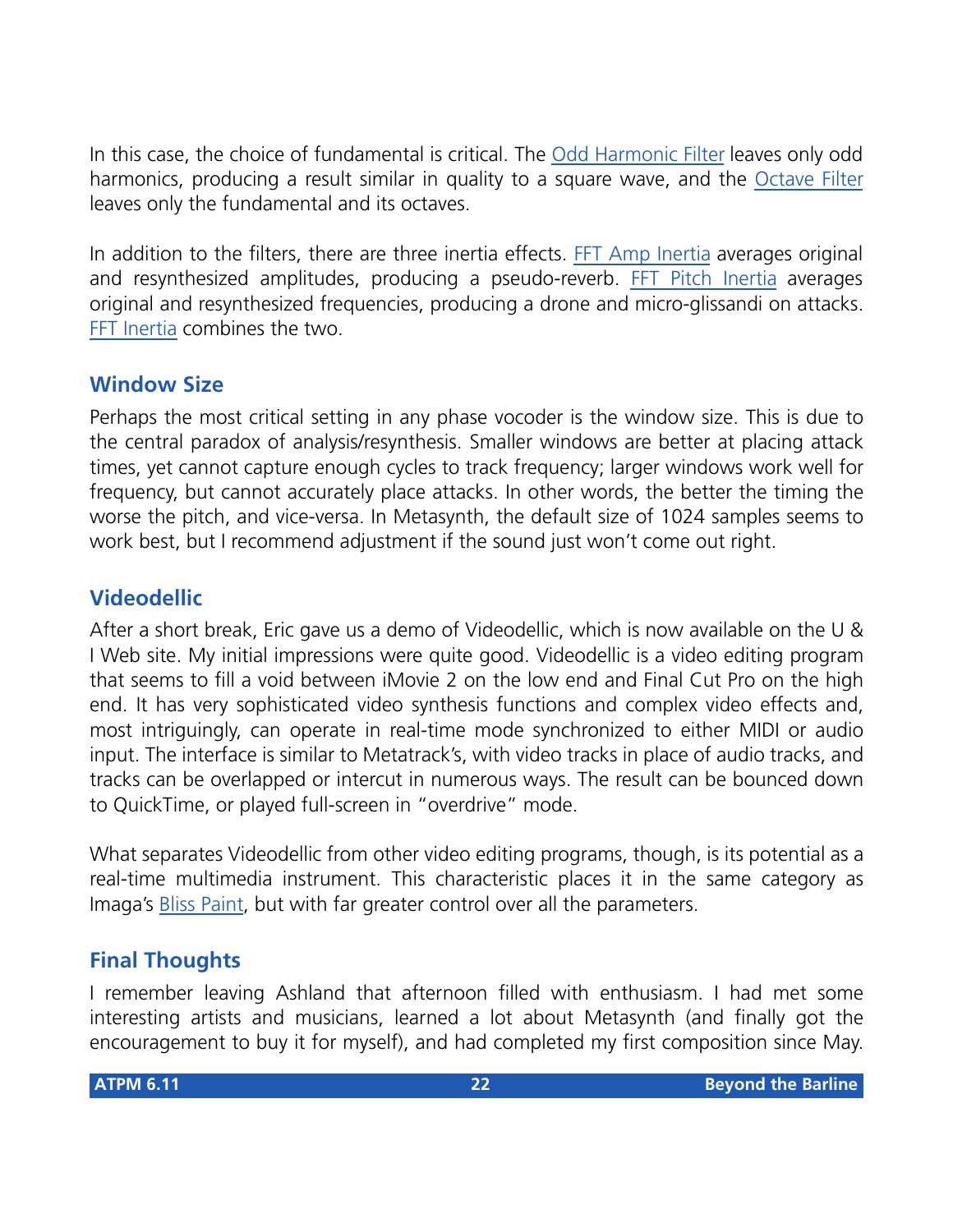Since my return, I've kept in touch with everyone through the U & I mailing list, and I've contributed to the growing collection of Single Preset Compositions (though I've been a bit busy lately to work on any more of them). Meanwhile, the premiere of *The Blue Hole* has been scheduled as part of the Future Music Oregon Concert, November 11th, in Eugene, Oregon.

# **Metasynth Resources**

- [U & I Software](http://uisoftware.com)
- [Metasynthia](http://homepage.mac.com/metasynthia)
- [MetaScape](http://artists.mp3s.com/artists/139/metascape.html)
- [MetaStation](http://stations.mp3s.com/stations/78/metastation.html)
- [Single Preset Compositions](http://www.mind.net/music/onepage.html)

*Copyright © 2000 David Ozab,* [dozab@atpm.com](mailto:dozab@atpm.com)*.* [David Ozab](http://darkwing.uoregon.edu/%7Edlo) *is a Ph.D student at the University of Oregon, where he teaches electronic music courses and assists in the day-to-day operation of The Future Music Oregon Studios.*

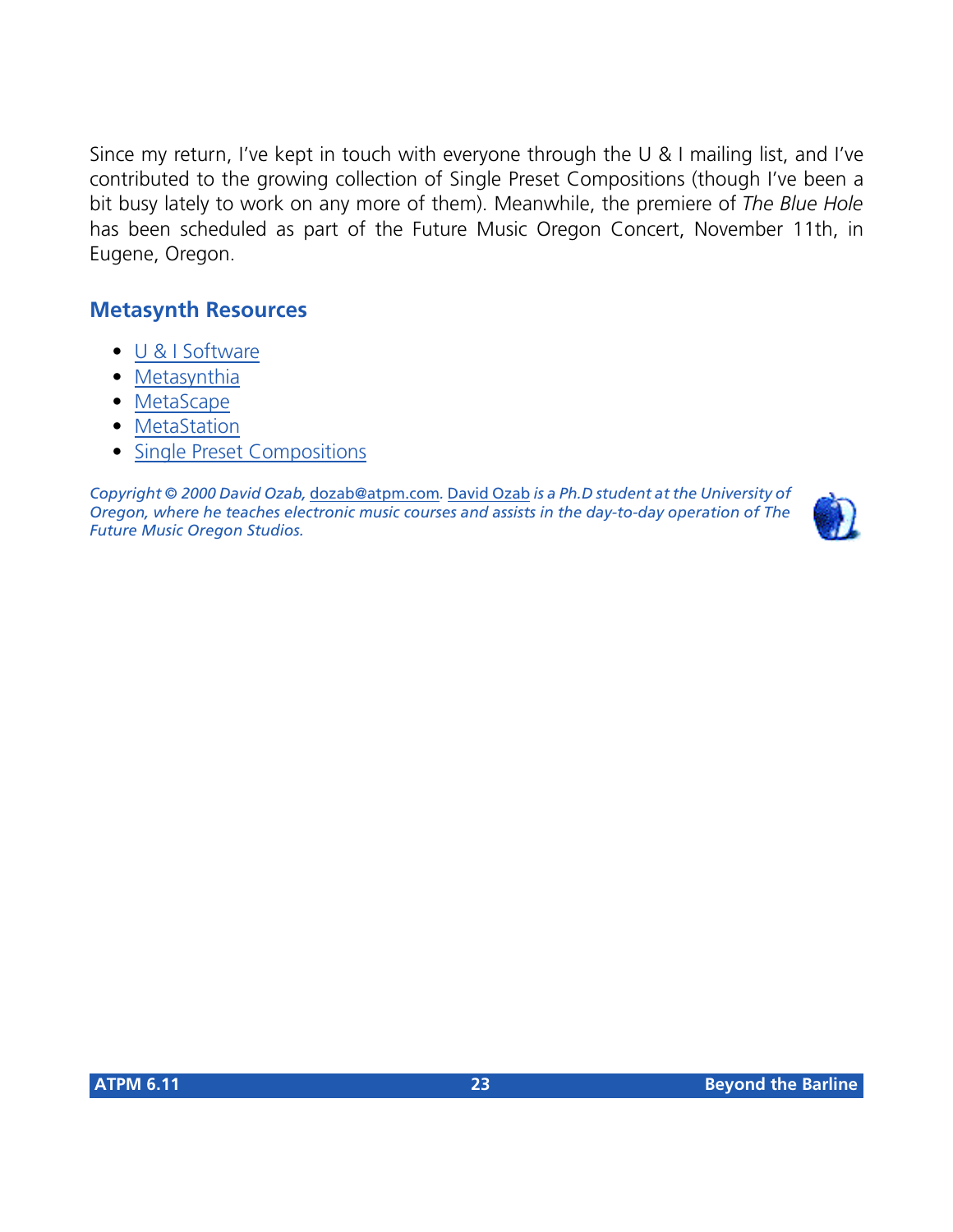#### **by Grant Osborne, [gosborne@atpm.com](mailto:gosborne@atpm.com)**

# **Part VIII: Seven New Deadly Internet Graphic Sins**

Thanks to the response to last month's column, we're doing it all again. Here are seven *more* Web design sins!

## **1. Mailbox Images**

I don't know why I don't like these, but I especially don't like the animated ones. If you want people to contact you, just write "E-mail me at yourname@yourwebsite.com." It's much neater.



## **2. Looney Tunes**

"Music on Web sites is the Internet equivalent of pan-pipe elevator Muzak." That was a quote, by me, just now, on what I think about music on Web sites. I couldn't find a real quote—sorry!

This isn't strictly a graphic sin, but lots of people e-mailed me to tell me of their hatred for people who make you listen to badly composed MIDI music while browsing their Web sites. Put simply, MIDI is a way of storing tunes using a very small amount of space. The small size makes it ideal for use on the Internet. The trouble is that it makes any tune sound like it's being played on a cheap Casio keyboard. So what are my objections? First, the tunes take too long to download. Second, they rarely add anything of value to the page. (Yes, I agree that the Internet could be a wonderful multimedia experience incorporating graphics, video and sound—but please wait until the technology catches up and we can enjoy these things without any speed loss.) Third, there's never any warning. Imagine surfing away in the dead of night. Everything is quiet. Shhhhhh! Very quiet. Then, all of a sudden, blasting through your speakers comes a MIDI version of "Stairway to Heaven."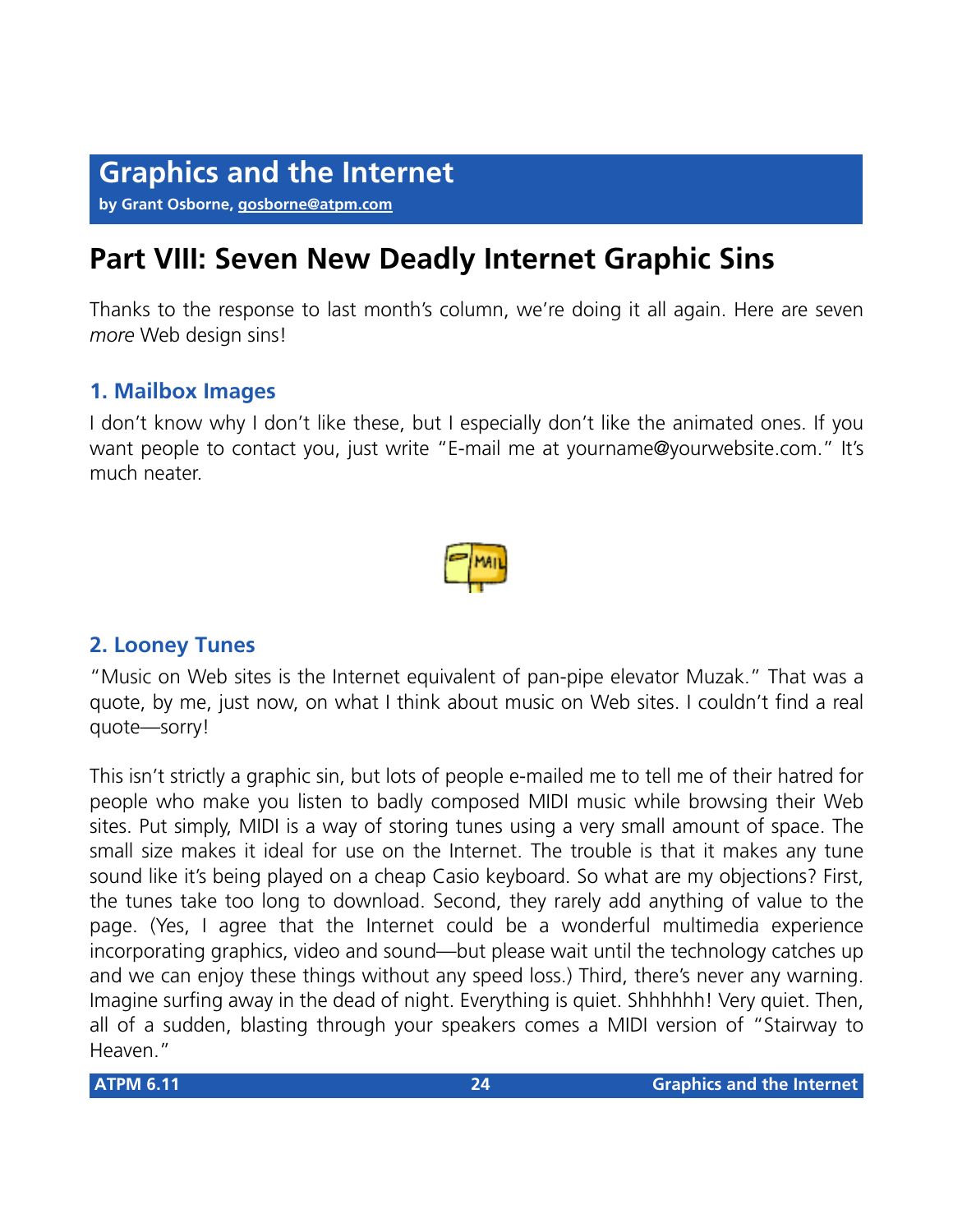If you absolutely have to have music on your Web site, please give us the choice to turn it *on* rather than make us hunt around for the option (if any) to turn it *off*.

My final point on this subject has to do with copyright. (We covered copyright in [part one](http://www.atpm.com/6.10/graphicsandtheinternet.shtml) of this series.) Remember, if you use other people's songs on your Web site without their permission you are technically breaking the law. Remember Napster? Metallica and their industry friends took Napster to court for violating their copyright. If that's what happens for infringing copyrights, what would they do to you for not only copying their songs but also making them sound like bloody rubbish?

If you want, you can find out [more about MIDI](http://www.midi.com/questions/default.asp) and listen to some [music](http://www.pennyblack.co.uk/) that doesn't sound too bad. I won't pick out a Web site containing bad music, as I don't want to make an example of a single case. I'm sure if you run a search on Google for "really bad MIDI music on home pages" something will turn up.

# **3. Not Finding the Spel Chekker**

Just about evry HMTL creaytor has a spel chekker. Find it and yooz it. Unsure about a spelling? Visit [Dictionary.com](http://www.dictionary.com).

# **4. Using an Image for a Lot of Text**

Some Web sites use graphics in place of text. Now, I'm not talking about headings and small items of text here, I'm talking great big passages of text.

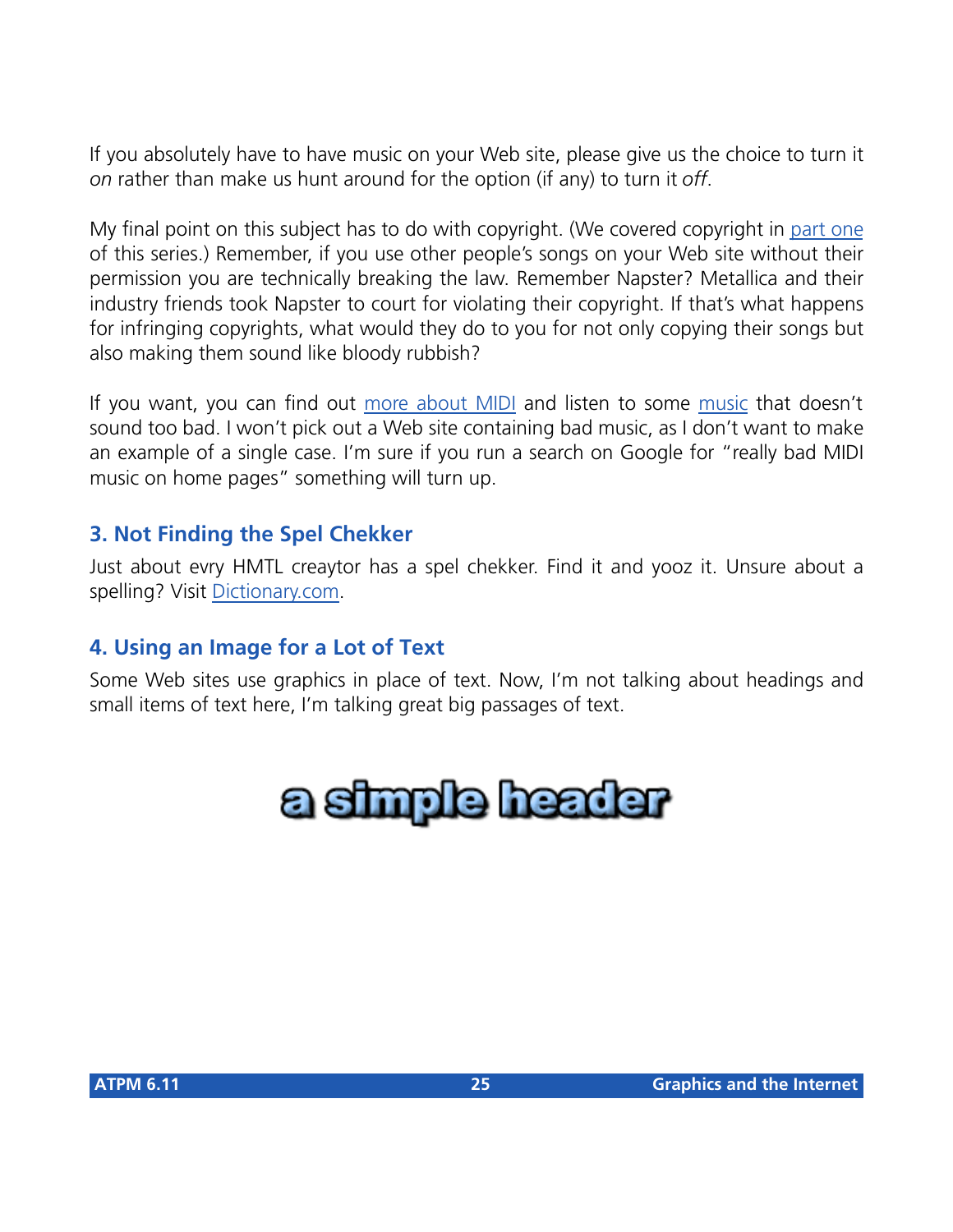Using a graphical image as a header is fine—it livens the page up. If no one used graphics for this type of text then most Web sites would look like they were designed in 1996. What annoys me is when a large passage of text is entered on the page as a graphic. For example:

soverives a vebpage vill use a graphic like this to display some text. Normally this is so that they can use sove horrible non-standard font that looks unreadable. This font is called "chilada". It works well for headers and titles but deesn't werk particularly well for bedy text!

Text loads in an instant and uses very little memory. Pictures, on the other hand, can take up considerable room. Furthermore, you cannot use a computer to search text stored as an image. If, for instance, you were going to try to search for an occurrence of "Woman Weeping" in a piece about Picasso, well that's just tough! You can forget about search engines spidering your site effectively, too.

# **5. Pages that Go On and On and On and On**

If you have a lot of text on your Web site then split it up over several pages. Text is difficult to read on monitors as it is; if you break it down in manageable chunks, visitors will be more inclined to read it.

On a similar note, If you have lots of pictures to show, don't stick them all on the same page, as it will take ages to load. One option is to make thumbnails of the images (i.e., smaller versions of the pictures), presented such that when a visitor clicks the image he will be taken to the bigger picture. Make sure that your thumbnail is a physical reduction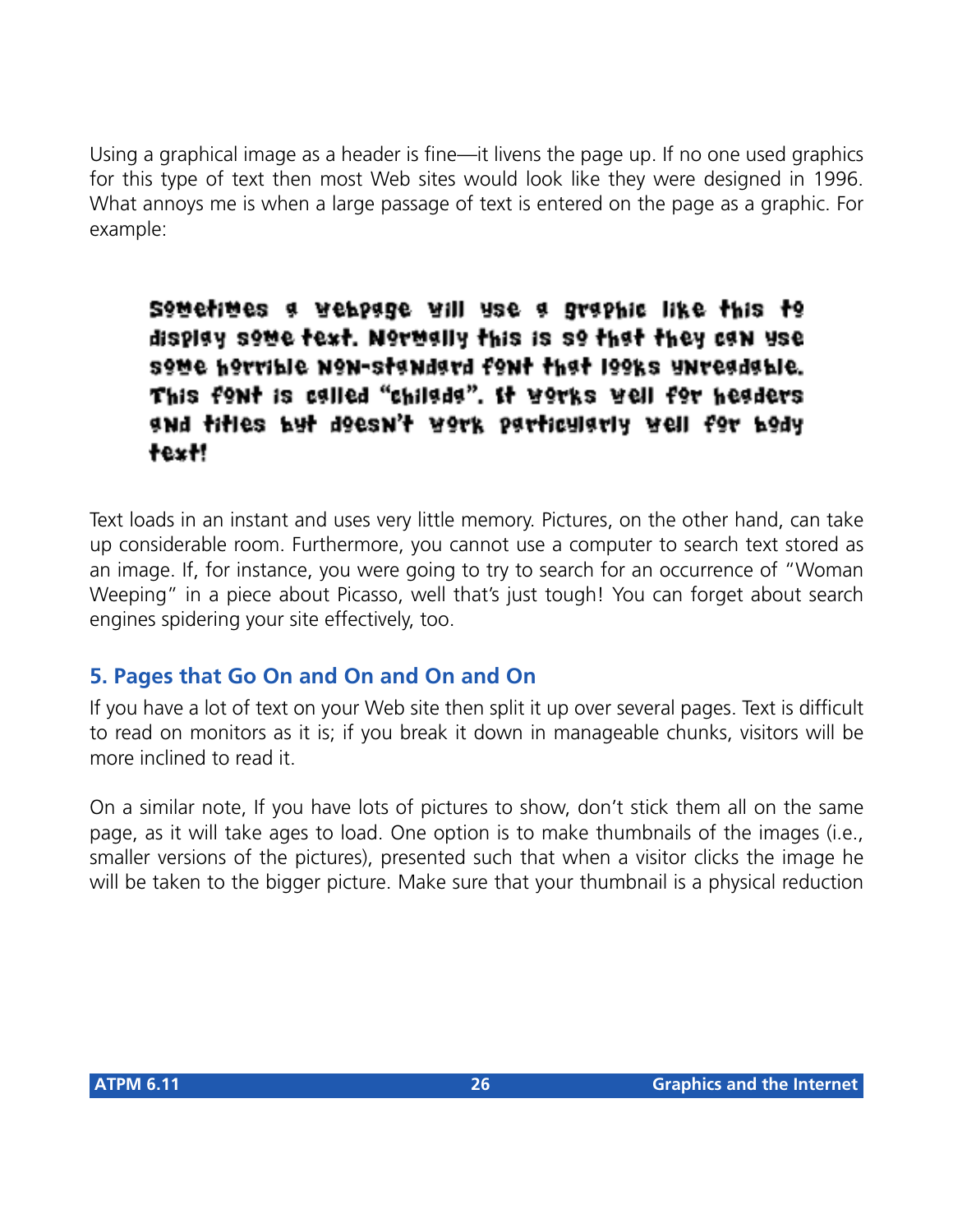in size of the image rather than a reduction using HTML, or it won't make any difference in the load time. If you don't like thumbnails, you could make a slide show. Take a look at the example below.



# **My Slideshow**

# **6. How do I Get in?**

Sometimes I'll visit a site on, let's say, shoes. I'll type the address into my browser of choice and await a load of information on shoes. The page loads up. What do I see?

• A big logo: "Steve's Shoe Web Site."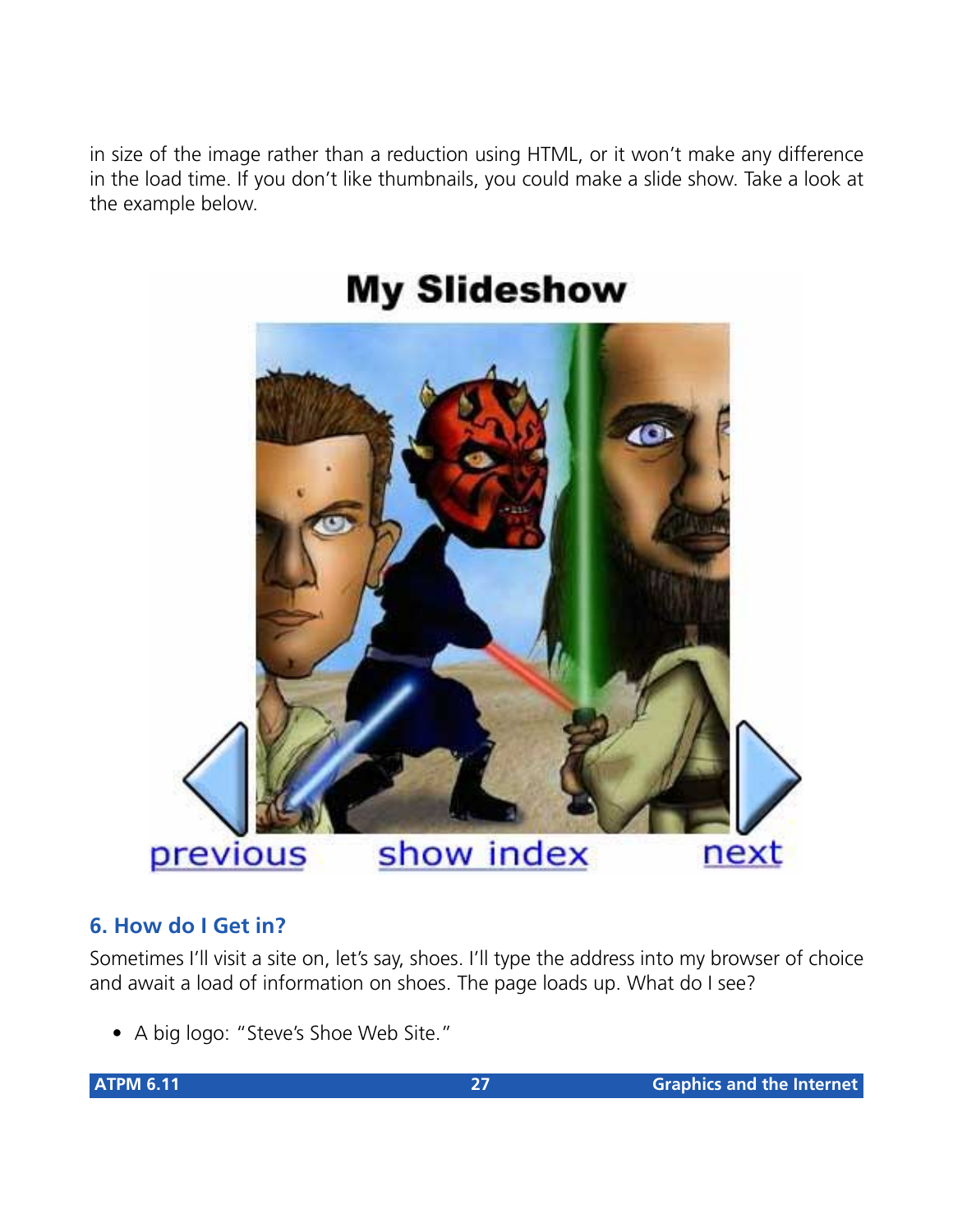- Lots of banner ads: about twelve for some banner exchange and a couple for some other shoe sites.
- An affiliate link to Amazon.com, for books about shoes.
- A big mailbox, next to the words: "E-mail me today, sign my guestbook, and join my mailing list!"

The problem is that the entrance into the main site is through a small text link down at the foot of the page. You might be able to find it, but that'd be because you're the one who put it there. Get some other people to check your site. Make sure that navigation is easy, and make sure that you can get to all the main pages from every page on your site. Remember that your visitors won't always enter your site from the main index page. Think of every page as a possible entry point.

# **7. Tiny Text**

We touched on this last month, and it remains a big bone of contention among our readers. This is also a "sin" of which even we at ATPM are a little bit guilty. So, starting with this issue, we've changed the way we specify fonts in our style sheet. The best advice here is to check your Web site on as many different browsers and platforms as possible. Good luck!

**• • •**

Next month we'll be looking at the PNG graphic file format.

*Copyright © 2000 Grant Osborne,* [gosborne@atpm.com](mailto:gosborne@atpm.com)*.*

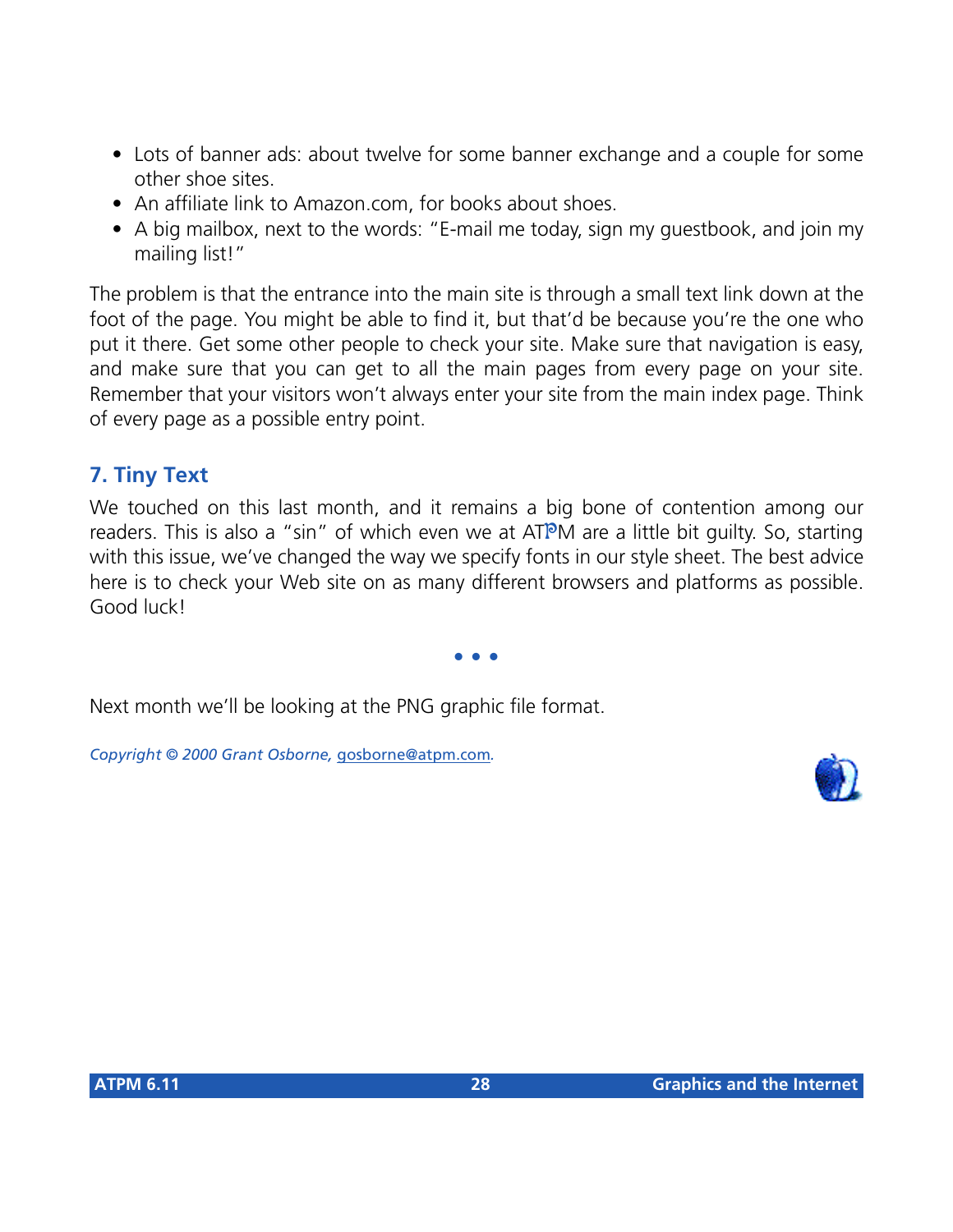# **Extras: Cartoon**

**by Michael Morgan, [mrspiffy@earthlink.net](mailto:mrspiffy@earthlink.net)**

IUESTIONNAIRE 1. Have you experienced a recent<br>1. Have you experienced a recent<br>1. Have you of the buttocks and 1. Have you experienced a recent<br>1. Have you experienced a recent<br>enlargement of the buttocks and<br>enlargement stronger eyeglasses? 1. Have you experient tocks and<br>enlargement of the buttocks and<br>enlargement of the buttocks and<br>a need for stronger eyeglasses? reed for strong<br>Fig. 10 kheck one) reed for survey<br>
The W check one)<br>
The exact contents<br>
2. Do you know the exact contents<br>
2. Do you know the exact contents  $\begin{array}{c} \mathcal{L}^{ES} \\ \mathcal{L} \\ \mathcal{L} \\ \mathcal{L} \\ \mathcal{L} \end{array}$  po you know the exact  $\mathcal{L}$ <br>  $\mathcal{L}$  po your preferences folder?  $YES \nightharpoonup W$  (check one) The work one)<br>The work one into the lights at<br>3. When you turn out the lights at<br>3. When you turn out face still glow?  $YES$  W check one the lights at<br>3. When you turn out the lights at<br>3. When you turn out the lights at<br>bedtime does your face still glow? stime does your<br>
YES \_\_ NO (check one) edtime doesek one)<br>
YES \_\_ No (check one)<br>
4. Do you run Norton Utilites<br>
4. Do you run Norton Utilites 4. Do you run Norton<br>4. Do you run Norton<br>just to feel productive?  $YES = W$  (check one)<br> $YES = W$  (check one)<br>5. Has your wife and children ever<br>5. Has your wife and children of time  $Y<sup>FS</sup>$ <br>5. Has your wife and children ever<br>left you for a long period of time<br>left you never noticed? 5. Has you for a long poor<br>left you never noticed?<br>and you never noticed? yes \_\_ No kheck one)  $YES$  NO (check one)<br>The year  $YES$  of  $XES$  is to 2 or more<br>The you answered "YES" to 2 or more If you answered "YES" to 2 or more a<br>If you answered "YES" to 2 or more a<br>questions it is possible you are a MACAHOLIC

*Copyright © 2000 Michael Morgan,* [mrspiffy@earthlink.net](mailto:mrspiffy@earthlink.net)*.*



**ATPM 6.11 29 Cartoon**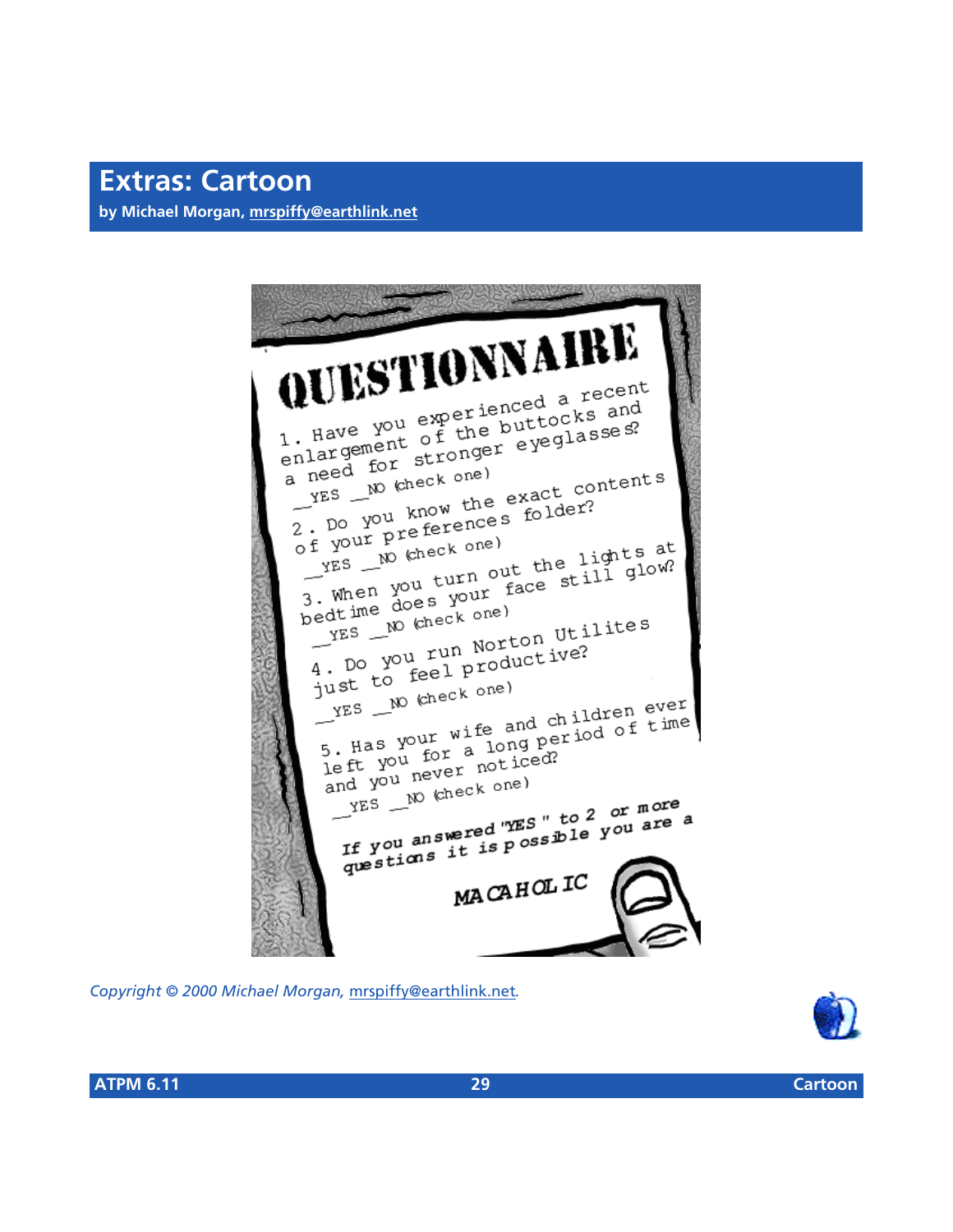# **Extras: Desktop Pictures**

#### **France**

This month's reader pictures are from [Janet Mobley](mailto:janmobley@home.com), editor for the North Coast Mac Users Group. Janet lives in Sonoma County, California. The pictures were taken on her [trip to](http://members.home.net/janmobley/) [France](http://members.home.net/janmobley/) this May, and are from Montpellier, Chambery and Paris. She used an Olympus D-620L to take the pictures (at the lowest resolution to fit 99 shots on one flash card) and a little Photoshop to lighten them.

# **Northeast**

These pictures were taken by [Katarina Neef](mailto:katarina@callypso.com) on a beautiful fall day in Maine, around "Indian Summer." She used an Olympus C-2000Z and slightly edited the images using Cameraid and Adobe Photoshop.

# **Previous Months' Desktop Pictures**

If you haven't seen the rest of the series, it includes: [Yellowstone National Park,](http://www.atpm.com/5.03/yellowstone.shtml) [Drops,](http://www.atpm.com/5.05/drops/) [Toronto](http://www.atpm.com/5.07/toronto/), [Niagara Falls](http://www.atpm.com/5.08/niagara/), [Monaco](http://www.atpm.com/5.09/monaco/), [Montréal](http://www.atpm.com/5.10/montreal/), [Bahamas](http://www.atpm.com/5.11/bahamas/), [Clouds](http://www.atpm.com/5.12/clouds/), [Aerial](http://www.atpm.com/6.01/aerial/), [Made with Macs,](http://www.atpm.com/6.02/madewithmacs/) [Landscapes](http://www.atpm.com/6.03/landscapes), [Northwest,](http://www.atpm.com/6.04/northwest/) [Animals](http://www.atpm.com/6.05/animals/), [Spring Flora,](http://www.atpm.com/6.06/spring-flora/) [National Parks](http://www.atpm.com/6.07/national-parks/), [Insects](http://www.atpm.com/6.08/insects/), [Konstanz](http://www.atpm.com/6.08/konstanz/), [Mark](http://www.atpm.com/6.09/montgomery/) [Montgomery's Desktop Pictures,](http://www.atpm.com/6.09/montgomery/) [Konstanz Part II](http://www.atpm.com/6.09/konstanz), [British Columbia,](http://www.atpm.com/6.10/british-columbia/) [New York,](http://www.atpm.com/6.10/new-york/) [France,](http://www.atpm.com/6.11/france/) and [Northeast](http://www.atpm.com/6.11/northeast/).

# **Downloading all the Pictures at Once**

iCab and Interarchy (formerly Anarchie) can download an entire set of desktop pictures at once. In iCab, use the Download command to download "Get all files in same path." In Interarchy, use HTTP Mirror feature.

# **Contributing Your Own Desktop Pictures**

If you have a picture, whether a small series or just one fabulous or funny shot, feel free to send it to [editor@atpm.com](mailto:editor@atpm.com) and we'll publish it in next month's issue. Have a regular print but no scanner? Don't worry. E-mail us, and we tell you where to send it so we can scan it for you. Note that we cannot return the original print, so send us a copy.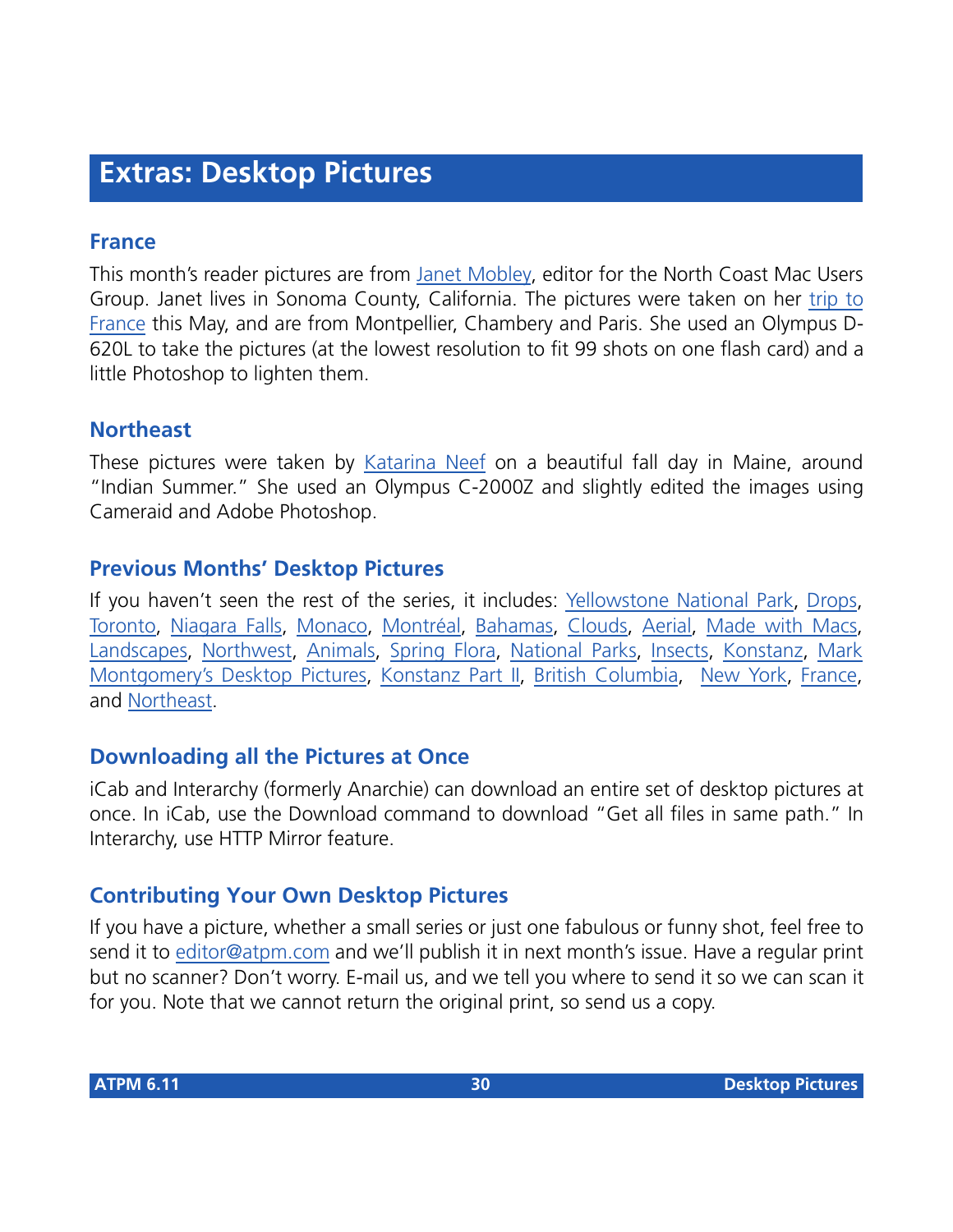# **Placing Desktop Pictures**

#### *Mac OS 8.5 and Newer*

Go to the "Appearance" control panel. Click on the "Desktop" tab at the top of the window. Press the "Place Picture..." button in the bottom right corner, then select the desired image. By default, it will show you the images in the "Desktop Pictures" subfolder of your "Appearance" folder in the System Folder, however you can select images from anywhere on your hard disk.

After you select the desired image file and press "Choose," a preview will appear in the Appearance window. The "Position Automatically" selection is usually fine. You can play with the settings to see if you like the others better. You will see the result in the little preview screen.

Once you are satisfied with the selection, click on "Set Desktop" in the lower right corner of the window. That's it! Should you ever want to get rid of it, just go to the desktop settings again and press "Remove Picture."

#### *Mac OS 8.0 and 8.1*

Go to the "Desktop Patterns" control panel. Click on "Desktop Pictures" in the list on the left of the window, and follow steps similar to the ones above.

#### *Random Desktop Pictures*

If you drag a folder of pictures onto the miniature desktop in the Appearance or Desktop Pictures control panel, your Mac will choose one from the folder at random when it starts up.

#### *DeskPicture*

[An alternative to Mac OS's Appearance control panel is Pierce Software's DeskPicture,](http://www.atpm.com/5.10/roundup.shtml) [reviewed](http://www.atpm.com/5.10/roundup.shtml) [in issue 5.10 and available for download](http://www.peircesw.com/DeskPicture.html).

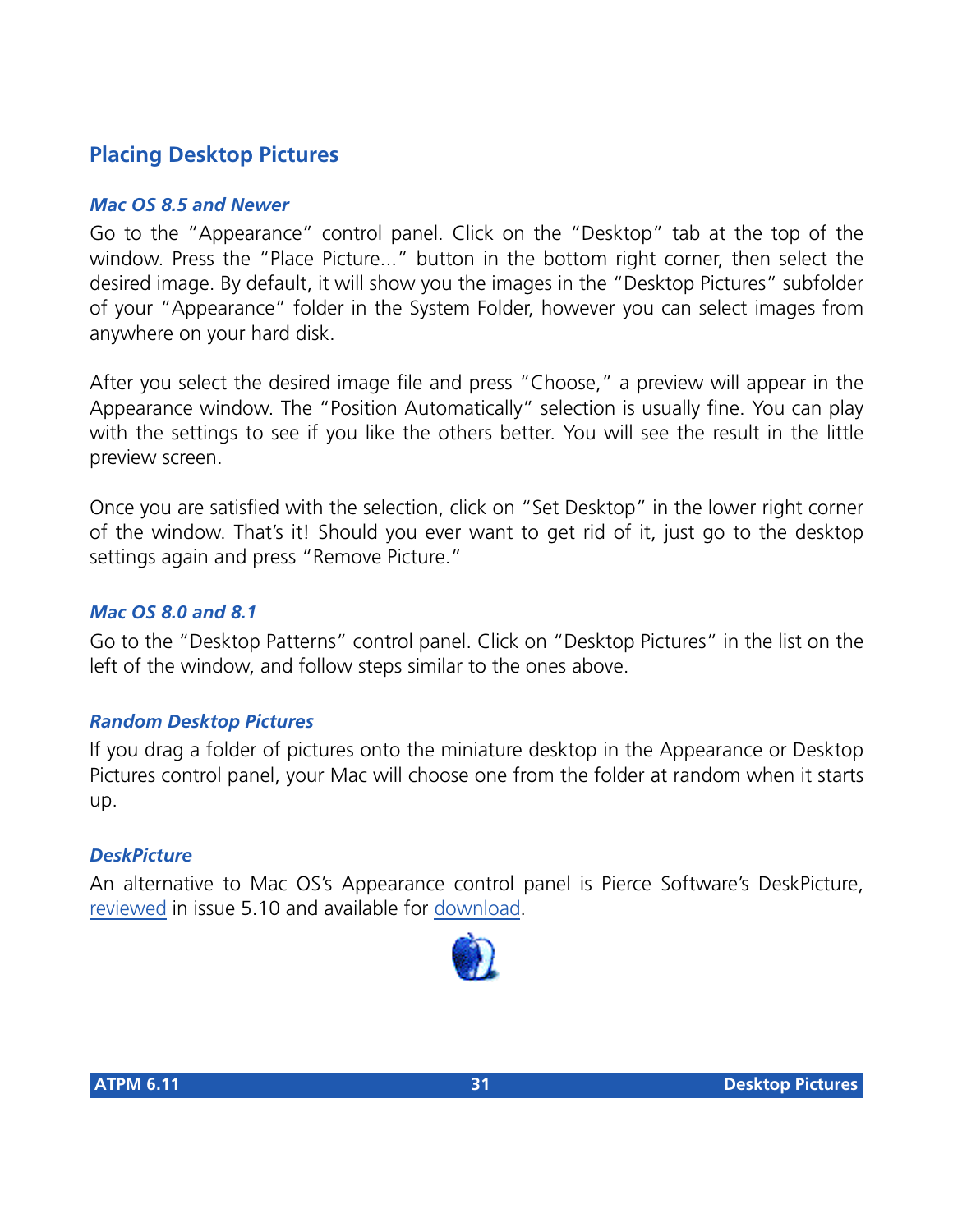**by H. M. Fog, [hmfog@atpm.com](mailto:hmfog@atpm.com)**

# **Apple's Results Revisited**

I've reviewed the numbers for Apple's fourth quarter and the fiscal year. Aside from how clean the balance sheet appears (it really is impressive) the problem is revealed within the sales data.

The iMac continues to be Apple's unit sales engine. It accounted for roughly 50% of unit sales, but only a third of revenue; and it continues to make impressive sales gains both sequentially (compared to the previous quarter) and year-over-year.

There was, however, a dramatic drop in G4 and PowerBook sales compared with the third quarter. I'm assuming the drop in G4 sales is due, in part, to poor product transition. In the case of the PowerBook, its drop makes a lot of sense as a serious refresh is needed.

However, the Cube is the real disappointment for Apple. The numbers tell me Apple was counting on it to make a real margin difference, compared to the iMac, and to drive revenue gains. In all I believe Apple jumped off the iMac too soon in terms of advertising and marketing support. Those summer-release iMacs were really cool, after all.

The question in my mind is whether Apple can get through the first fiscal quarter without seeing a reduction in cash and equivalents. In the short-term I'm not concerned about the size of net profits, but about the company burning cash. I suspect if Apple does things right, it can finish the quarter without spending more than it takes in. This may be the reason behind the hiring freeze and the talk of eliminating a few non-essential projects.

A break-even quarter will not muddle the balance sheet. I think the stock is currently grossly undervalued, partly because the market still doesn't understand what Apple is doing. If I were Apple, I would target 24% gross margins as the goal for the quarter and pursue market share gains ahead of the release of OS X. I'd focus advertising and marketing dollars on the iMac, do what can be done to sell through the Cube inventory,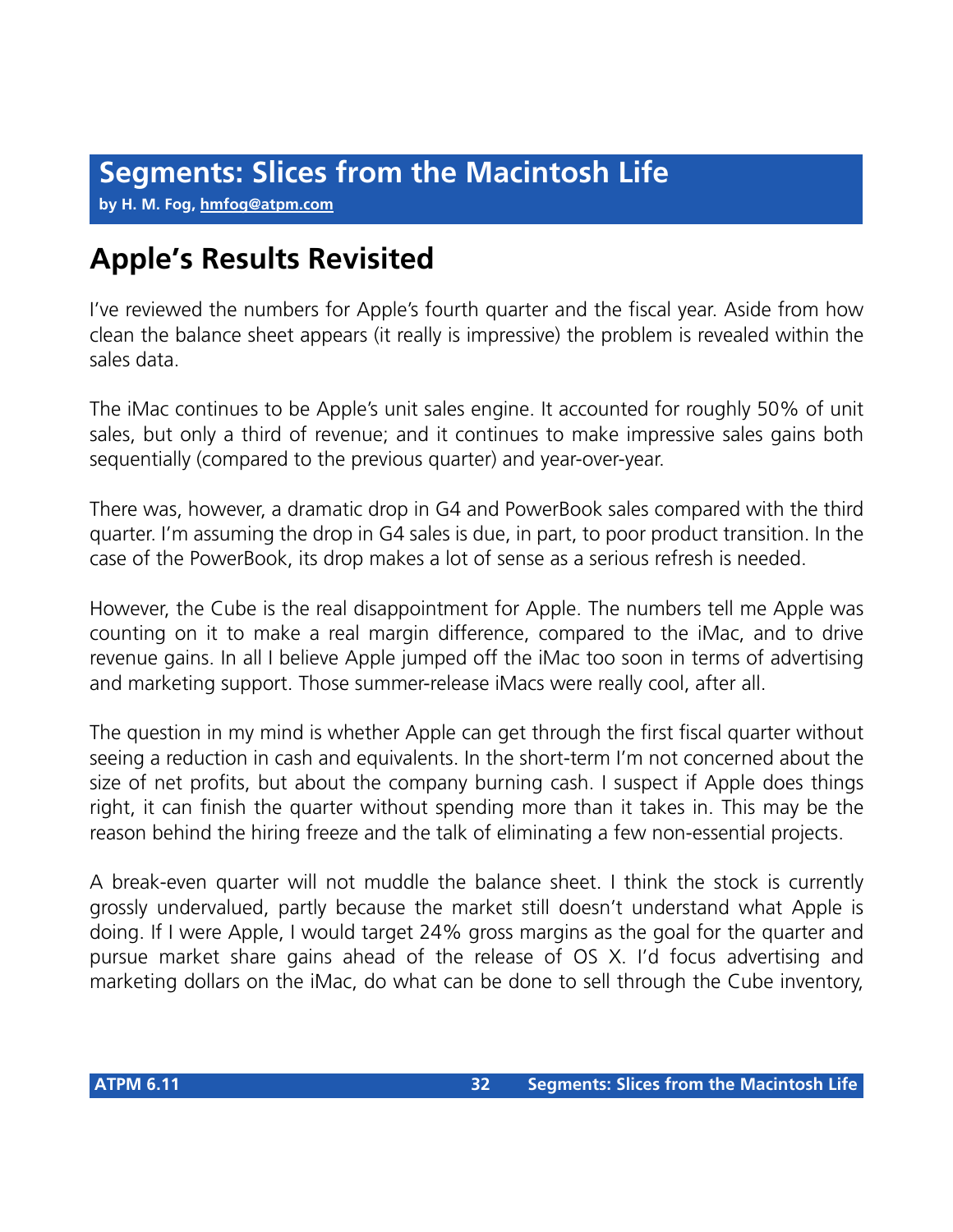prepare to release a new PowerBook in the second quarter, and get OS X ready for release as soon as possible. Dual-processor G4s are nice, but practically useless while OS X isn't ready for shrink-wrap.

Right now there is roughly net \$11 cash/equivalents and investments behind every share. That means all of Apple's operations, patents, brand name, products, etc. are being valued at roughly \$8 per share or approximately \$2.7 billion, which is absurd! Further, looking at the equity accounts, Microsoft's original \$150+ million investment is being valued at \$75 million. I assume this means that half the investment in convertible, non-voting stock has been converted to common shares or been re-purchased by Apple.

Still, Apple is in much better shape than the share price suggests. Only time (and a coherent strategy) will improve the price. There is so much value behind each share I'm surprised new shareholders aren't arrested for stealing shares at the current price. Wall Street is betting against Steve Jobs and Apple. Personally, I'd rather wager on the side of innovation and technology leadership than stock charts and hearsay.

There are few PC companies in this world that can engineer a change in market approach without layoffs and extraordinary charges. If Apple can accomplish all that it's stated it will do—without incurring a quarterly loss—I'll be impressed.

*Copyright © 2000 H. M. Fog,* [hmfog@atpm.com](mailto:hmfog@atpm.com)*. H. M. Fog is a west coast computer consultant who sometimes writes articles for ATPM.*

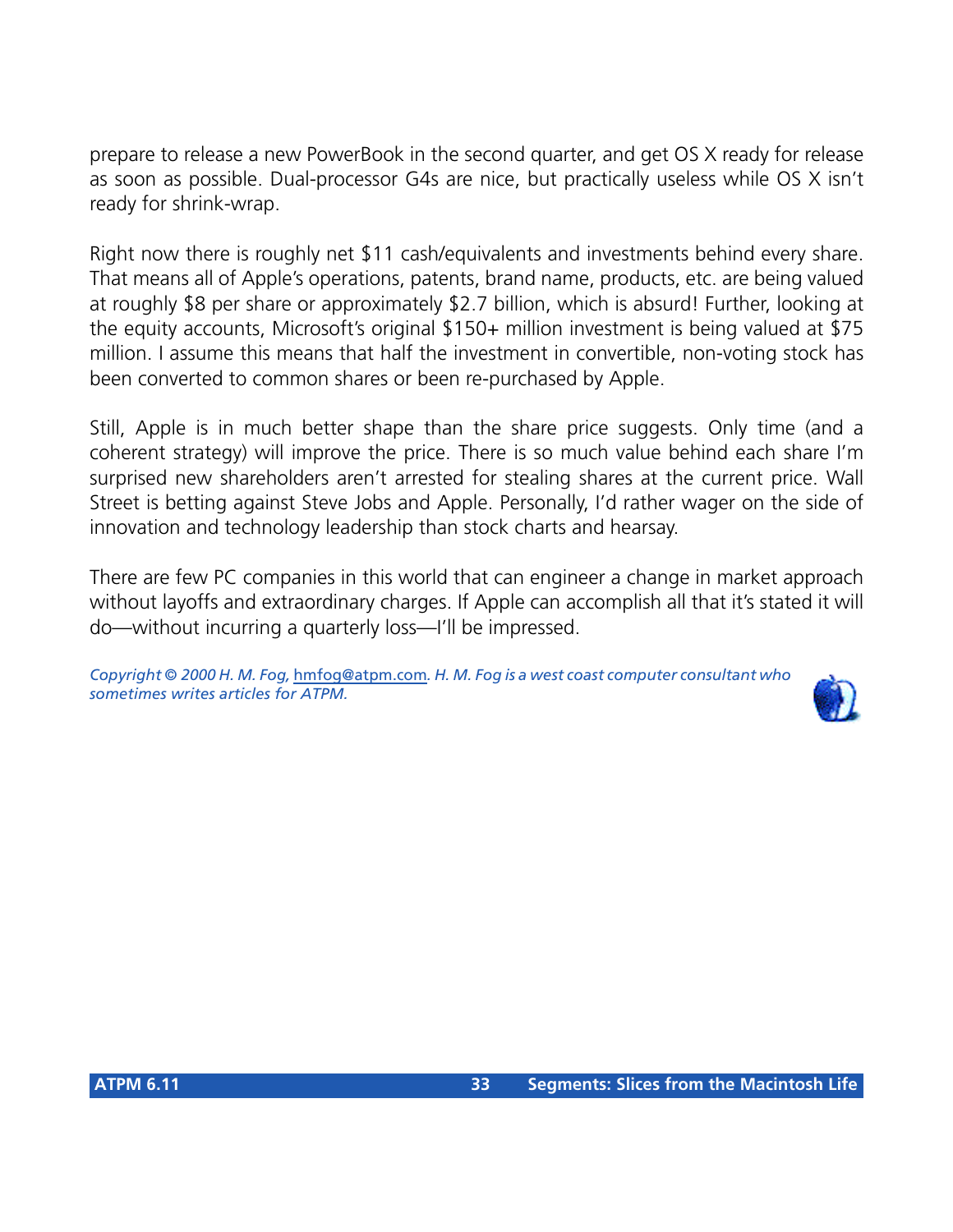# **Segments: Slices from the Macintosh Life**

# **Response to "A Worm in the Apple"**

The following are two responses to David Hewson's [A Worm in the Apple](http://www.sunday-times.co.uk/news/pages/sti/2000/10/22/stidordor01006.html), published by the London *Sunday Times* on October 22, 2000.

**• • •**

Dear Mr. Hewson:

It amazes me that people of your calibre go out of their way to fault Apple. Granted they have mucked about with their customers, but no more than anyone else has in business. I know that there is no real interest from the public in reading about Compaq or Dell, so it is not as if I don't entirely understand your motivation. Apple has millions of adherents, so I can see how easy it would be to get them riled by taking a poke at their favorite computer company. Well, you succeeded—and that is why I am responding to you.

I, like you, have used Apple for almost 13 years and sincerely believed at the time there was no better personal computer on the planet with which to do what I wanted to do. I fixed computer mainframes for 10 years prior to my purchase. But please understand me, I would move to any platform, if financially feasible, if there were one really superior to Macintosh's. Maybe in the near future I will make a move, but not until the basic Windows OS gets rid of DOS. I agree with many things you have aired, and I believe Apple needs its butt kicked along with every other computer monger that takes advantage of the consumer. But why single out Apple for abuse? I did not see you write about Microsoft's thievery of technology from Apple and others. I not did hear any tirade concerning their blackmail of Apple to keep them alive, nor did I see you write about the multitude of thieves or the general thuggery of others in the industry. There was not one word of how that "evil empire" destroyed, bought, or stole from others to make the world go their direction. Oh, that is business!?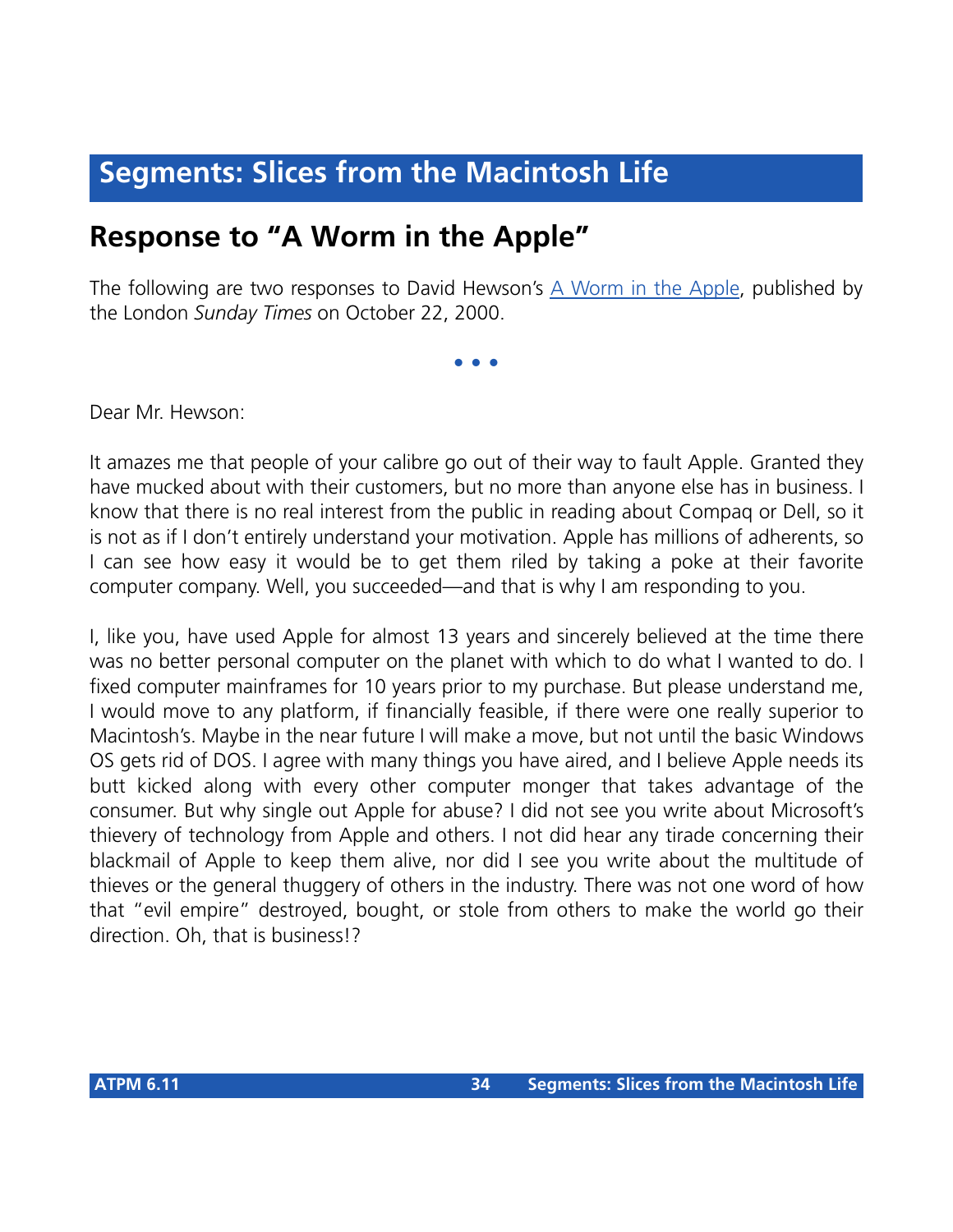You state correctly in your story that since Apple's high in April shareholders have lost close to \$9 billion in value. But Apple is not alone. Since Dell's calendar 2000 high their shareholders have lost close to \$100 billion, and Microsoft shareholders have lost around \$300 billion. Is the game up for them? So Apple is not immune to the ups and downs of the market. Is that new news?

Likewise, is Apple the only computer company that puts out PR to cover themselves? How many times was Windows 98 announced, and how many beta versions were released to the unsuspecting to perfect this hybrid OS? Why don't you beat the drum and demand that Microsoft produce a clean OS for the masses? They have in NT? Windows 2000? Hardly. You would have the people who don't know any better (and there are plenty of them around) think that they chose Microsoft of their own volition. The masses use Windows because they have been coerced to do so—and you very well know this. But expend your ink toward writing about this?

I don't care who makes what, but I do care that one company dictates to the rest of the world what they can and cannot do. Microsoft, rather than being an industry innovator, has stifled innovation from others. You say that somewhere along the way Apple forgot how to innovate—but when has Microsoft ever done so? Everyone knows that Mr. Gates and others have considered Apple as their R & D department. Now, you complain that they aren't innovating. I am not as riled that you are down on Apple as I am that nothing so berating is said about the rest of the industry (beyond generalities). You mentioned Apple's "point and click," laser-printing, digital cameras, and pocket communications, not to mention GUI innovations and other technologies that PC users use every day. These same users light candles at the altar of Bill Gates and Microsoft for giving these things to them, when the evil empire didn't have a clue where the cheese was for the mouse.

You say that Apple needs a miracle to survive, but weren't you one of those who had Apple written off a few years ago? Yet it seems you were strangely quiet about Apple's subsequent recovery! For the last four years Apple has been one of the most profitable personal computer makers. That's more than can be said for IBM or Compaq.

Mr. Hewson, you said you once thought that nothing would part you from your Mac; well, I don't think it would take a miracle to get you to switch to anything—just money. Millions have been duped for decades into believing Microsoft's propaganda. The masses were given little or no other choice in the PC world because Microsoft would not let them have anything else. The world of business would not switch because of money, not because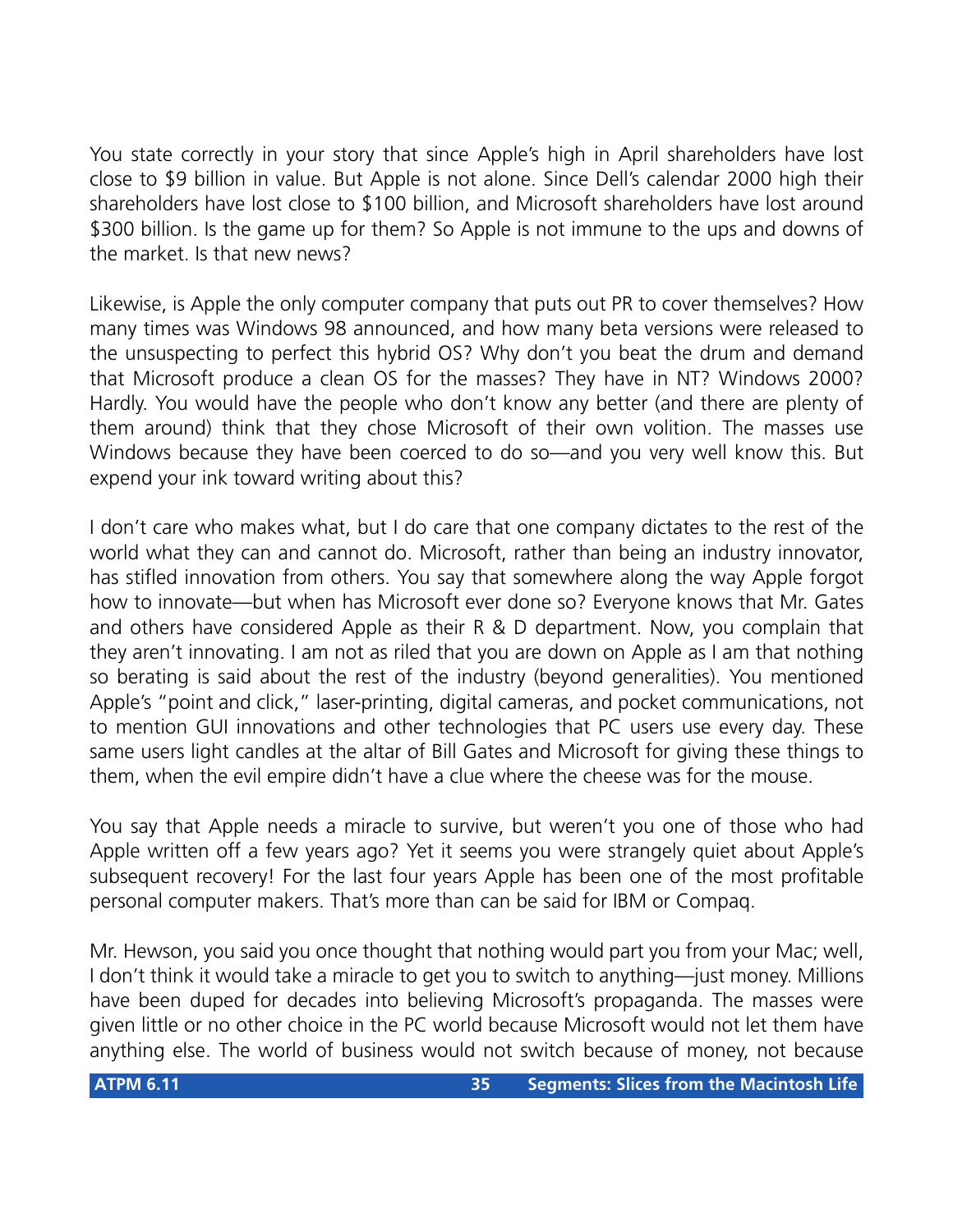Microsoft had better software than anyone else—you know that, and so does anyone with a pea-brain. Microsoft had better marketing of inferior technology, while Apple had superior technology with inferior marketing. It is no hidden truth that the arrogance of Apple showed like a neon sign compared to their marketing skills.

Do you think the computer world would be where it is today without Apple's innovations? I don't know how long they have, and I hope that you are wrong again—but it appears it would delight you to no end if they were to go down in flames tomorrow. Well, when they go we can always kick around Be or some other company that dares to be different.

I am not your enemy, but I had to sound off. Thank you for your time.

Sincerely yours,

[Bob Zemeski](mailto:bobzemeski@post1.com)

There's an old Christian saying about miracles "For those who believe, no explanation is necessary; for those who don't believe, no explanation is possible."

**• • •**

We can debate megahertz, software availability, and product price. We can discuss platform differences, operating system functionality, and market share. But in the end, every computer buyer makes a decision on the product they will purchase based on their personal needs, desires, taste, and budget.

Apple products are not everyone's choice. But they are the choice of millions of computer users around the world. Personally, I don't buy Apple products because I want to "think different" or even "be different." I buy Apple products because the combination of the Mac's unique design and functionality are well suited to the way in which I prefer to go about my day and the manner in which I choose to organize and complete my work.

I prefer to use a Mac. I also like to start my day at church and listen to music on my way to a client's office. I only wear argyle socks when they are the last clean pair in my closet. I don't like Velveeta, but I'd like to try a Vegemite sandwich.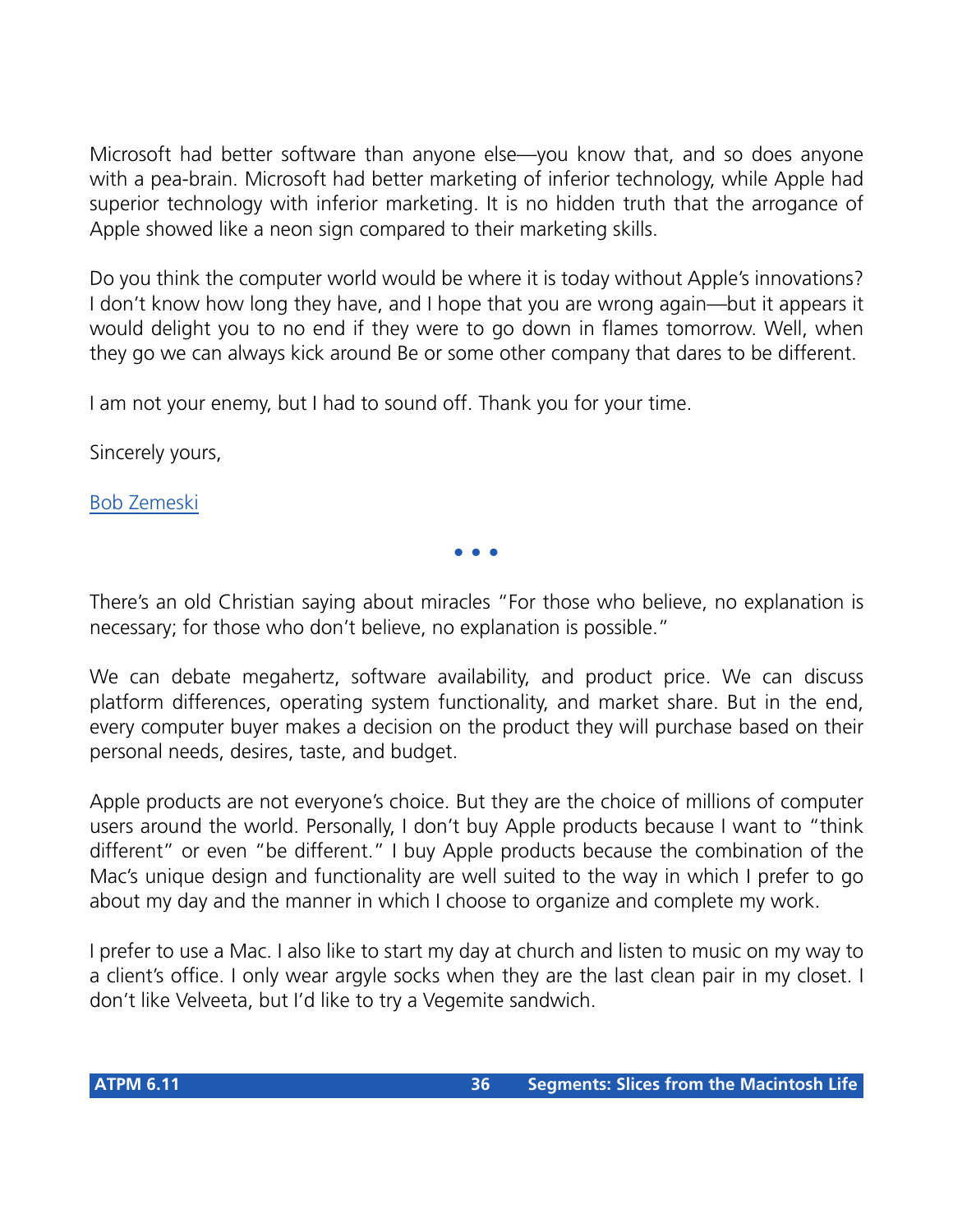The author of this story states correctly that since Apple's high in April of \$75 per share, shareholders have lost close to \$19 billion in value. But Apple is not alone. Since Dell's calendar 2000 high their shareholders have lost close to \$100 billion and Microsoft shareholders have lost around \$300 billion. But who's counting? The last few weeks only prove that Apple is not immune to the vagaries of the market. Steve Jobs has been proven to be mortal (again). Is that new news?

The author believes Apple needs a miracle. So what? Some people need a miracle for the next breath they take or the next step they walk. I prefer to live life not taking anything for granted. It's when I stop believing in miracles that I know I have real problems.

Some people bolster their faith by lighting candles or conversing with statues. Some politicians in the US claim to find inspiration by touring the Lincoln Memorial. Some English barristers find comfort rereading the Magna Carta. Each to his or her own.

For me, I like candles. I also like to hear the chime whenever I start up my Mac. Miracles? Maybe. But for the last four years Apple has been one of the most profitable personal computer makers. That's more than can be said for IBM or Compaq. Rather than mention the need for miracles perhaps the author should review the facts.

[Robert Paul Leitao](mailto:rleitao@atpm.com)

*The Segments section is open to anyone. If you have something interesting to say about life with your Mac, write us at* [editor@atpm.com](mailto:editor@atpm.com)*.*

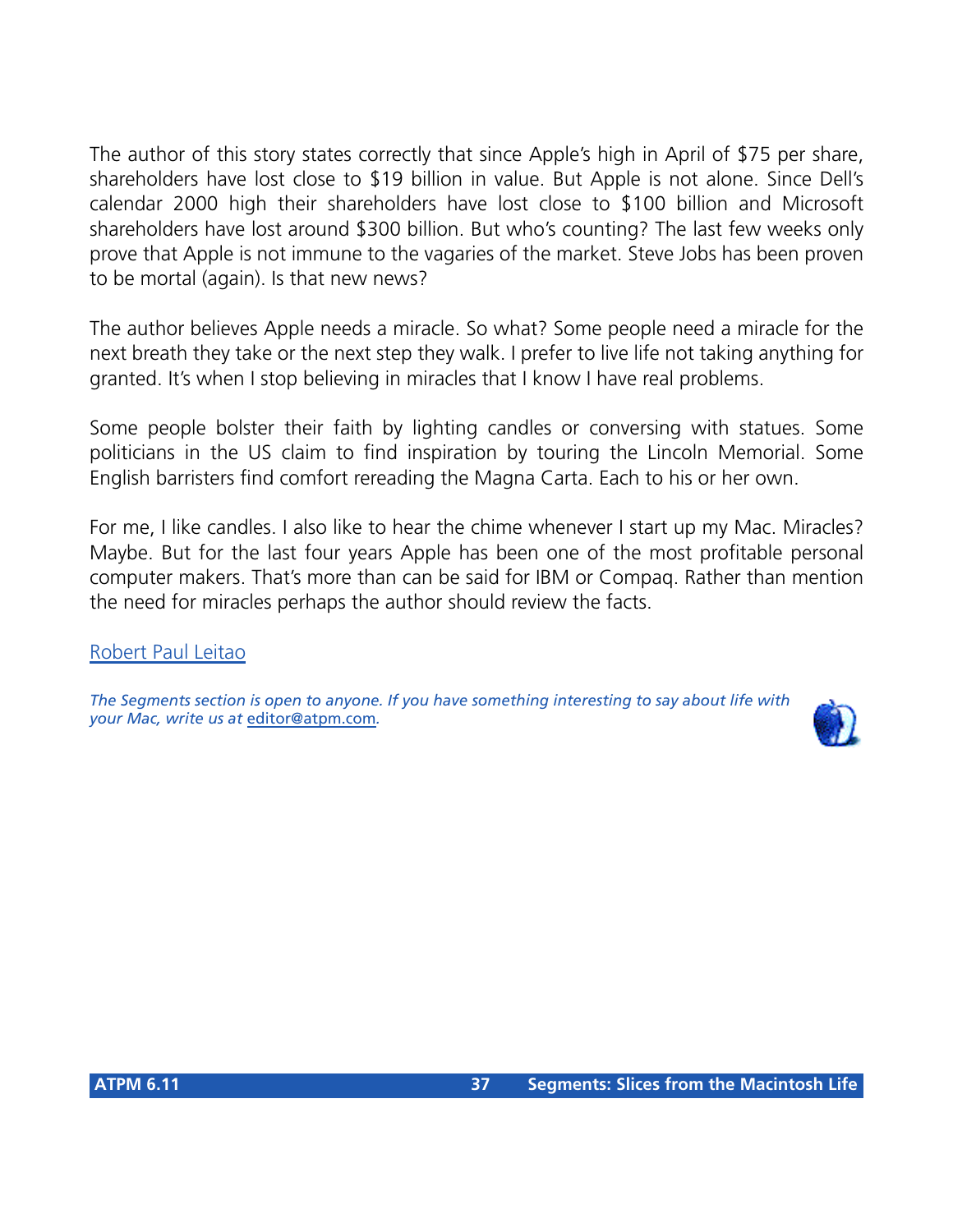## **Web Devil 5.0**

Originally [reviewed](http://www.atpm.com/6.07/web-devil.shtml) in ATPM 6.07, [Web Devil](http://chaotic.digitalchainsaw.com/products/Web-devil-50.hqx) has been updated to version 5. It now allows the creation of documents containing download settings and now displays the list of URLs downloaded. This update also sports some bug fixes.

## **ConceptDraw 1.55**

Since its last [review,](http://www.atpm.com/6.10/conceptdraw.shtml) [ConceptDraw](http://www.conceptdraw.com) has been updated to version 1.55. Along with some bug fixes and improvements in performance, there have been several more visible changes. The Mac OS Interface, Windows Interface, and Network Diagramming libraries have been updated. There is also a new library for the Mac OS X Interface. The update includes a new Print dialog as well as a Text Auto Expand mode. A serial number is required to [download](http://www.conceptdraw.com.ua/resources/formloadh.phtml?v=mac&vp=155) the update.

*Copyright © 2000 the ATPM Staff,* [updates@atpm.com](mailto:updates@atpm.com)*. The Updates section is where we acknowledge significant new versions of products that we have previously reviewed. If new features, bug fixes, or other revisions are major or far-reaching, we will generally publish a full review of the new version.*

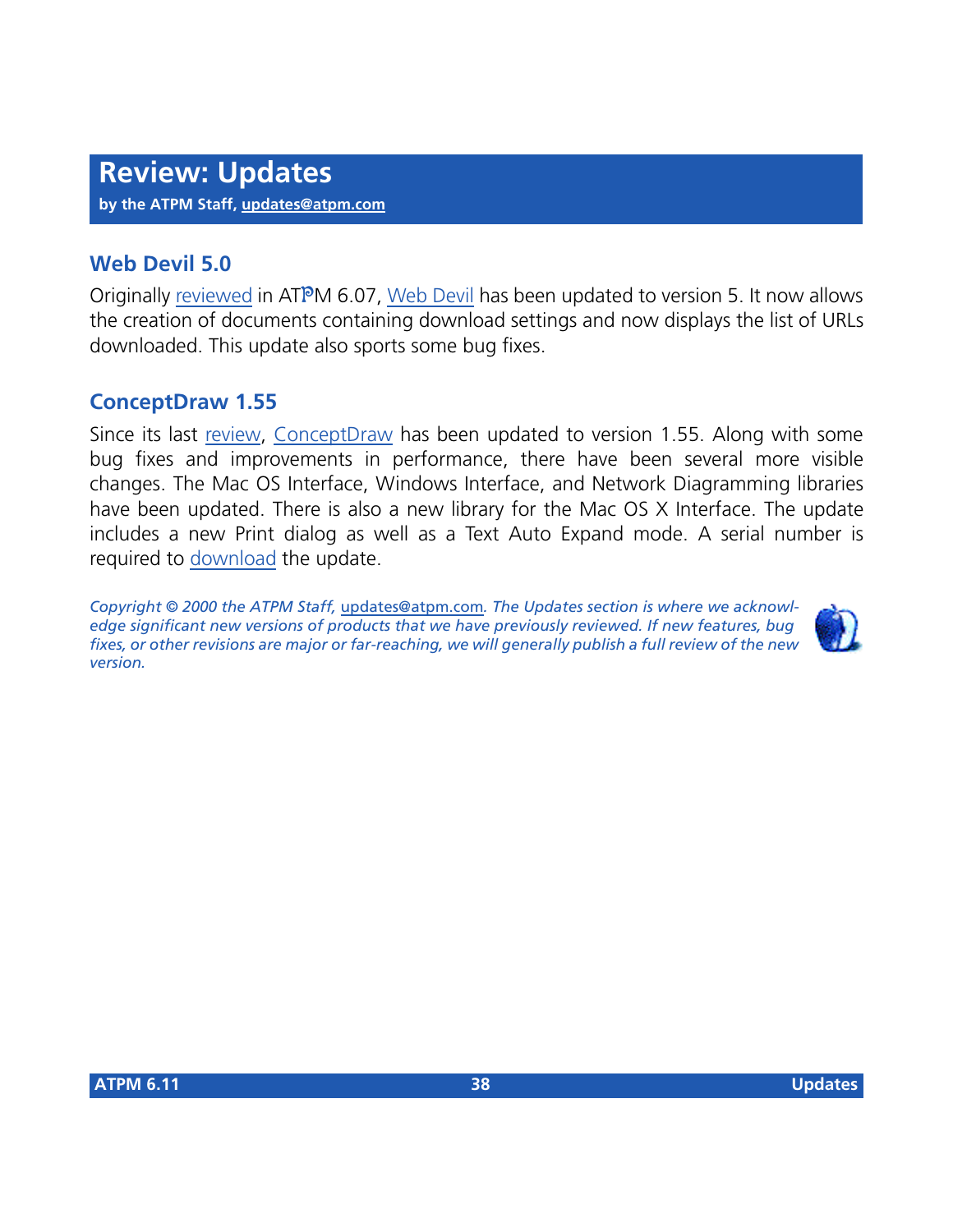**by Mike Shields, [mshields@atpm.com](mailto:dozab@atpm.com)**

**Developer:** Humongous Entertainment **Web:** <http://www.humongoussports.com> **Price:** \$19.99 **Requirements:** 132 MHz Power Mac with System 7.5.3 or later, ages 5–12. **Trial:** None



The Backyard Kids are back! With the World Series just around the corner—in fact, the interminably long playoffs are probably commencing as you read this—and my favorite team eliminated, it was good to be able to play a game in which I could control the outcome somewhat.

Admittedly, this game is made for elementary school age kids; however, I was having so much fun, my playtesters almost didn't get a turn, and I almost didn't get this review in on time!

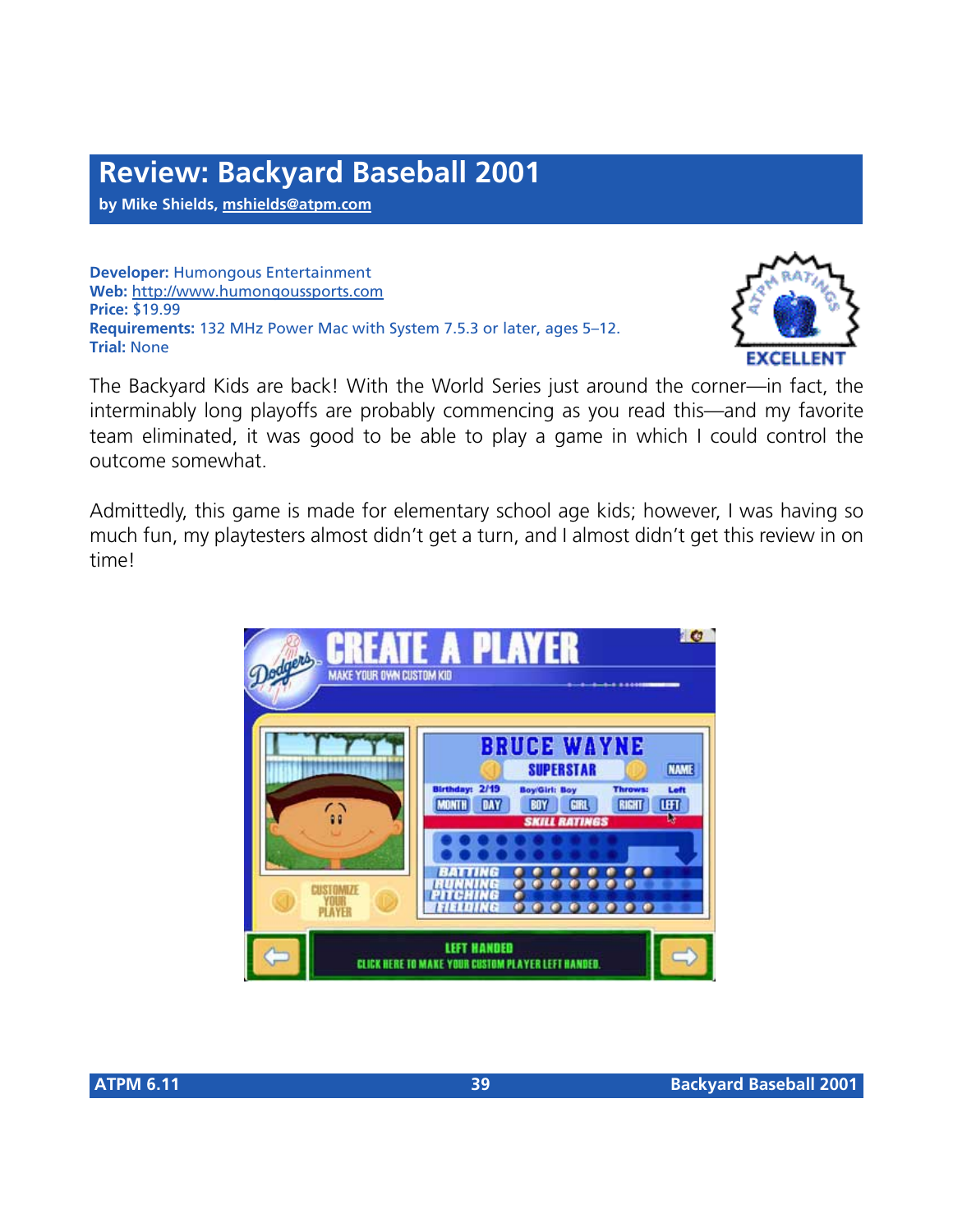I started a season, picked my players, and played a game. You can choose from the 30 Backyard Kids as well as 31 of today's superstars as kids. Naturally, I loaded my team up with superstars, and created one of my own as well.

While other sports simulations require constant manipulation of both mouse and keyboard, everything here is controlled by simple mouse clicks. I especially liked the option of batting practice, as it does take a little getting use to the mechanics of placing the bat to ball.

Of course, we have our commentators from the press box, Sunny Day and Vinny the Gooch calling the play by play.



The Commentators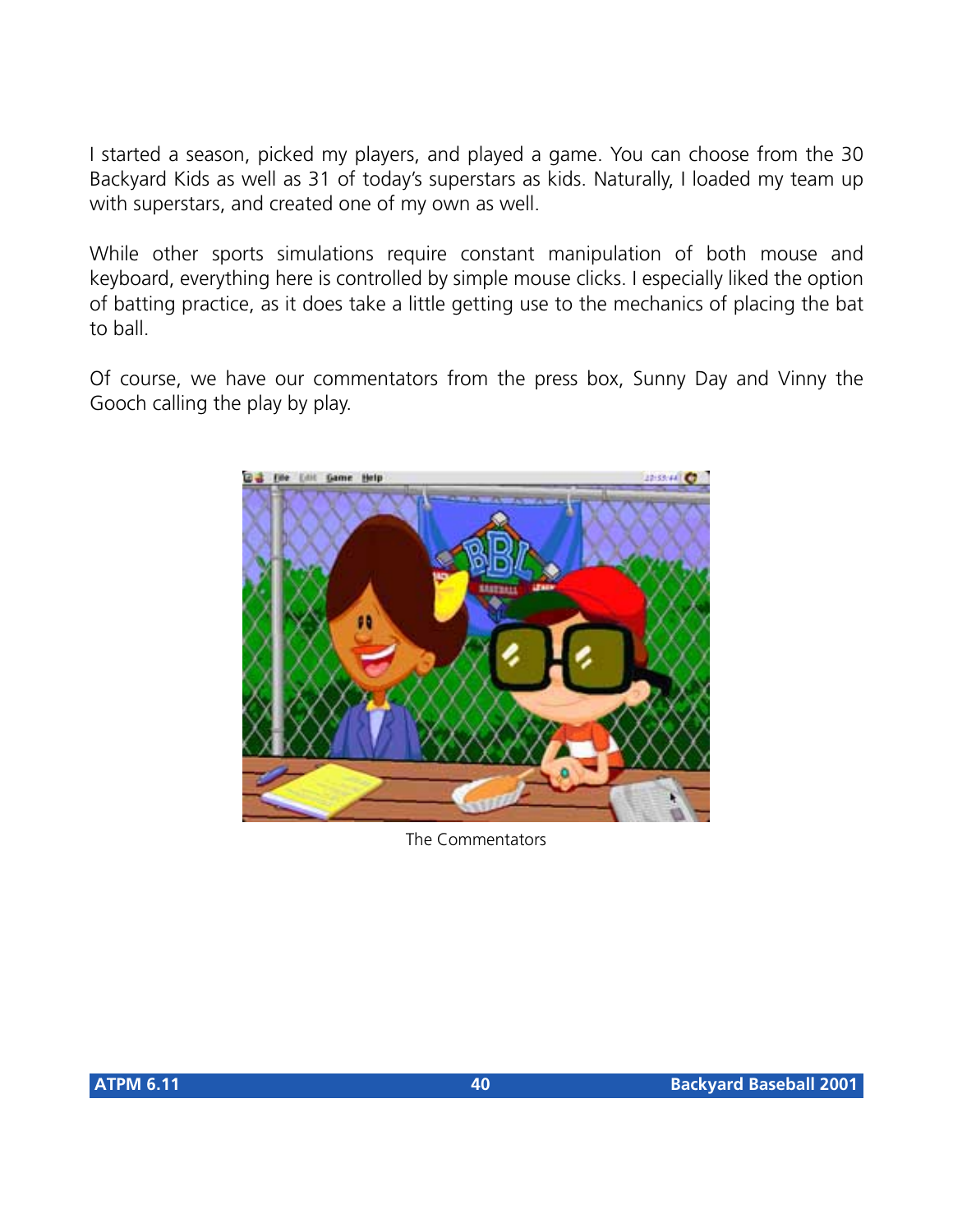After picking my team I chose a batting order. The computer tried to do it, but I felt it was better that my pitcher bat ninth instead of sixth.

| odgers  |                                                                   | dodgers"<br><b>ANGELES</b><br><b>COACHED BY: MIKE - CURRENT STATUS</b> |
|---------|-------------------------------------------------------------------|------------------------------------------------------------------------|
|         |                                                                   | <b>ROSTE</b><br>DODGERS                                                |
|         | <b>BATTING ORDER</b><br>NAME<br><b>NOMAR E</b><br><b>BARRY R.</b> | ЦĠ<br>88<br>IF                                                         |
| 2000000 | <b>MIKE P.</b><br>MO V.<br><b>FRANK T.</b>                        | c<br>旧<br>28                                                           |
|         | BRUCE W<br><b>JEROMY B.</b><br><b>TONY &amp;</b><br><b>CURT'S</b> | CF<br>肝<br>38                                                          |
|         |                                                                   | <b>TONY GWYNN</b><br><b>BATTING STH IN THE ROTATION.</b>               |

Picking the Batting Order

So, I started the game. Every once in a while, your pitcher gets to choose from an array of trick pitches. At first, they worked, but I also managed to serve up a gopher ball. As a batter, if you hit the trick pitches, you receive what are called Power Ups. I especially liked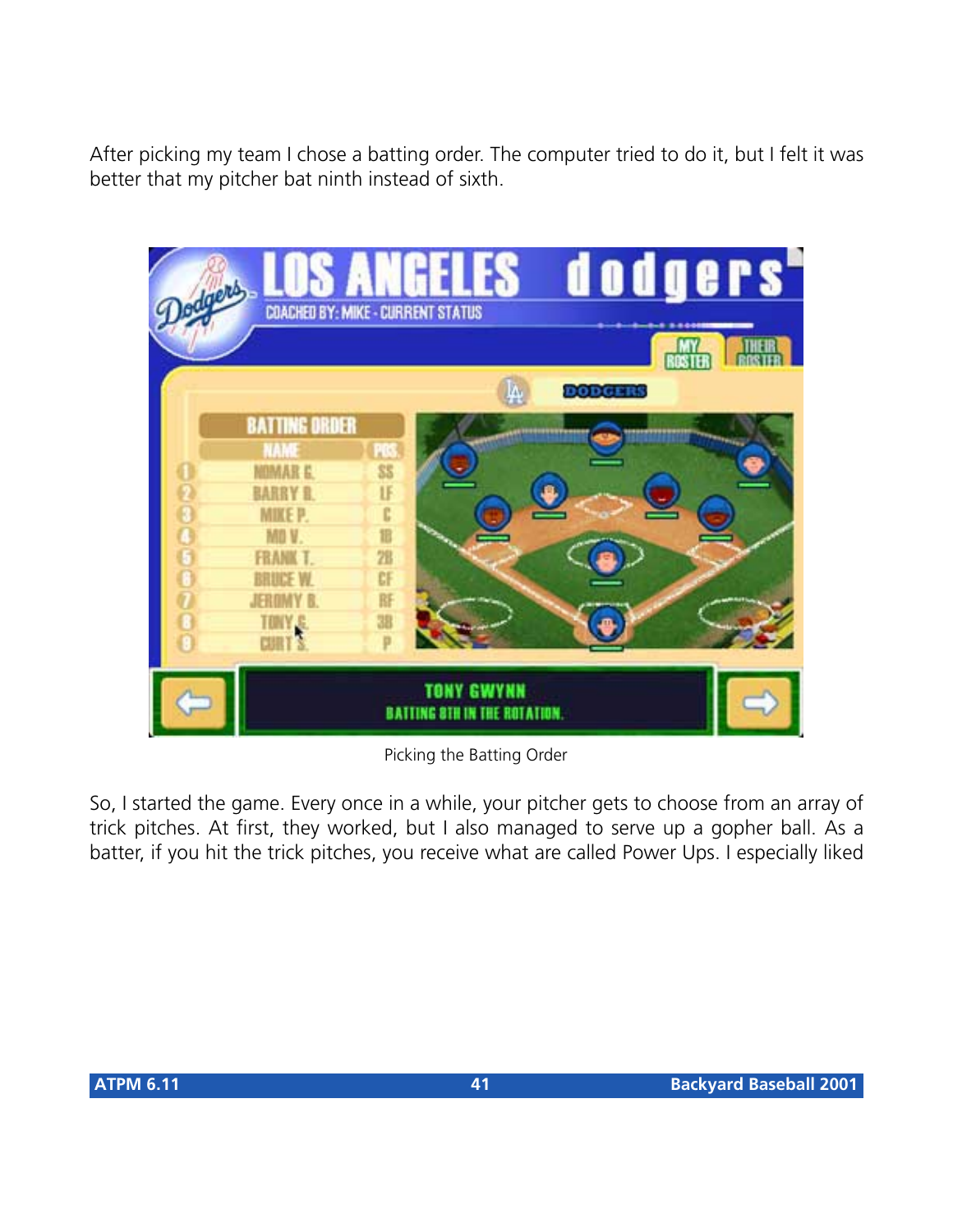the Aluminum Bat, as I was able to throw a couple of tape measure blasts out of Eckman Acres. There's even a way to steal bases, and you can set your defense. All with the simple click of a mouse.



OK, I'm dangerously past deadline, but I had fun. Amanda, recently turned 6, could play the game by herself, and sometimes win. Scott, who just turned 4, is also able to play on his own, after sitting on my lap for a game or two. Humongous Entertainment has hit another home run with Backyard Baseball, but for now you'll have to excuse me; I must get back to the game. It's the bottom of the fourth, and I'm down by three runs…

*Copyright © 2000 Mike Shields,* [mshields@atpm.com](mailto:dozab@atpm.com) *Reviewing in ATPM is open to anyone. If you're interested, write to us at* [reviews@atpm.com](mailto:reviews@atpm.com)*.*

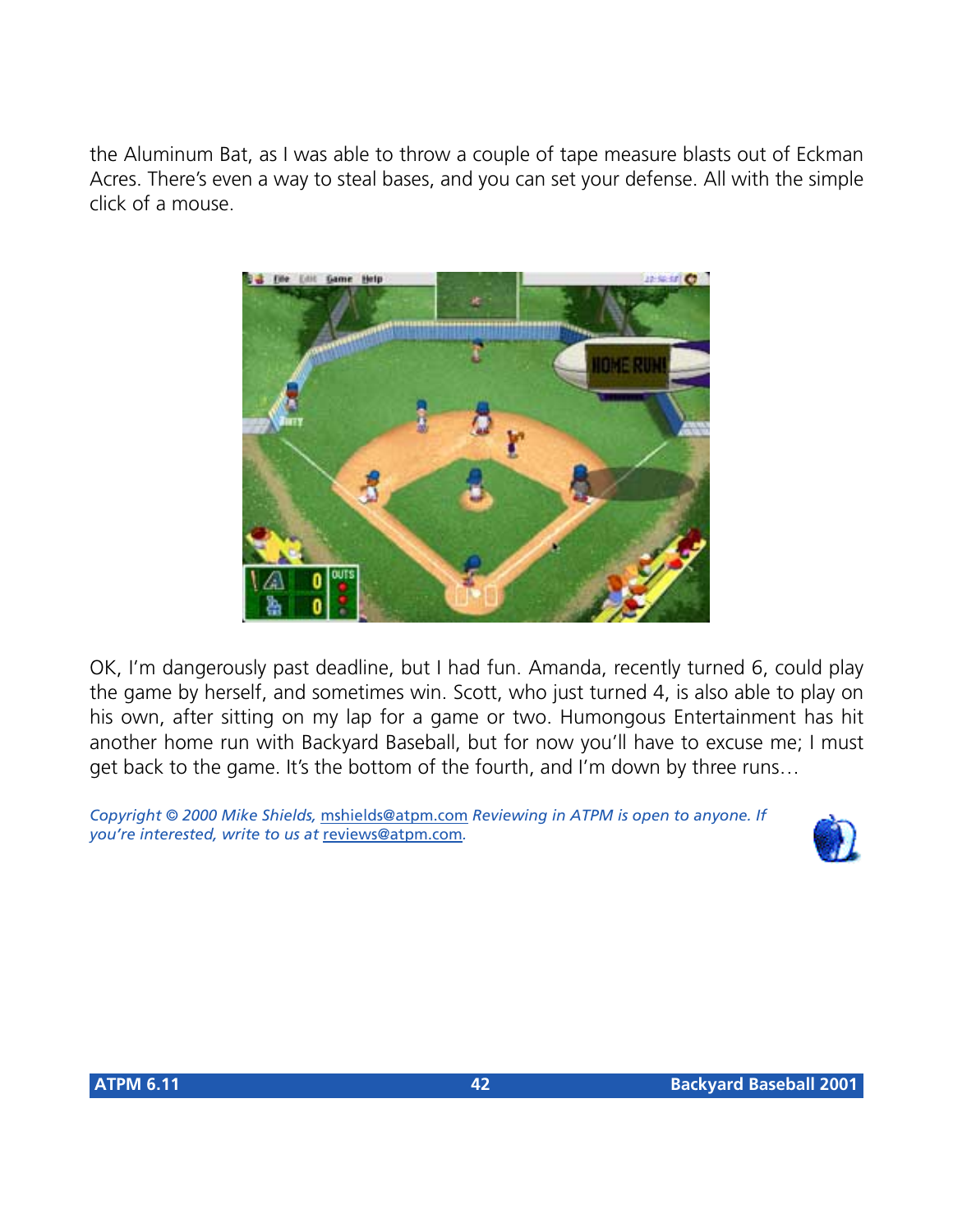**by Daniel Chvatik, [dchvatik@atpm.com](mailto:dchvatik@atpm.com)**

**Developer:** Intrigo **Web:** <http://www.intrigo.com/> **Price:** B1: \$89, B2: \$139, B3: \$189 **Requirements:** none **Trial:** none



Portable computers have become increasingly popular over the years, and this popularity has brought with it the need to not only take your computer on the road with you, but to also bring your entire "workspace" with you. That's the idea behind the line of Lapstation "mobile computing workspaces" by a young company called Intrigo.

Intrigo's concept is indeed intriguing. Those who use portable computers probably realize on a regular basis that sitting with your laptop placed on your lap is not necessarily very convenient or productive. Intrigo has tried to counter this view through the Lapstation, a raised flat surface with wrist pads and two pouches on the sides for storing various objects that you may need. When I first learned about the Lapstation, I was very excited. Then I saw pictures and was awestruck. It just looked *so* cool. There are three models and a variety of styles from translucent "vapor" to a smooth titanium finish; they just scream "high-tech."

Then I started using it—or rather tried to use it. Maybe it's just me, but I didn't find the Lapstation to be practical. Obviously, when you already have a desk for your laptop to sit on, you have no need to use it. If you are lying or sitting in bed, it turns out that the surface is too high to work comfortably—I was always almost sinking below the platform and had to hold my hands high up to reach the keyboard and trackpad.

Sitting on the sofa, I can't use the Lapstation either. When it's opened, the two sides are supposed to hold it up, but for me the spread between them is so large that the Lapstation keeps slipping off the sofa on either side. The solution is to fold it back together so it forms a simple flat surface. This, however, presents two additional problems: I cannot use the two pouches and after a while it gets quite heavy. The Lapstation is way too large for use as a simple surface, anyway. The only position where I am able to use it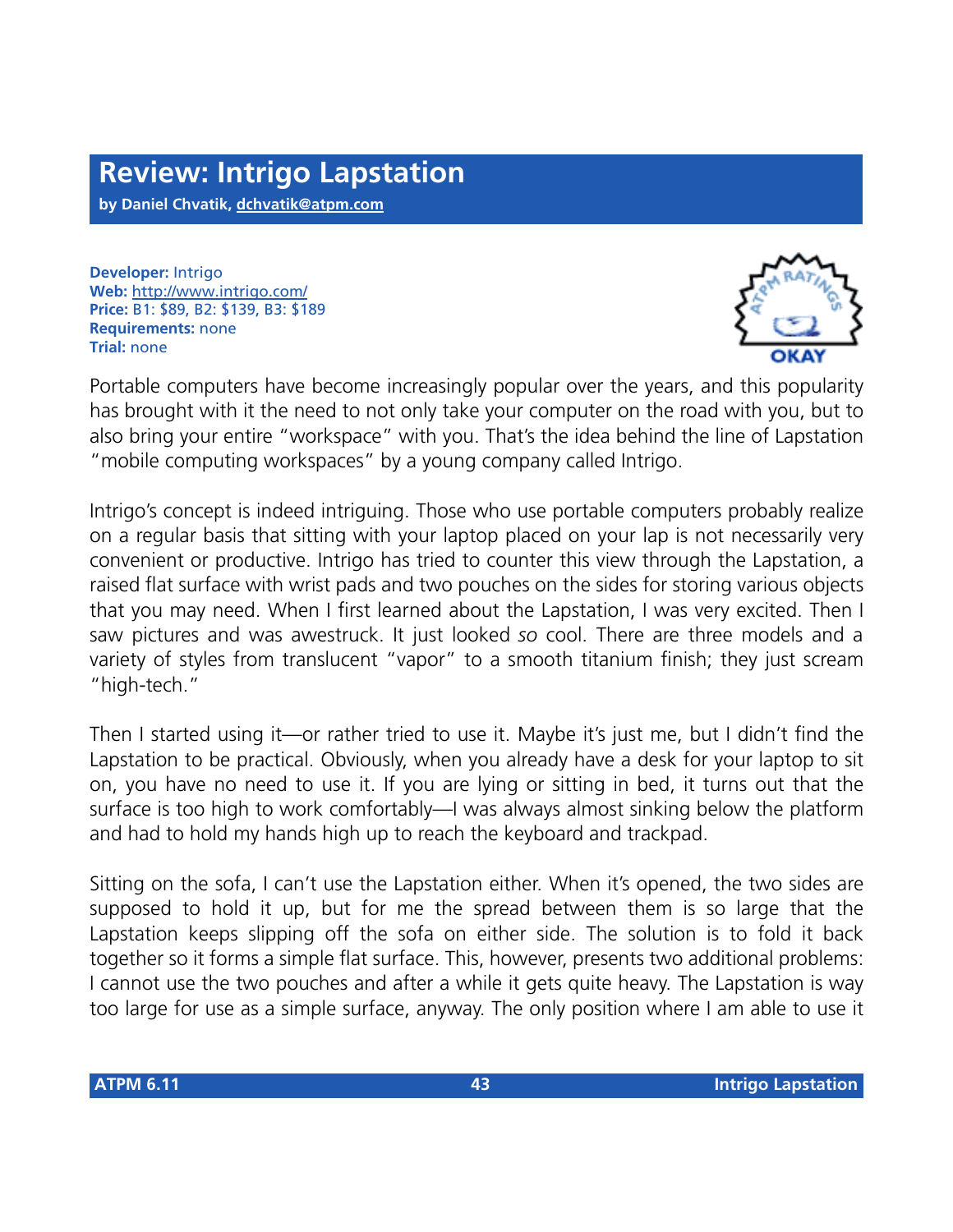(and here it is actually *really* comfortable) is sitting on the floor with my back leaning on the soft side of my couch. But I don't think this limited use justifies either its price or lugging the Lapstation around everywhere you go.



I have a few more gripes besides the limited usability. For one, the Lapstation is bigger than it needs to be. The designers could save in both thickness and overall size without losing much functionality. When unfolded, the Lapstation is not as stable as I would have preferred. It doesn't exactly collapse, but it can sway to the left and right in an annoying way.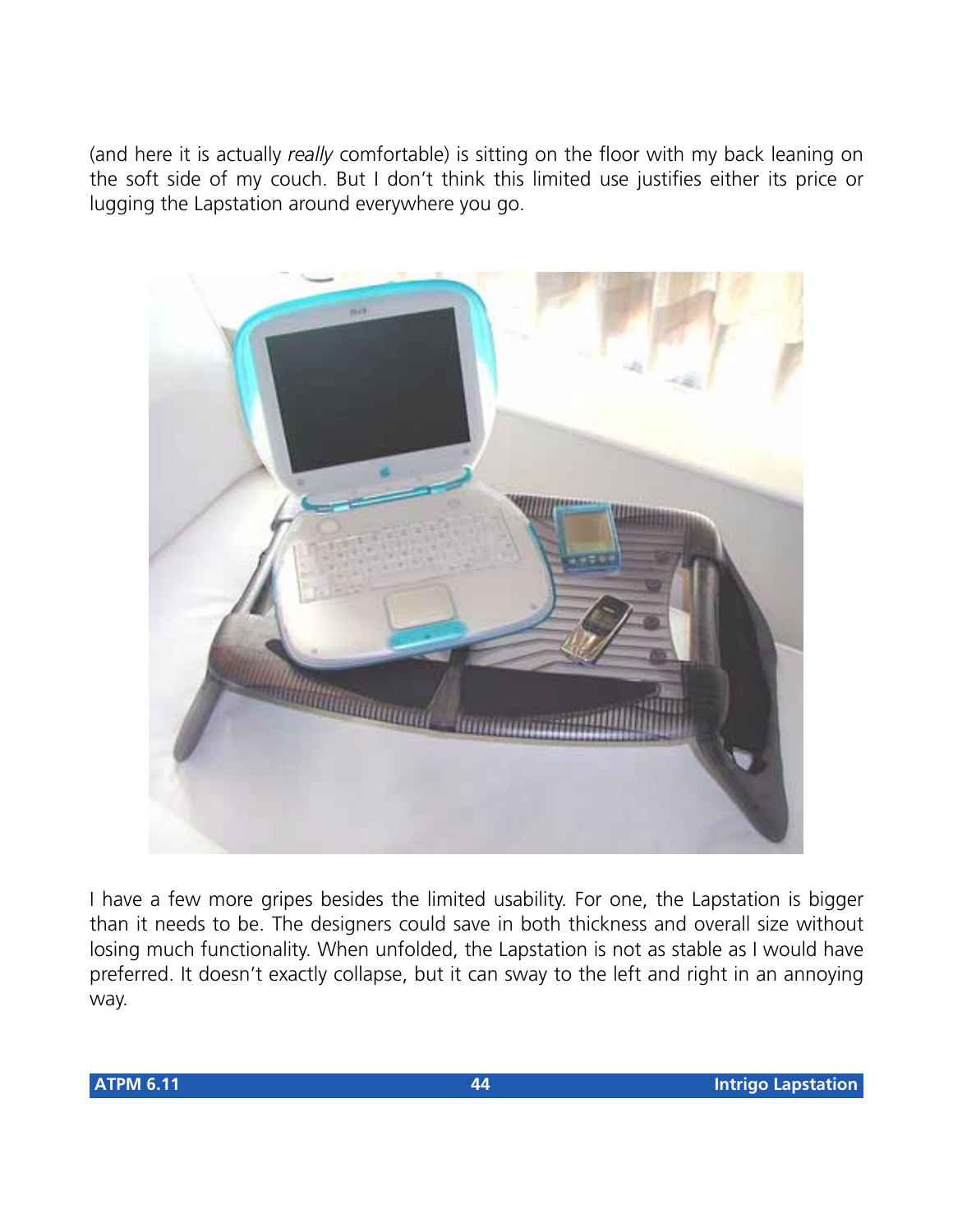Lastly, once it is unfolded, there is no way to "lock" it in that state. It comes together loosely at the top, and the only object that holds it there is the weight of your computer pressing the halves together. This problem really should be addressed; if you move the Lapstation even slightly, the halves part and then come back together. A body part could become caught in the space between the two halves, with pretty painful results. Otherwise, however, the Lapstation is very well built, with a snappy lock that holds it together when folded up.



There are three basic versions of the Lapstation, which differ in price, materials used, and looks.

## **The Different Kinds of Lapstations**

#### *B1*

- Lightweight High-impact Polystyrene Structure
- Medium Density Neoprene Wrist Pads
- Dual Suspended Mesh Pouches

#### *B2*

- Translucent High-impact Polycarbonate Structure
- Ultra Soft Gel Filled Pads
- Premium Quality Dual Suspended Mesh Pouches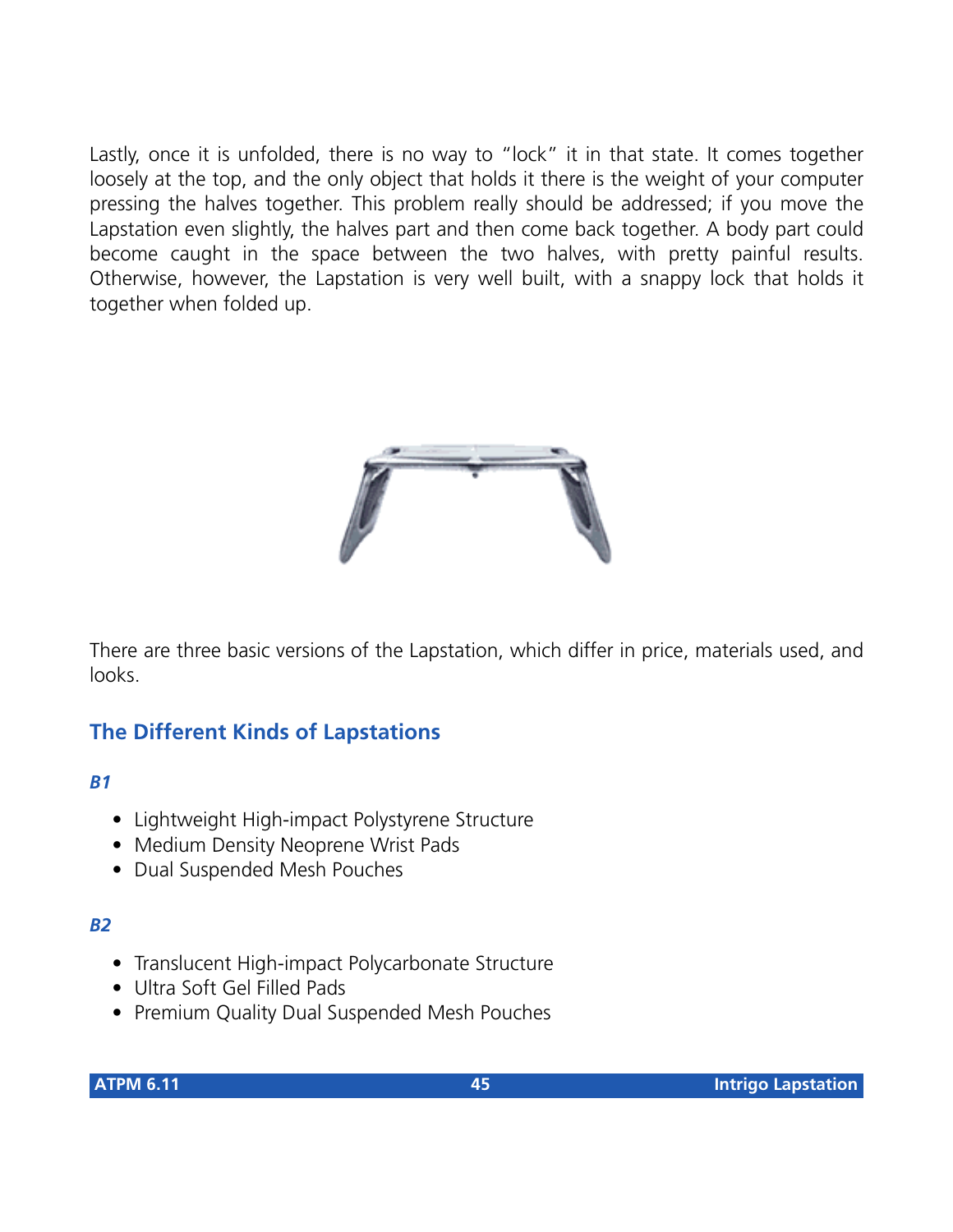- *B3*
	- Durable Titanium-finish High-impact PC/ABS Alloy Structure
	- Ultra Soft Gel Filled Wrist Pads
	- Premium Quality Dual Suspended Mesh Pouches

I think the Lapstation is a great idea. I wanted to love it and tried hard to do so, but I just couldn't find more than one comfortable way to use it. It's quite a bit to carry around (though you can get a special carrying bag as an accessory), and the price tag seems to be too high to justify the limited functionality.

Maybe I just don't appreciate it properly; maybe others will find it a tremendously useful tool for the road warrior. However I didn't, so I only give it an Okay rating. I believe that if Intrigo puts a bit more work into the idea, it could have a wonderful product on its…lap.

## **Specifications**

- Adjustable Width: 27.5" to 32.5"
- Adjustable Height: 10.0" to 11.5"
- Work Surface: 25.3" x 16.0"
- Closed Volume: 16.0" x 12.6" x 3.8"
- Pouch Dimensions: 10.0" x 5.0"
- Weight: 5.6lbs (B1), 5.9lbs (B2), 6.3lbs (B3)

*Copyright © 2000 Daniel Chvatik,* [dchvatik@atpm.com](mailto:dchvatik@atpm.com)*. Reviewing in ATPM is open to anyone. If you're interested, write to us at* [reviews@atpm.com](mailto:reviews@atpm.com)*.*

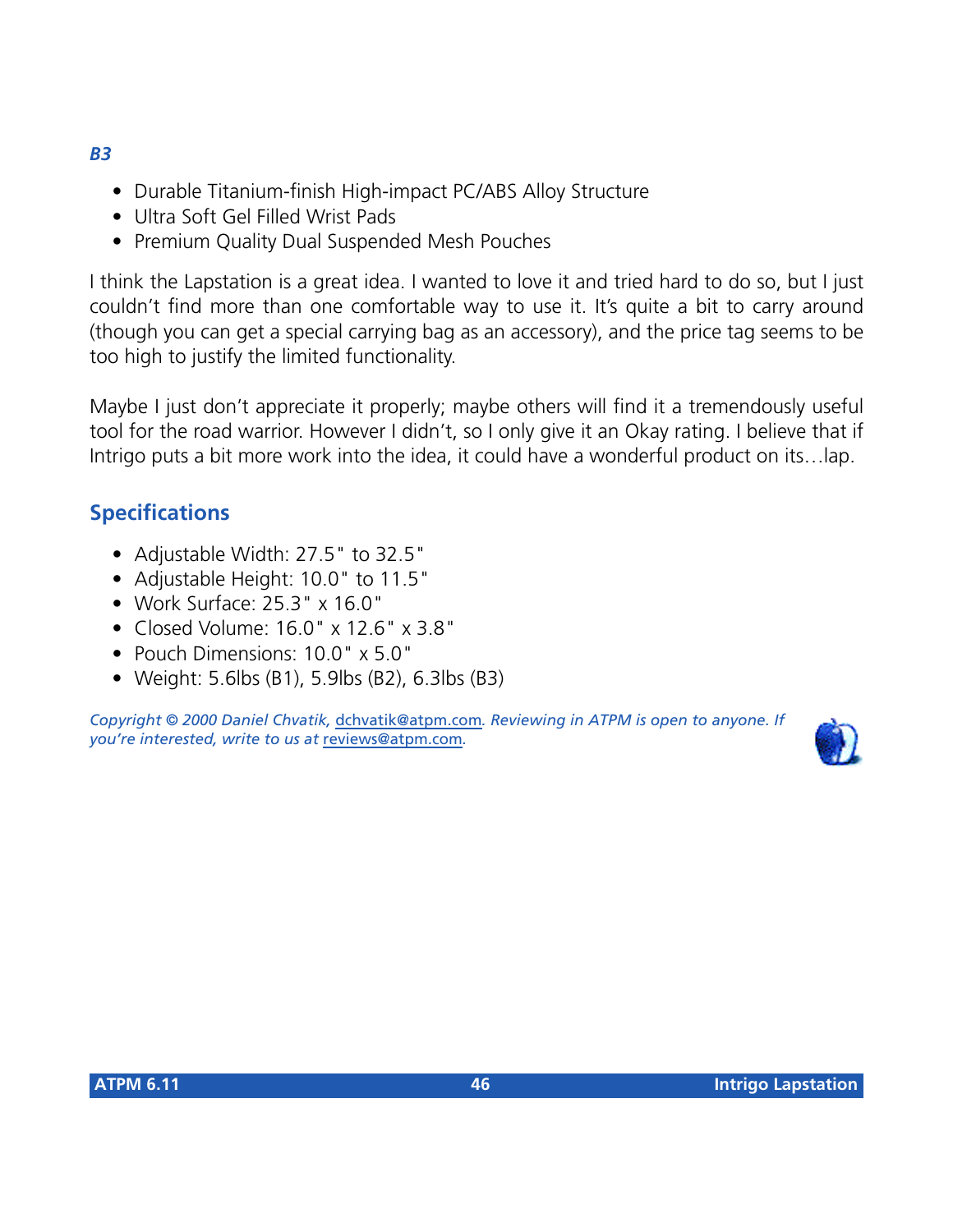## **Review: Monsoon iM-700 ice Flat Panel Speakers**

**by Daniel Chvatik, [dchvatik@atpm.com](mailto:dchvatik@atpm.com)**

**Developer:** Monsoon **Web:** [http://www.monsoonaudio.com/index\\_models\\_mmedia.htm](http://www.monsoonaudio.com/index_models_mmedia.htm) **Price:** \$169.00 (see best deals below) **Requirements:** Analog sound output (which all Macs to date have). **Trial:** None



I have a soft spot for flat panel speakers; I fell in love with them when I reviewed the [Benwin BW2000 speakers](http://www.atpm.com/5.04/benwin.shtml) over a year ago. It's not too hard to see why. Their generally sleek design and efficient use of space complement the new lineup of Macs nicely. Besides Benwin and a few smaller players, Monsoon Multimedia has been a central force in this market. With the iM-700, they've released a set of speakers marketed especially to the Macintosh crowd. What this means is that they have translucent highlights (i.e., ice color) but are otherwise identical to the MM-700, except that the ice costs you an extra \$20. Ice or not, the 700 series flat panel speakers make a wonderful addition to your computer.



### **Why Flat?**

The key appeal of flat panel speakers is, well, their flatness. Monsoon achieves this by using "planar magnetic technology," a fancy way of saying that a series of powerful neodymium magnets moves a conductive polymer diaphragm inside the core of the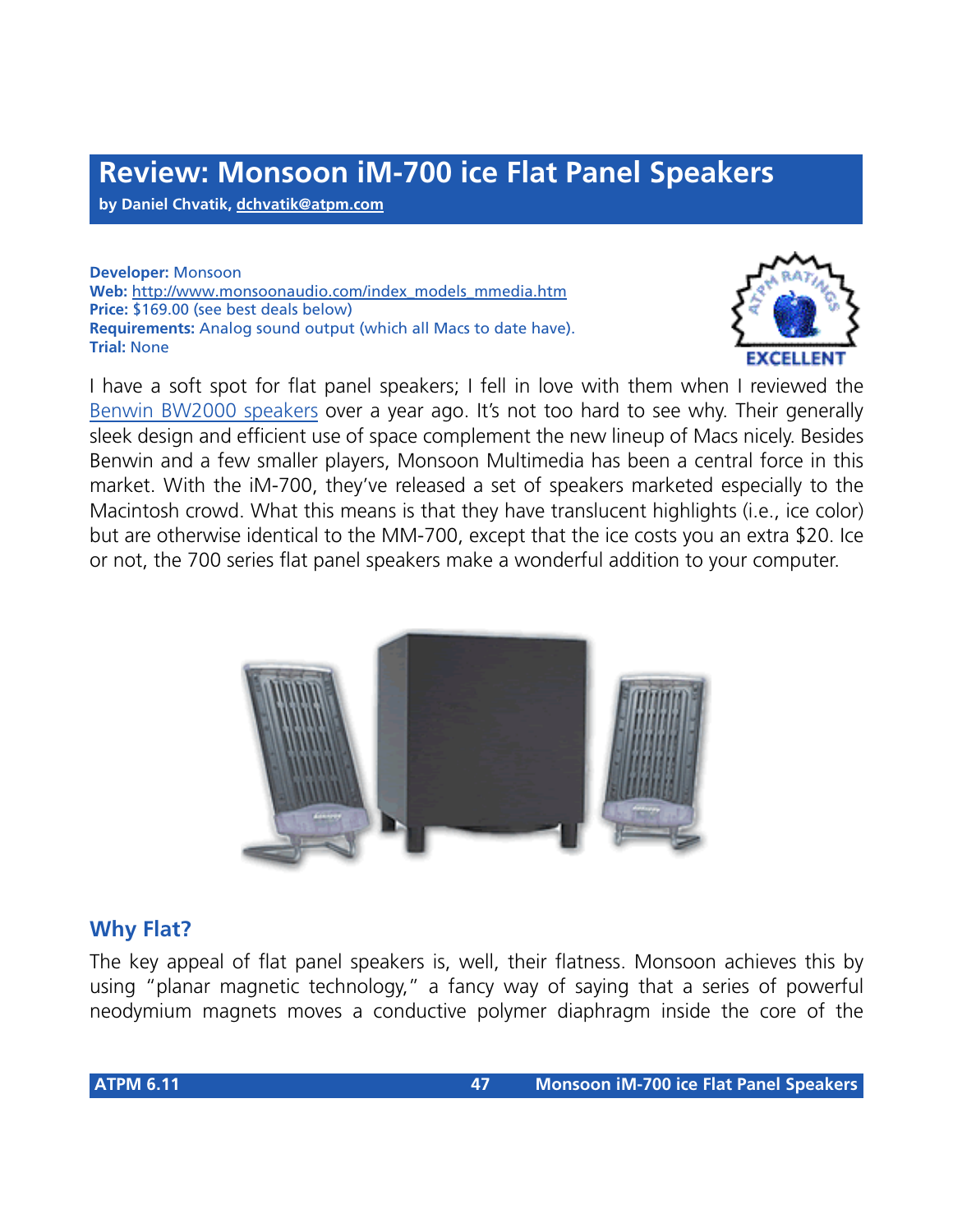speaker, producing sound with a high fidelity. For those without a physics degree, this means that there's a very thin plastic "sheet" that moves inside the speaker, roughly similar to the membrane of a traditional speaker but without the cone.

Now, to clarify an important point, I mean high fidelity by my definition. There certainly are audiophiles out there (those guys who pay \$10,000 for their sound system) that would laugh at me using the expression "high fidelity" in connection with these speakers. But my point of comparison is not the most expensive speakers out there, but rather the sound of built-in Mac speakers, the Benwin BW-2000, and regular computer speakers in general. The MM-700 sounds much better than all of those, especially the built-in Mac speakers. I don't count the speakers of the G4 Cube because they are external (and not separately available for purchase), but the Monsoons also win this comparison. The Benwin flat panels are a step up from the built-in speakers, both price-wise and qualitywise. But they sound crappy compared to the Monsoon 700s. Some of the nicer regular speakers rival the Monsoon in sound quality, but it's a close race. The Monsoon satellites' planar technology creates more focused dispersion patterns of sound, reducing reflections from your desktop or display that can make the sound "muddy," something that really helps sound clarity and spatial richness in a desktop environment.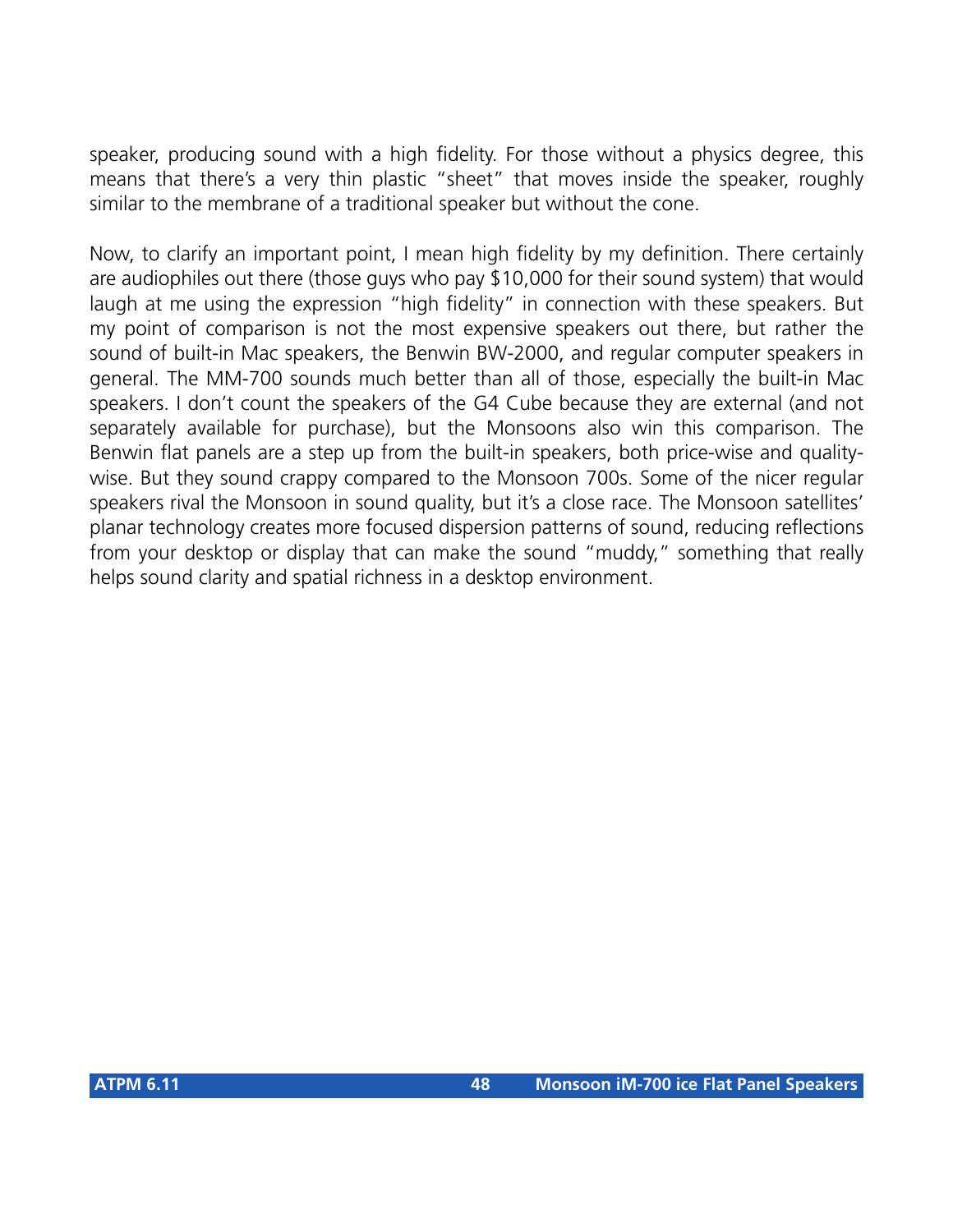The big subwoofer really lets you shake up the place. It may not be powerful enough to cause a minor earthquake, but it does pack enough of a punch for most uses (but don't expect it to fill a dance hall with sound). The overall system is well designed with a supplied remote volume "puck" that you can place on your desktop to adjust volume or mute the speakers. All other controls—power on/off, bass volume, and the standard sound in and speaker out ports—are on the back of the subwoofer.

## **iM-700 and MM-700 Technical Specifications**

| Satellites                | dipole radiating planar magnetic<br>4" X 8"  |  |  |  |
|---------------------------|----------------------------------------------|--|--|--|
|                           | transducer                                   |  |  |  |
| 44 W total system power   | 22 W subwoofer; 2 x 11 W satellites          |  |  |  |
| Crossover                 | Active, 3rd order at 250Hz                   |  |  |  |
| Woofer drive unit         | 5.25-inch cone, $X$ max = $+4$ mm (per DUMAX |  |  |  |
|                           | measurement)                                 |  |  |  |
| Woofer cabinet            | 6.9 liters, tuned to 65 Hz; 10"H x 9"W x 9"D |  |  |  |
| System frequency response | 50 Hz to 20 kHz in workstation environment   |  |  |  |
| System time response      | Less than .25 ms dispersion to -20 dB        |  |  |  |
| Maximum SPL at .5 meters  | 99dB RMS using EIA 426B noise                |  |  |  |

## **Flat Versus Regular**

There isn't a convincing reason to choose flat panel speakers over the more regular cubic/ cone design or vice versa. It mostly boils down to a matter of taste. I personally think flat panels are much prettier. They use less space, fit better on the desktop, and can be hung from the wall (although the iM/MM-700s are not directly wall-mountable). There's also the coolness and high-tech factor. I don't see any reason not to recommend flat panel speakers. Their sound quality is on par with comparable regular speakers in the same price class, if not better. If you don't like the way they look with your system, don't get them.

If you decide you want a sleek flat-panel speaker system, the next question is which one. The Benwin speakers I reviewed before are a good value for the money. There are more expensive Benwin speakers for more demanding users. But if you want a really nice system and are prepared to pay for it, the Monsoon speakers are one of the best alternatives. If the 700 series is too powerful or too weak for you, Monsoon also offers the MM-500 and MM-1000, respectively, to address your concerns. I found the iM/MM-700 to be the best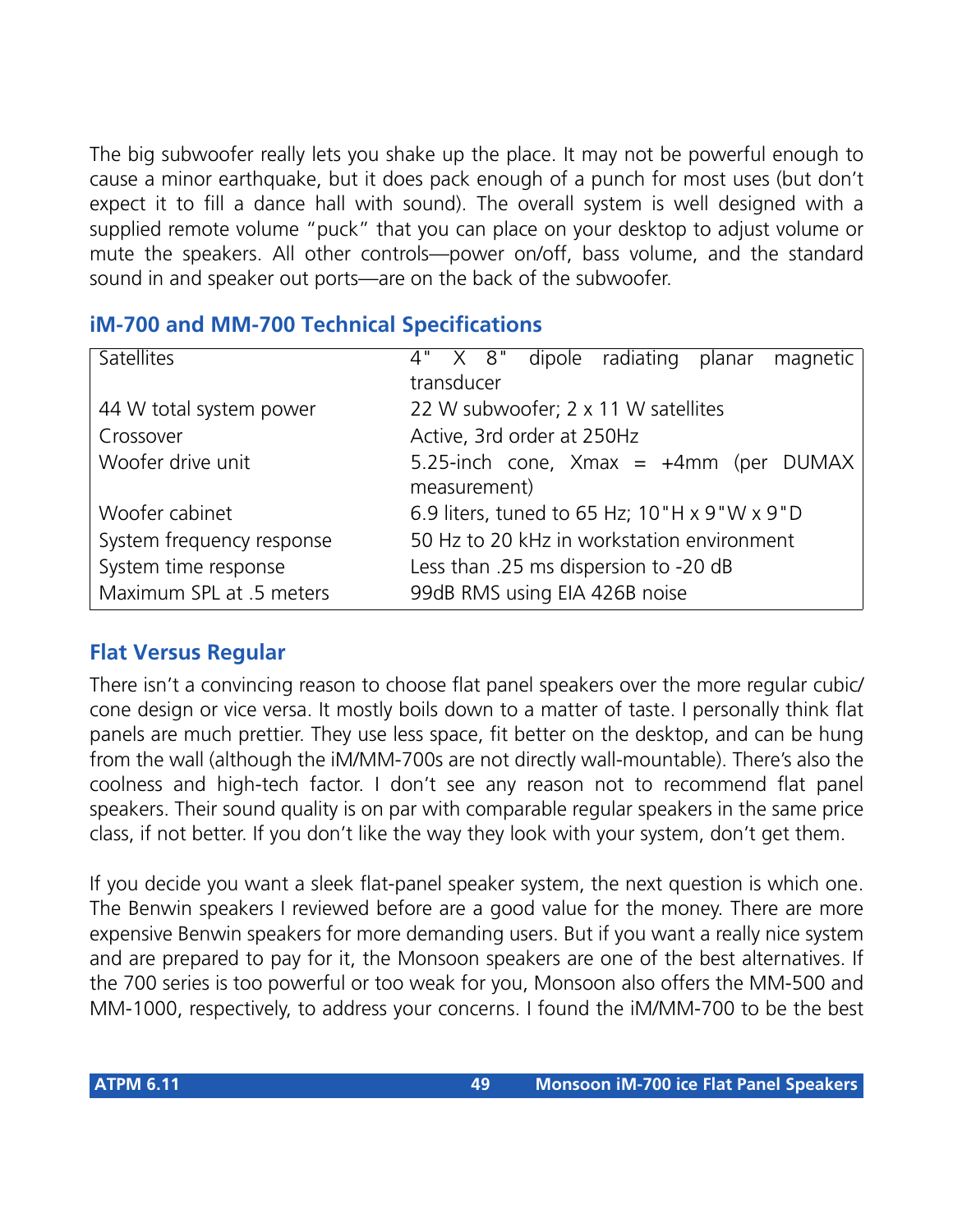value for the money and to look best overall (OK, so looks *do* matter a lot to me). Personally, I don't think the little icing on the iM version is worth the extra \$20, although it looks very nice next to a snow iMac.

## **The Verdict**

Choosing speakers is a bit like choosing a car: there's no clear best choice. It depends on what kind of car you want, what color you like, and how much you want to pay. But of all the flat panels I have seen and tried, the Monsoon iM-700 is simply the coolest pair at an attractive price.

*Pluses:* Good sound, powerful bass, cool design, handy remote control.

*Minuses:* Maybe a bit pricey, but can be found at discounts (see below). Should be wallmountable.

*Best Deal:* The lowest price I have seen is \$99.99 for the MM-700 at [Computers4sure](http://www.computers4sure.com).

*Copyright © 2000 Daniel Chvatik,* [dchvatik@atpm.com](mailto:dchvatik@atpm.com)*. Reviewing in ATPM is open to anyone. If you're interested, write to us at* [reviews@atpm.com](mailto:reviews@atpm.com)*.*

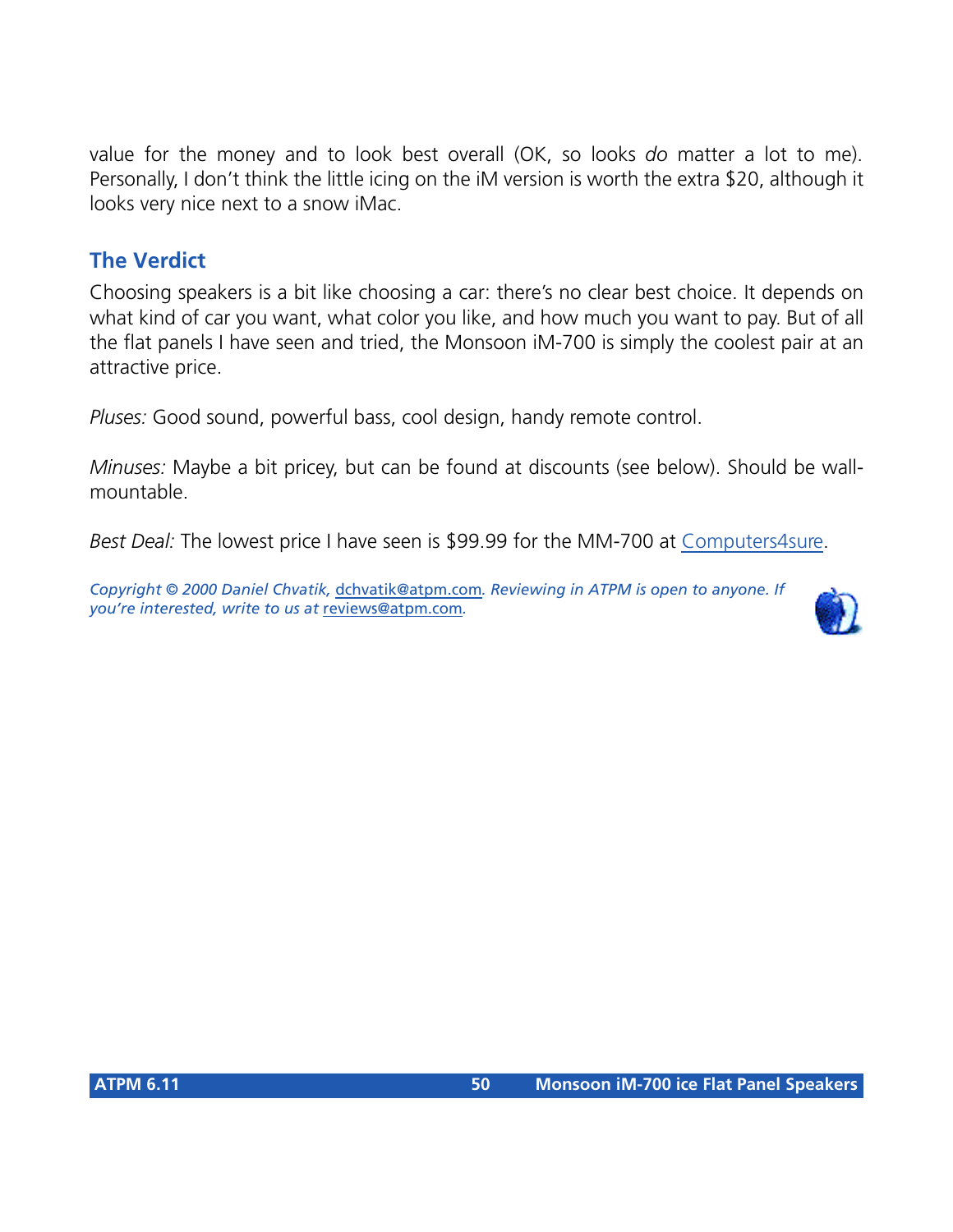# **Review: Outlook Email Archive 1.9**

**by Gregory Tetrault, [gtetrault@atpm.com](mailto:gtetrault@atpm.com)**

**Developer:** Stefano Cappello **Web:** <http://digilander.iol.it/capste/oea/info.html> **Price:** \$15 (shareware) **Requirements:** Microsoft Outlook Express 4.5.x or 5.x, 3.5 MB free application RAM with OE open. **Trial:** Feature-limited (only archives nine messages at a time)

## **Microsoft's Outlook Express and E-Mails**



Outlook Express (OE) allows you to organize your e-mail into folders on the OE "desktop." Default folders include Inbox, Outbox, Sent Items, Drafts, and Deleted Items. You can create more folders as necessary, and you can use rules to direct e-mail into specified folders. This organizational scheme seems to meet the needs of most users, except for one fact: your e-mail files exist in one large database. Even the folders are "virtual."

This creates a number of problems. The first is that backup programs search for changed or new files. Every new e-mail changes OE's "Messages" file and its associated "Database" file. Performing an incremental backup after receiving a single e-mail message requires you to copy two large files (>30 MB on my drive). The second problem is that OE keeps writing to the same "Messages" and "Database" files. These become very large even if you delete old messages. (You must compact the OE database files to recover the space used by deleted messages; you do this by holding down the option key after launching OE but before the application fully loads.) The third problem is that OE does not support archiving or exporting of e-mail messages. The only work-around is to create dummy accounts, move selected e-mail messages into them, and delete the messages from the original account. This cumbersome procedure works, but requires much planning and time.

### **Outlook Email Archive to the Rescue**

OE users who want to archive, export, or reorganize their e-mail messages and attachments will find that Outlook Email Archive (OEA) easily handles these tasks. OEA works with OE 4.5 and 5.0.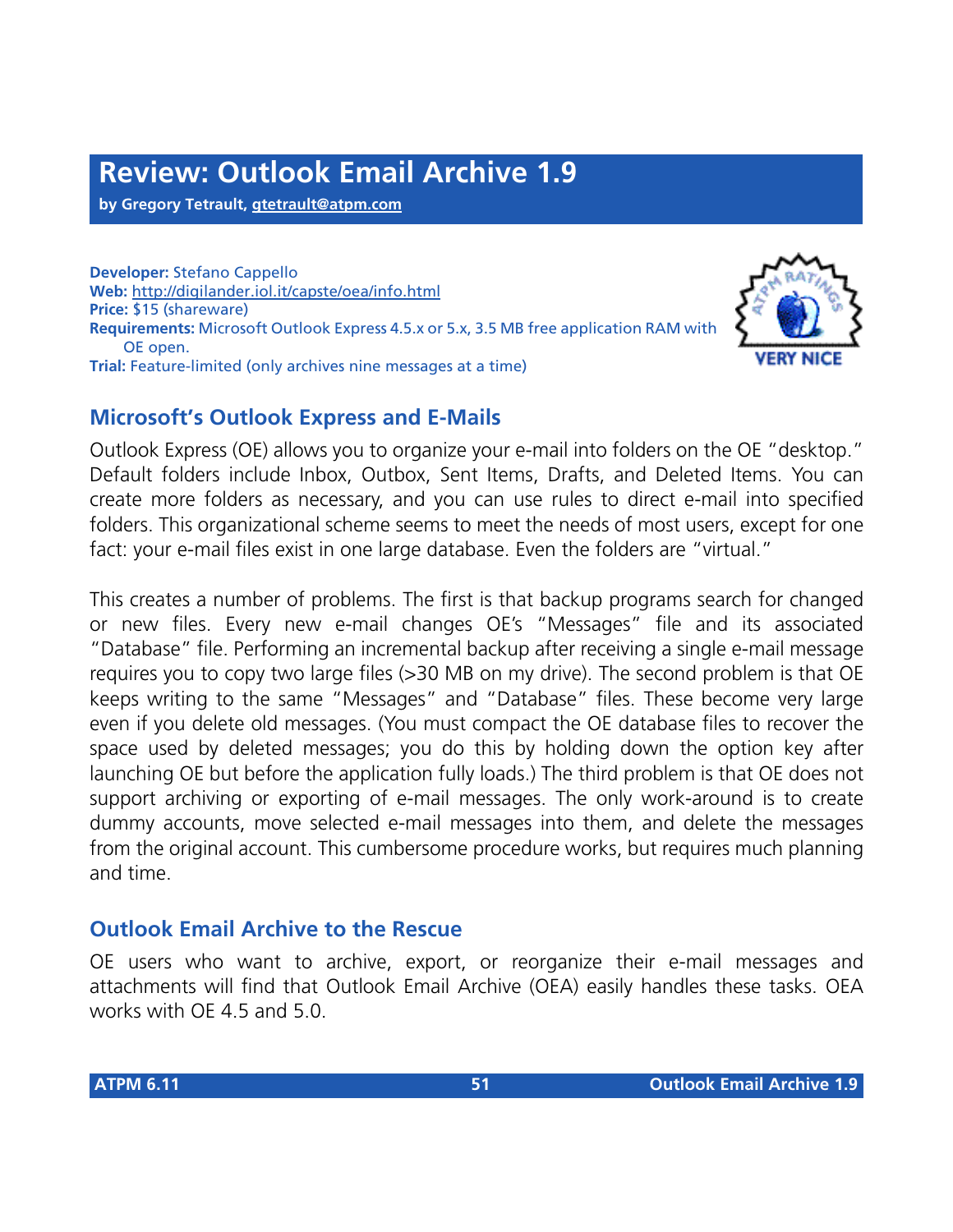## **Archiving to Finder Files**

Outlook Express needs to be open before you launch Outlook Email Archive. The manual recommends creating an archive folder structure in the Finder that mimics your OE folder structure before archiving. You begin the archive process by clicking on the OE icon (Figure 1).



Figure 1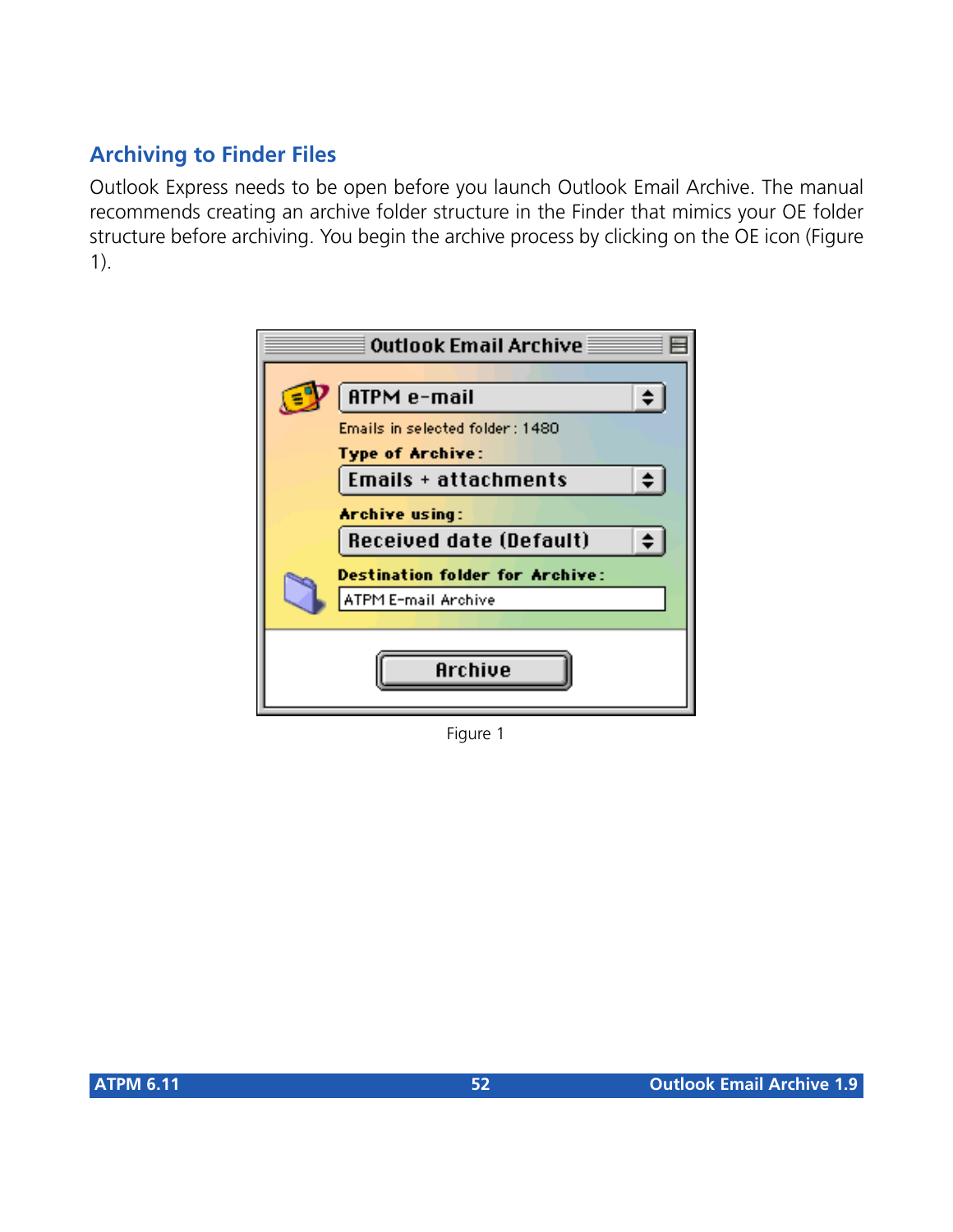OEA examines the folder structure in OE and changes its upper popup menu to read "Select a folder…" You use this menu to choose which OE folder to archive. The Type of Archive popup menu lists types of archives (Figure 2).

| <u>Emails + attachments</u> |  |
|-----------------------------|--|
| Only emails                 |  |
| Only attachments            |  |
| Export new text file        |  |
| Append to text file         |  |
| Export tab-text file        |  |
|                             |  |



The first three choices generate Finder files. You can archive e-mails, attachments, or both together. E-mails are saved as individual text files within folders whose names indicate the archive date preceded by the Julian day number (Figure 3). If you save attachments and emails, attachments will be placed in the same folders as their e-mail messages.



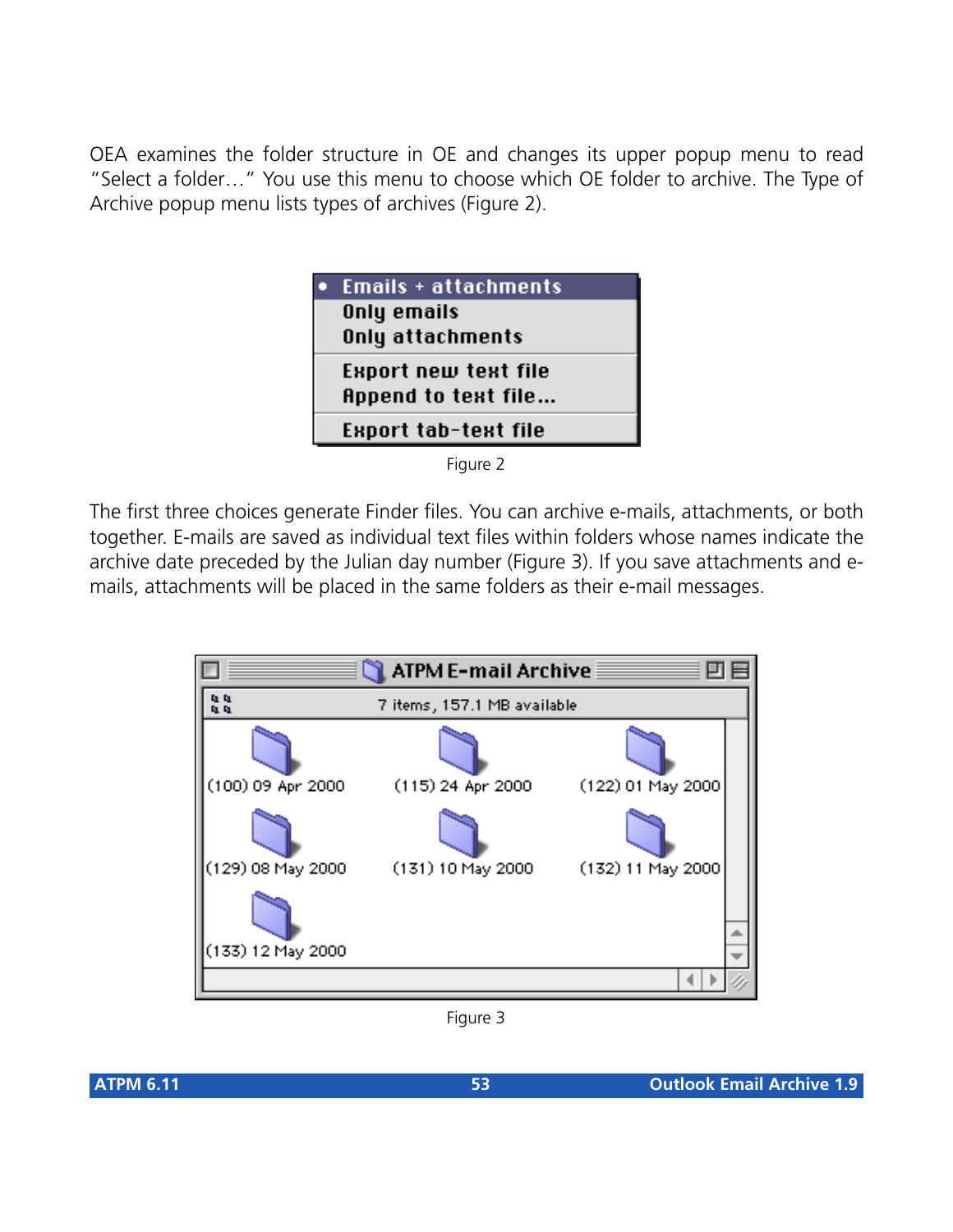The third pull-down menu lets you choose the basis for archival structure: received date (the default choice) or sent date. Beware of the latter choice. The sent date actually includes the date *and* time. If you create a Finder archive by sent date, you will end up with a plethora of nested folders labeled with sent date and then sent time (to the second). Each folder generally contains one message and its attachments (Figure 4). Most users should stick with the received date method that generates fewer folders.



Next you choose a location for the archive. You can either drag a Finder folder onto the name box or click the folder icon and navigate to your archive folder. At this point I recommend that you set your preferences. You can choose the date format for Finder folders and files, the creator type for the text messages (SimpleText, BBEdit, Tex-Edit Plus, Microsoft Word, or AppleWorks), and whether to avoid archiving unread, flagged, or edited e-mail messages. After you close the Preferences window, you click the Archive button and wait for archiving to complete. (Note: If you have not registered your OEA program, only the nine oldest e-mails will be archived.) On my system, archiving required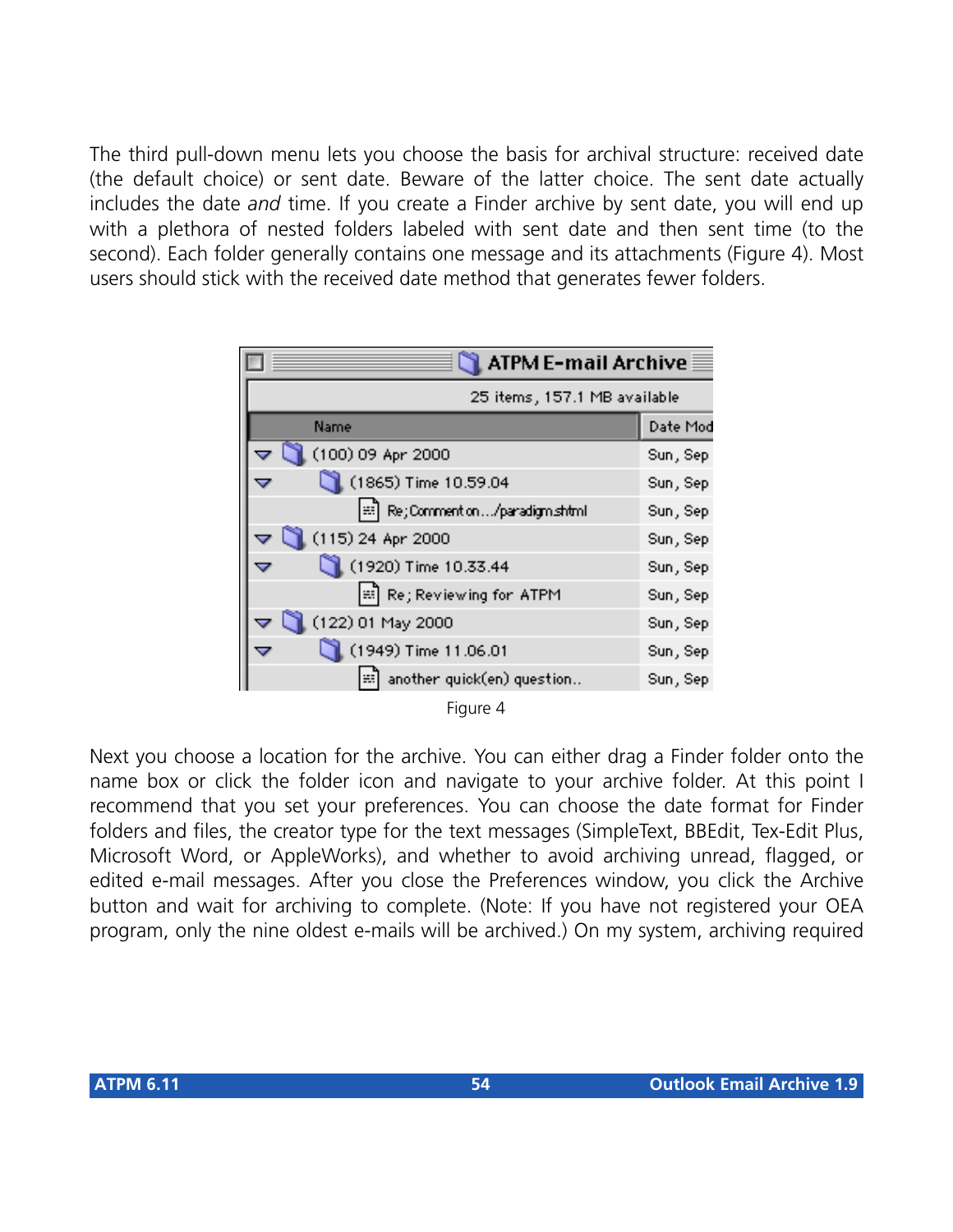approximately one second per e-mail (without attachments). OEA displays an Archive Report window upon completion (Figure 5). If you wish, OEA will move the archived OE emails to the trash. I recommend backing up your archive before deleting the OE trash file.



Figure 5

Your Finder message archives can be retrieved by date. If you index the disk or volume containing your archived e-mail messages, you can use Sherlock to search messages by content. You will need to update the index after creating new archives.

## **Archiving to Text Files**

OEA will export multiple messages to a single text file. The archive process is the same as above except that you select either "Export new text file" or "Append to text file…" from the Type of Archive pull-down menu. Messages appear sequentially in reverse chronological order (based on either received date or sent date) and are separated by a row of equal signs. Use "Append to text file…" to add newer archives to older ones. The only problem is that your newer messages get placed at the end of the text file. I recommend moving them to the beginning to maintain the reverse chronological order.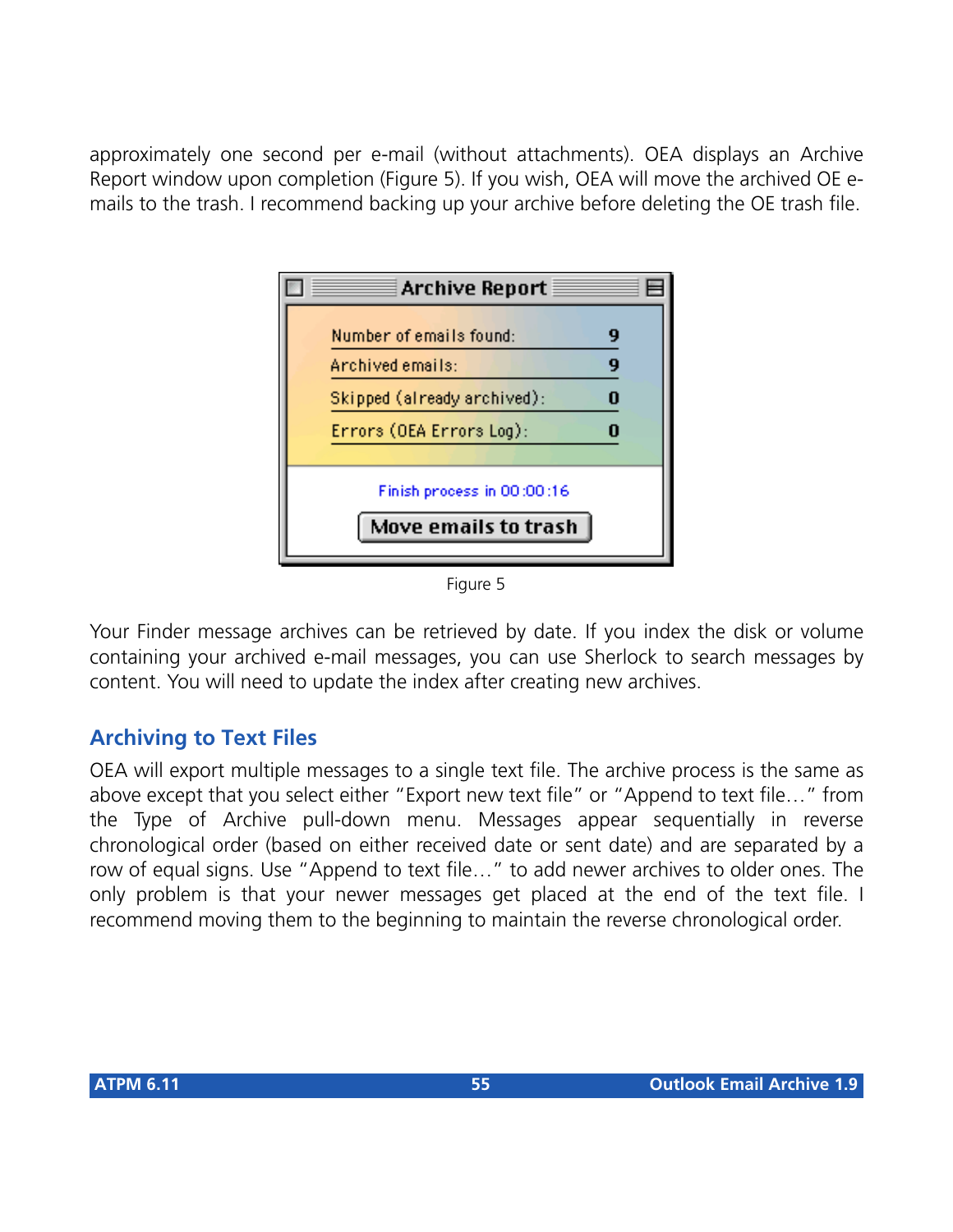## **Archiving to a Database**

OEA can export messages in tabbed-text format for import into database programs. You do this by selecting "Export tab-text file" from the Type of Archive pull-down menu. OEA names the file "OEA x DB Export" followed by the archive time (e.g., OEA x DB Export 11.35.22 AM). The tabbed-text file can be imported into any database program. OEA includes some templates for FileMaker Pro users.

#### **Reviewing OEA Tasks**

OEA keeps a bare-bones log of archive tasks and any errors. The log lists the date and time of archival, the originating OE folder, and the type of archive file. OEA stores log information within the application, and it cannot be exported. (You can copy the log using ResEdit: open OEA in ResEdit, open the "Data" resource, open ID 5006 ("log"), select and copy the ASCII text on the right, then paste the text into a text editor or word processor document.)

#### **Archiving Speed**

I used OEA to archive a folder with over 1500 short messages with no attachments. On my beige 300MHz G3, archiving (to any format) required 26 minutes (or about one second per message). Archiving cannot be interrupted, so plan ahead!

#### **Summary**

OEA nicely compensates for some shortcomings in Outlook Express. The \$15 shareware fee seems reasonable for this useful program.

*Pluses:* Easy to use, flexible, low cost.

*Minuses:* Appended messages are out of order. Lack of a text-based log file means that OEA modifies itself whenever it updates the log (increasing the chances of damage).

*Copyright © 2000 Gregory Tetrault,* [gtetrault@atpm.com](mailto:gtetrault@atpm.com)*. Reviewing in ATPM is open to anyone. If you're interested, write to us at* [reviews@atpm.com](mailto:reviews@atpm.com)*.*

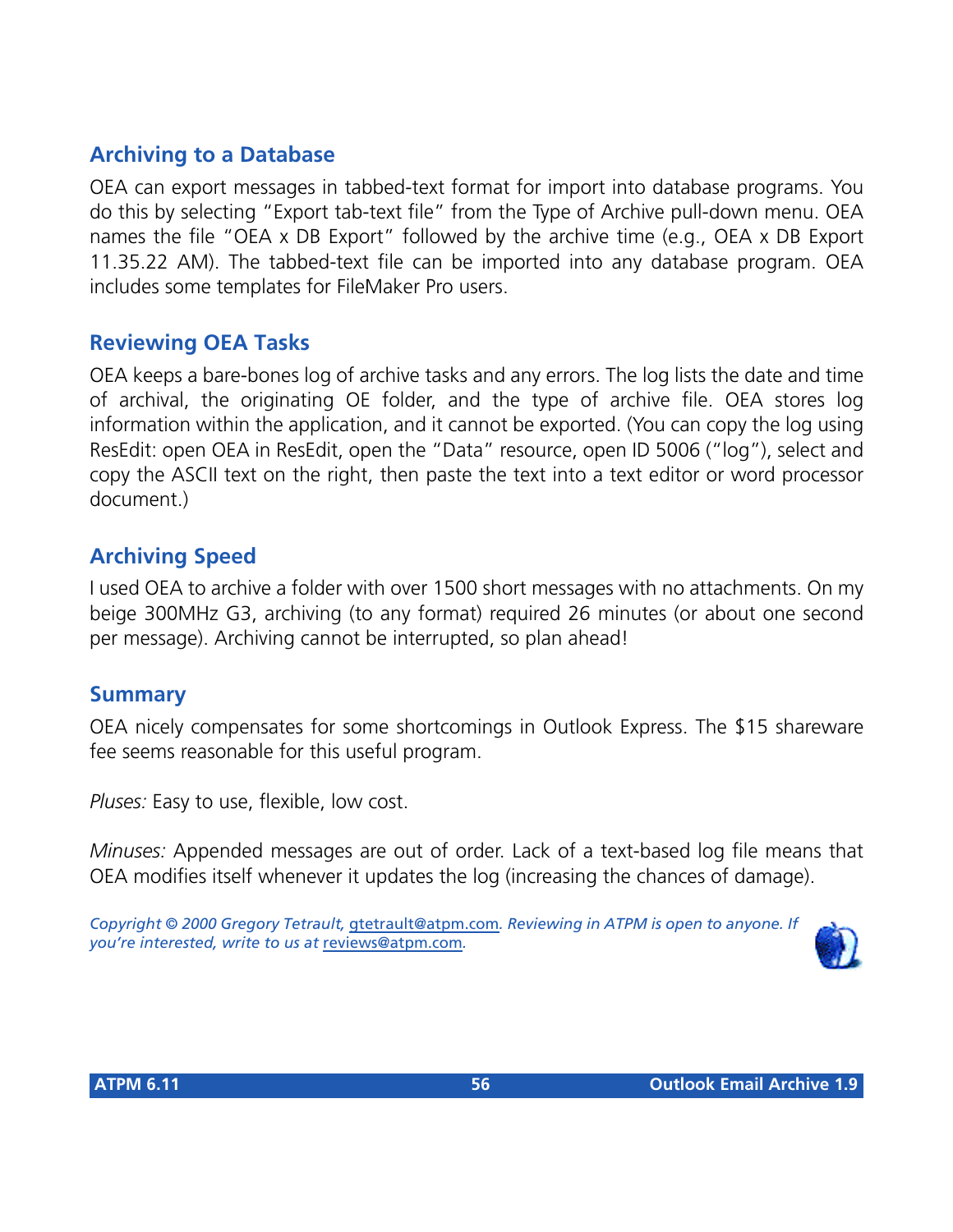**Developer:** Sensiva **Web:** <http://www.sensiva.com/> **Price:** free **Requirements:** Mac OS 8.1 or higher.

## **The Joy of Stylus**



Good Lord, how I would love a Palm. I would really, really love a Palm. I can see myself becoming one of those people who is so addicted to their Palm that their normal handwriting has become all loopy from too much Graffiti. I don't really need all my information at my fingertips or any of the other reasons why normal people would use a Palm; I just like the whole idea of being able to squiggle away with a pen and have my computer understand what's going on. Christmas is coming, and when Santa comes to visit the local department store I'm going to sit on his knee and ask him nicely to pop a Palm down the chimney. Failing that (since I'm probably not on his list of good girls), I'll just keep using Sensiva.

## **Doodle Away from the Comfort of your Own Mousepad**

Sensiva is a great little application, freely downloadable from its Web site, that lets you execute commands by drawing symbols with the pointing device of your choosing, be it trackpad, mouse, or graphics tablet. If you already use a program like QuicKeys to execute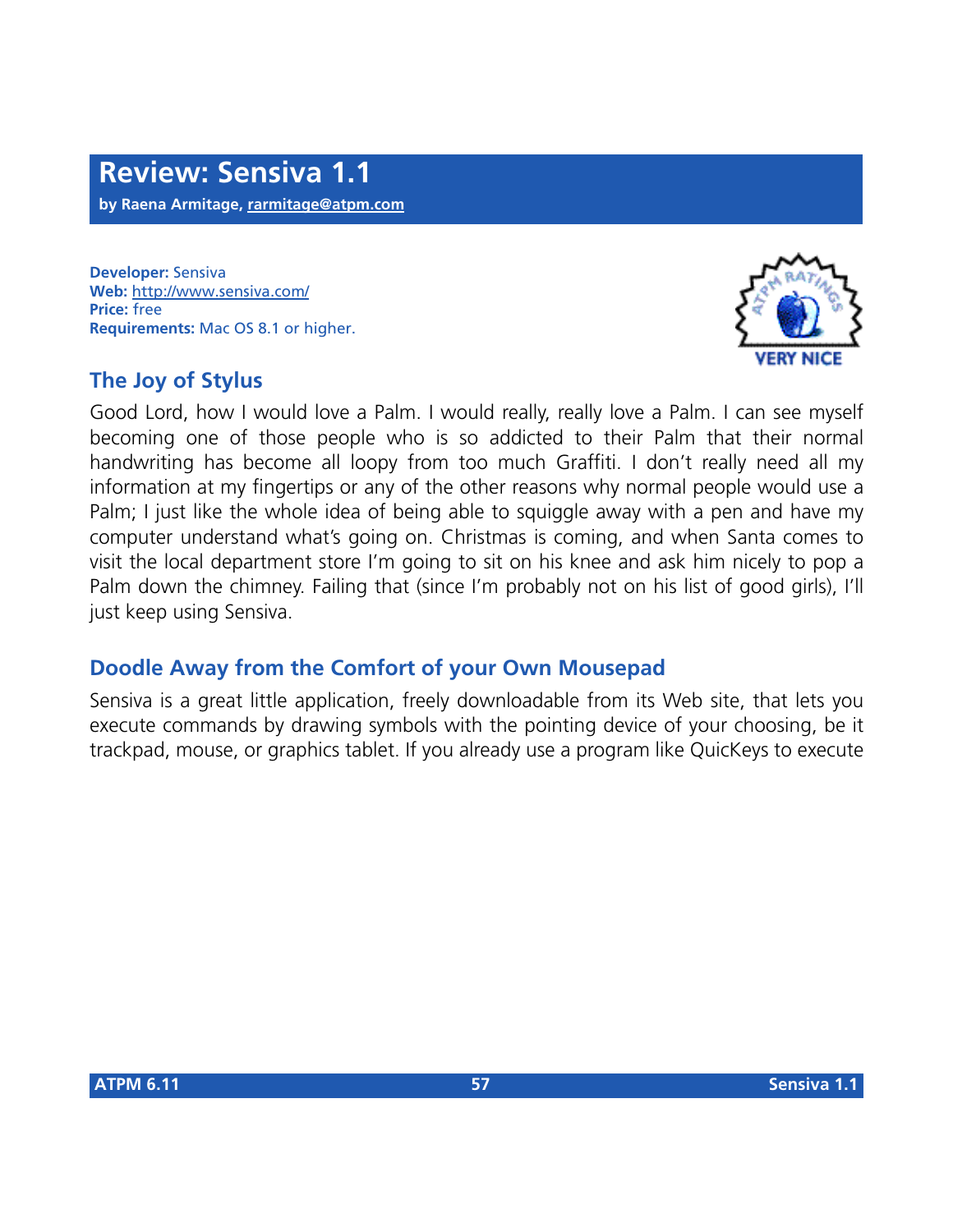multiple commands with a single keystroke, then you'll find that this works in a very similar way. Sensiva isn't restricted to keystrokes; it can type a string of text for you, run an AppleScript, launch any application, or go directly to a Web site.



Sensiva's Application Interface

Sensiva comes in two parts: an application and an extension. You use the application to see the commands that are available to you and to create and edit symbols and commands to suit your needs. The extension runs Sensiva itself, so you can quit the application once you're finished editing commands and still carry on using your commands.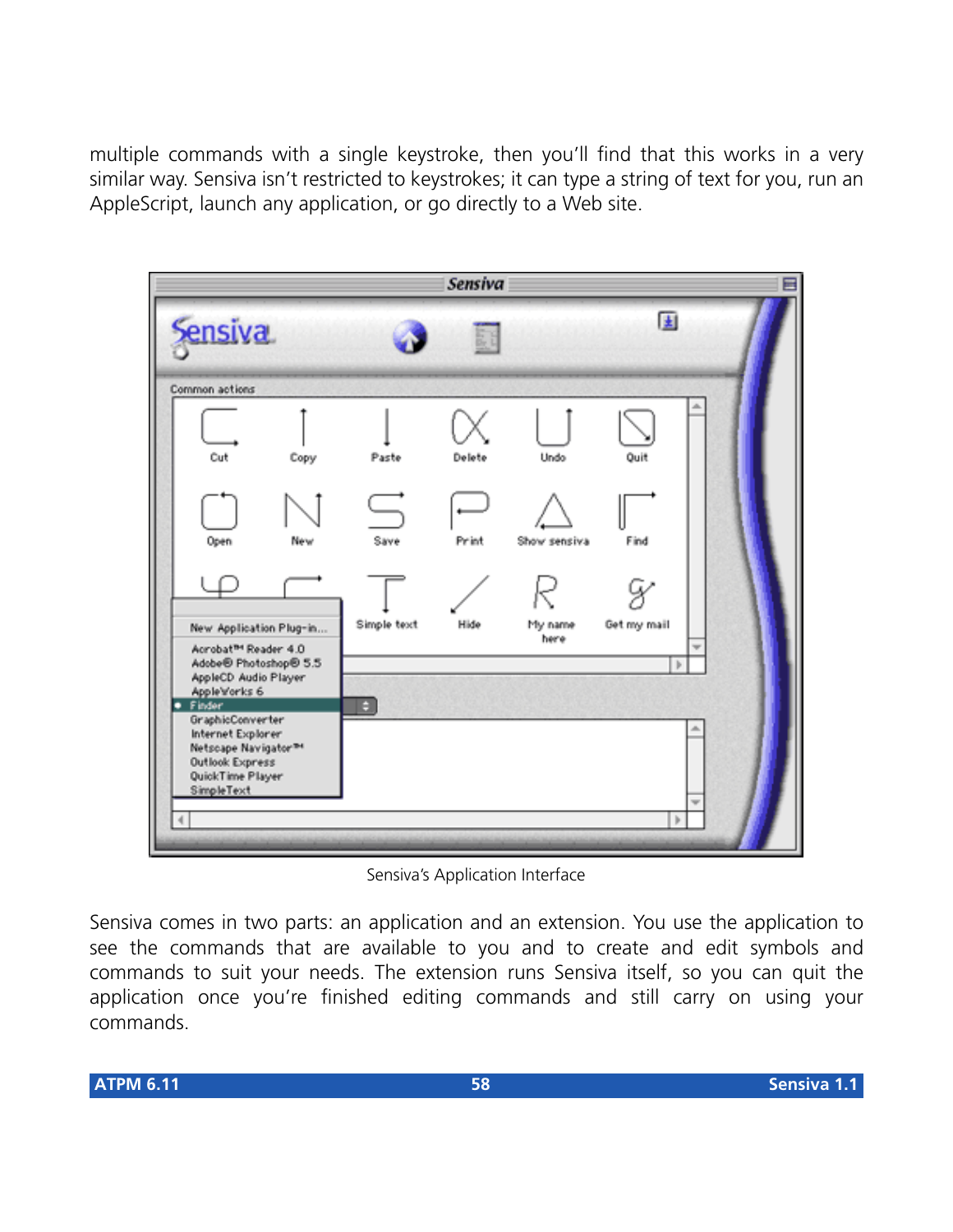Sensiva will let you use universal commands such as Undo and Copy, and you can also have application-specific commands like 'Empty Trash' in the Finder and 'Zoom in' in Photoshop.



Scribble scribble scribble—ooh, I launched Sherlock!

You draw a command by holding down one of the modifier keys (either Option, Shift, Control, or Command—you can only choose one) and drag the mouse in the shape of the command's associated symbol. A trail follows your pointer, and if you've successfully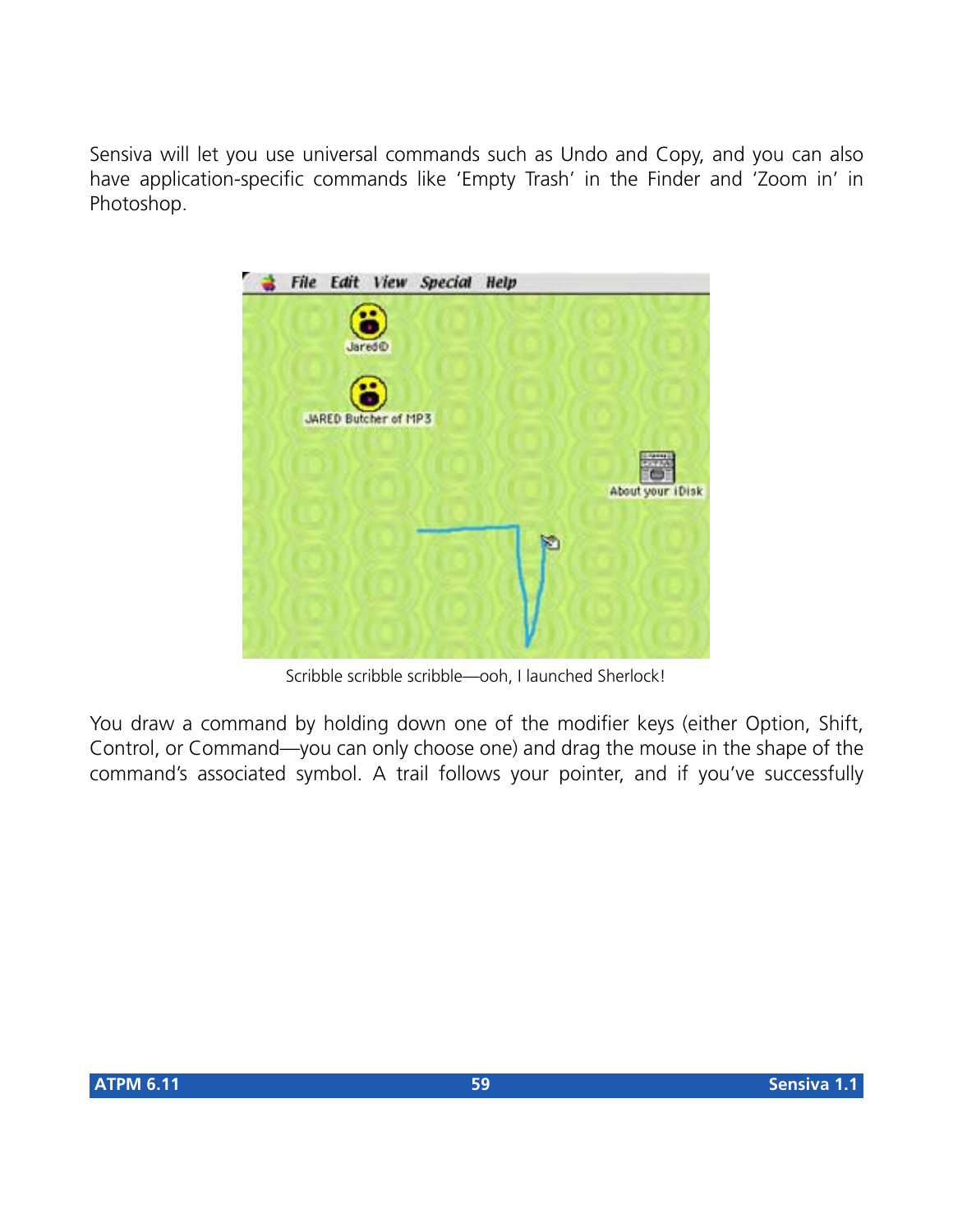drawn the command a blue S appears in the corner of your screen. Easy as that. Unfortunately, this creates problems because you cannot properly shift-, command-, or control-click anymore.

| <b>Edit Action</b>                                                                                                                                                                                                                                                                      |  |  |  |  |
|-----------------------------------------------------------------------------------------------------------------------------------------------------------------------------------------------------------------------------------------------------------------------------------------|--|--|--|--|
| <b>Action Name</b><br>Symbol<br>Get my mail                                                                                                                                                                                                                                             |  |  |  |  |
| Hot key<br>Launch<br>AppleScript<br>Sound<br>/ Internet<br>Text<br>To simulate a keystroke, choose the keys from the lists<br>below and make the combination you wish.                                                                                                                  |  |  |  |  |
| æ<br>x<br>æ<br>æ<br>Option<br><b>Option</b><br><b>Option</b><br>Option<br>Shift<br>Shift<br><b>Shift</b><br>Shift<br>+<br>$t$ Control<br><b>Update</b><br><b>Control</b><br>Control<br>Control<br>Delete<br>Delete<br><b>Delete</b><br>Delete<br>A<br>A<br>A<br>Add<br>B<br>B<br>B<br>B |  |  |  |  |
| <b>Commands List</b>                                                                                                                                                                                                                                                                    |  |  |  |  |
| Ê<br>Quick Info<br>Type<br>Outlook Express<br>Launch<br>×М<br>Hot Key                                                                                                                                                                                                                   |  |  |  |  |
| Cancel                                                                                                                                                                                                                                                                                  |  |  |  |  |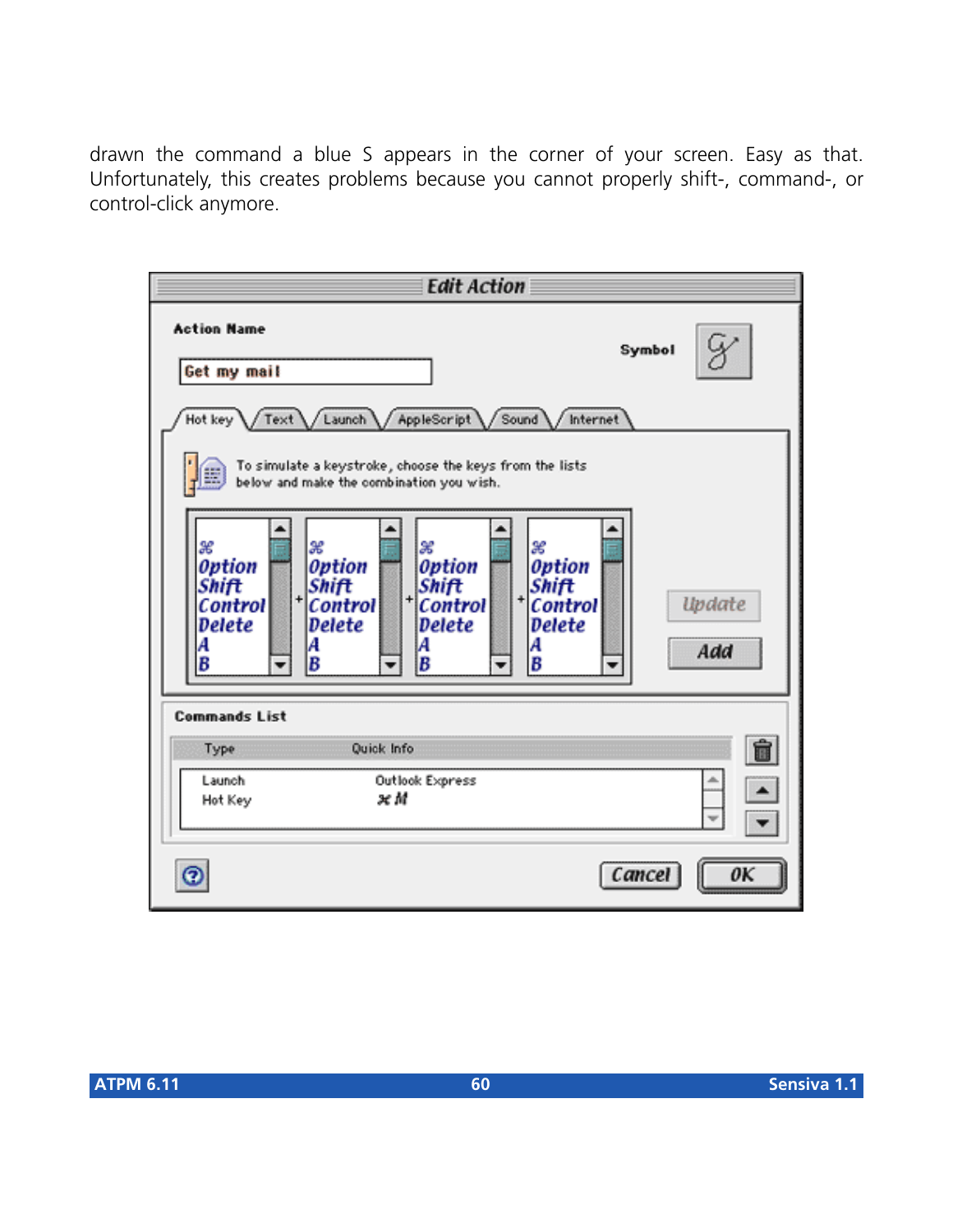This squiggle logs me on to the Internet, launches Outlook Express, and grabs all my email. Since I've made it a universal command, it'll work in whatever application I happen to be using at the time.



Here I've made a stylized curly A symbol. I first assigned it to Internet Explorer as a URL shortcut to <http://www.atpm.com>. Next, I assigned it to my e-mail program as a shortcut to make a new message and address it to the staff mailing list. Finally, I assigned it to AppleWorks and BBEdit as a text shortcut, to save myself a few keystrokes when I type "About This Particular Macintosh."

At first I was drawing my little 'A's and 'G's, and it'd work maybe one time in five. But, like using Graffiti on the Palm, you have to practice the commands to make sure you're getting them right. Once you get the hang of things, you'll find that it becomes second nature to draw a squiggle with your mouse to empty the Trash, type your name and address, or launch Sherlock.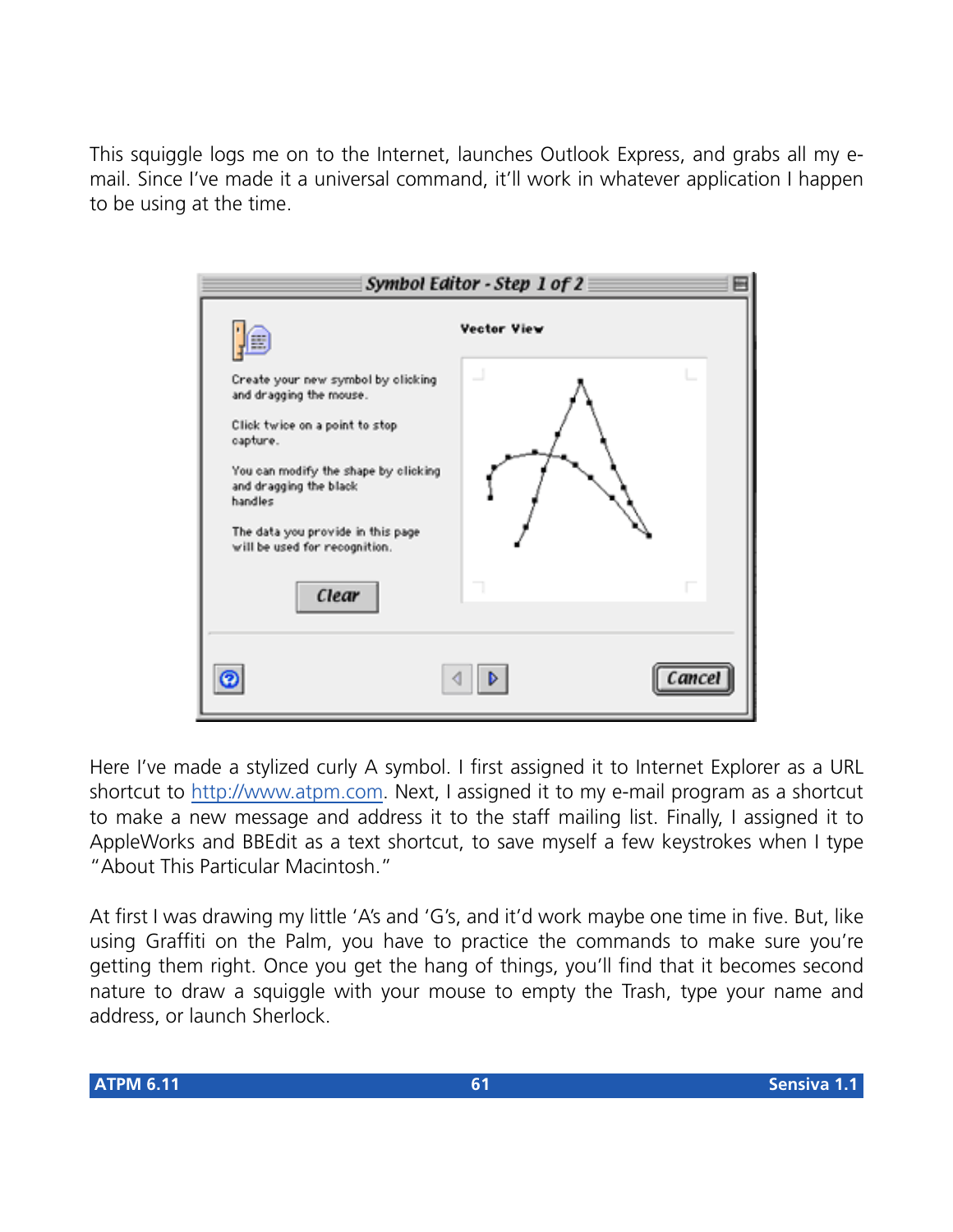I've been using Sensiva with a mouse, but it also provides support for Wacom graphics tablets—so if you already prefer using your stylus instead of a mouse, you'll probably find this interface to be a breeze.

| <b>Edit Action</b>                                                                              |                                                              |  |  |
|-------------------------------------------------------------------------------------------------|--------------------------------------------------------------|--|--|
| <b>Action Name</b><br>delete File<br>Hot key<br>Text /Launch \/<br>AppleScript Sound / Internet | Symbol                                                       |  |  |
| Sensiva will execute the AppleScript that you enter here.<br>E                                  |                                                              |  |  |
| tell application "Finder"<br>delete selection<br>end tell                                       | Test<br>Compile<br>Update<br>Add<br>$\overline{\phantom{a}}$ |  |  |
|                                                                                                 |                                                              |  |  |
| <b>Commands List</b><br>Quick Info<br>Type<br>AppleScript                                       | û                                                            |  |  |
| Θ                                                                                               | Cancel<br>oк                                                 |  |  |

Editing a Command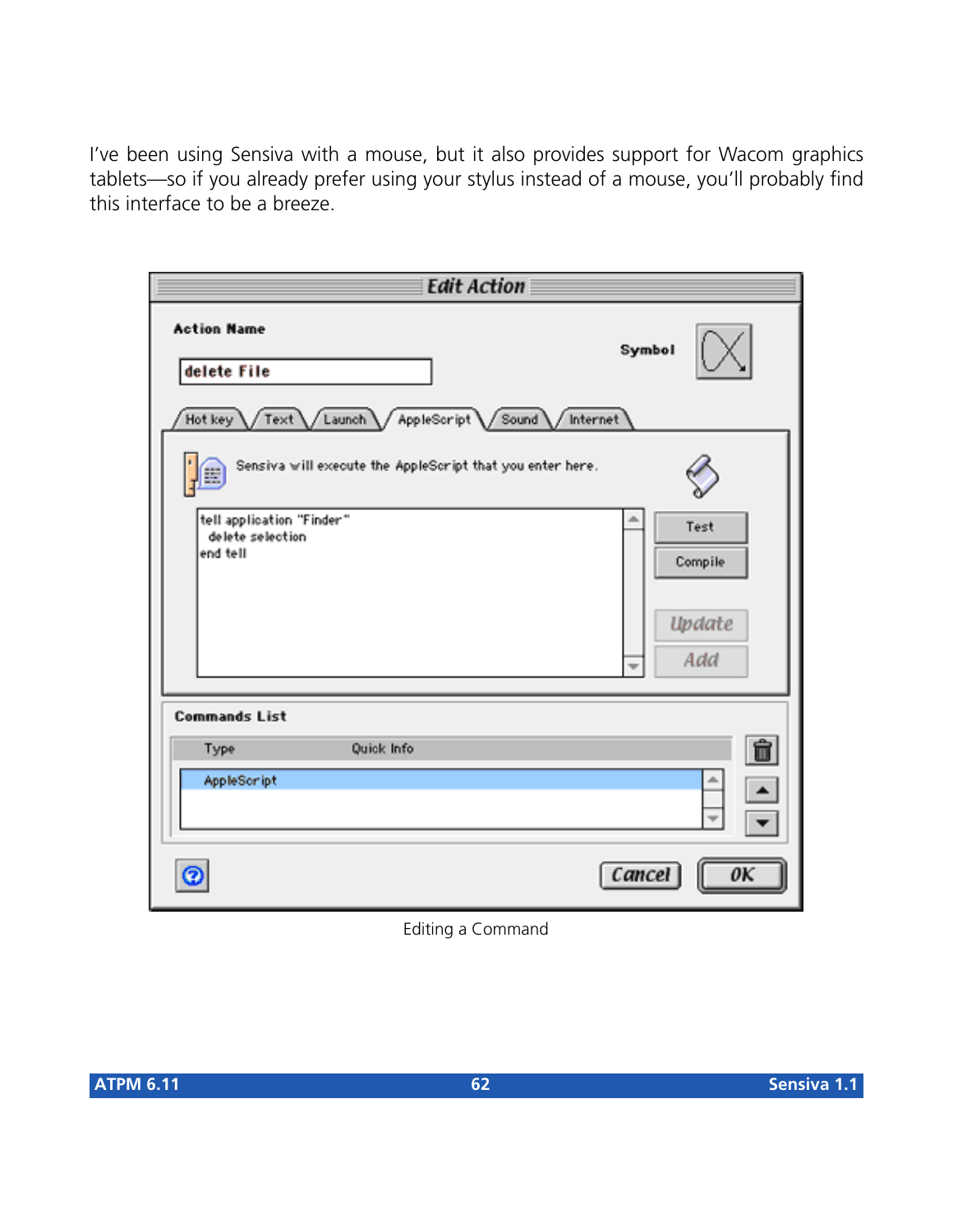## **Is it any Good?**

For an application that originated on the PC, the Sensiva application itself is a very wellbehaved. It even pays attention to the Appearance Manager, using your preferred accent color as it draws a trail behind your mouse. Its support for AppleScript is definitely a big bonus; it even lets you write and test the script right there in the Sensiva application, if you're just whipping up a quickie.

The supporting documentation, on the other hand, is pretty poor. The tutorial consists of a two-sentence explanation of what it does, and the HTML files provided as "help" make the odd dubious reference to right mouse buttons, leading you to wonder exactly how much time the Sensiva folks spent on them. There doesn't seem to be anything in the help or on the Web site to help you with troubleshooting. Since this is early days for the Mac version of Sensiva (this is its first 'full' release) I expect this to improve.

It's also unfortunate that Sensiva does not yet properly support Macs with multiple displays. Again, this is something I would assume will be addressed in a later version.

#### **Is it Useful?**

A lot of shortcut and macro programs exist to make life on your Mac just a little bit easier, but Sensiva is the only one I've seen that doesn't require you to learn big strings of keystrokes or leave menus and floating windows everywhere. It's been theorized that people are better at remembering symbols and pictures than strings of text and numbers, and if this is the case then Sensiva is ahead of the pack in terms of an easy and intuitive interface.

If you're looking for a good, transparent, and unique answer to your macro needs, then this is probably for you. And, since I doubt there'll be a Palm under the tree this year, this bundle of squiggly fun is definitely for me.

*Copyright © 2000 Raena Armitage,* [rarmitage@atpm.com](mailto:dozab@atpm.com) *Reviewing in ATPM is open to anyone. If you're interested, write to us at* [reviews@atpm.com](mailto:reviews@atpm.com)*.*

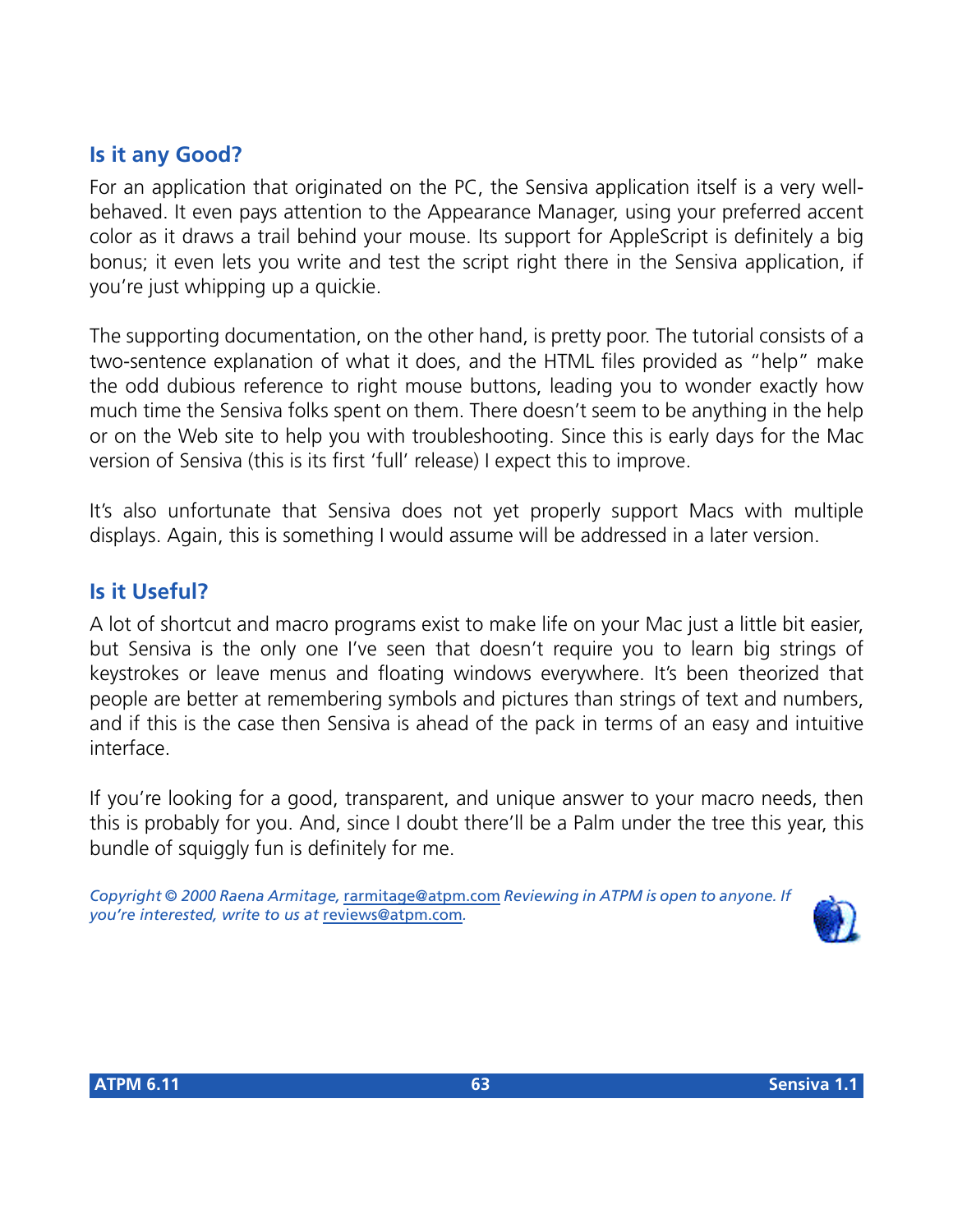**by Daniel Chvatik, [dchvatik@atpm.com](mailto:dchvatik@atpm.com)**

**Developer:** Weave Innovations **Web:** <http://www.storybox.com> **Price:** \$349 (includes six months of premium service, [subsequent service](http://www.storybox.com/products/subscription.html) ranges from \$4.95 to \$9.95/month) **Requirements:** Mac with Internet connection, Netscape 4 or later or Internet Explorer 5 or later. **Trial:** The software is free from the Web site.



#### **The Hardware**

I described the hardware last time, and not much has changed. The buttons, which attracted my only complaint about the hardware itself back then, have been slightly adjusted so they can be used more comfortably. The LCD's viewable area is comparable to that of a medium sized regular frame (4 x 5 1/4 inches). The resolution is 640 x 480 pixels. I'd prefer the LCD to be larger or to have a higher resolution, but alas, this would make the frame much more expensive.

The frame only faithfully reproduces colors when you look at it straight-on, but the image itself is viewable from pretty much all angles. There is enough built-in memory to store 36 pictures, and the memory can be expanded using CompactFlash type I & II memory cards (but not microdrives).

As with normal picture frames, the frame's vertical angle can be adjusted. Overall the frame does not use too much desktop space, although you may want to place it in a location where its two cables (power and telephone) can be hidden from sight. As I said last time, the frame has a more traditional look, compared to the expensive high-tech frames that Sony makes; this was vividly confirmed when a friend of mine came to visit and didn't even notice that it was a digital frame. Now that's what I call unobtrusive technology!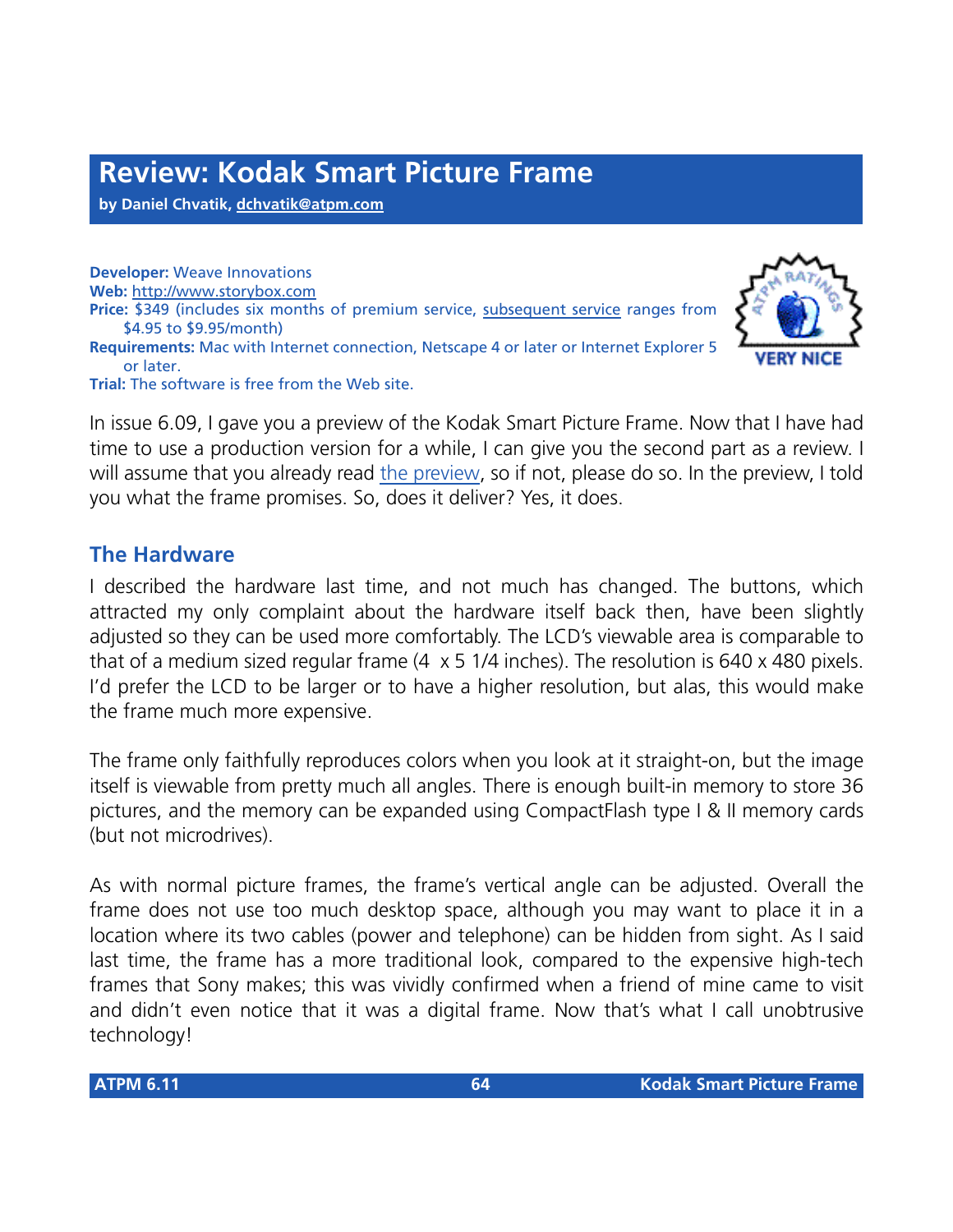The buttons used to operate the frame are located on the top, back, and right sides. Because of the angle of the frame, they are nicely hidden but nevertheless easily accessible. The modem connection works pretty well, and loading images and channel content into the frame does not take as long as I had feared. Being able to automatically update the frame every night makes this really easy.



My only real complaint about the hardware is that the power cable sits very loosely on the bottom of the frame and tends to fall out when I move the frame. Weave is aware of this problem and working towards a solution.

## **The Software**

Hardware is important, but what really makes a machine tick is the associated software. Here, too, Weave Innovations has done a great job. Actually, there are two sets of software. The first is associated with the frame itself and the controls; the second is the StoryBox network, used to upload pictures via the Net and sharing pictures with friends and family.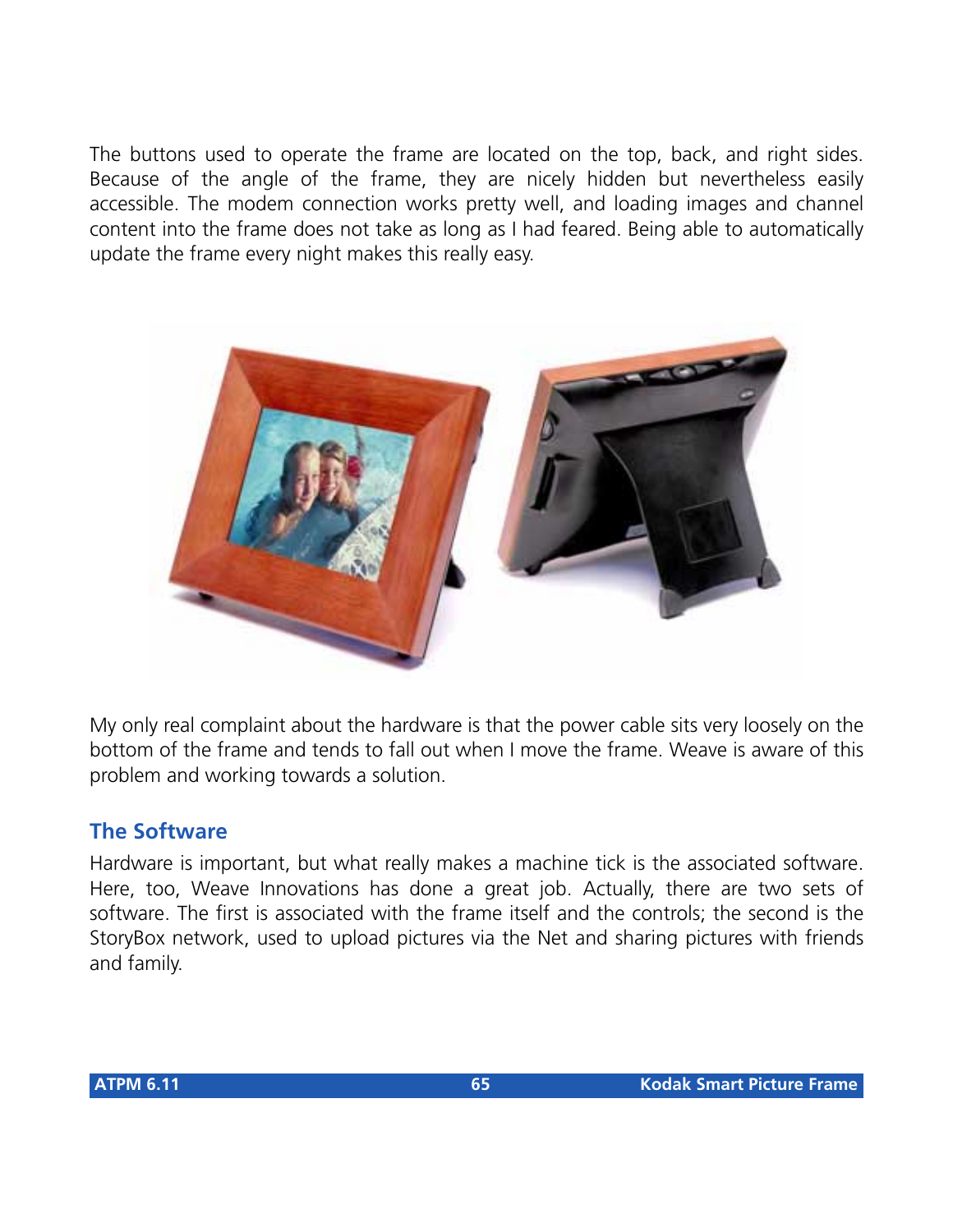The frame software is very intuitive to use. There are seven buttons. On the back is the simple on/off button; on the right side is the Pictures/Channels button (more on channels later); and on top lie the Menu, Left and Right scroll, OK and Share! buttons.

Most functions are accessed by pressing the Menu button, scrolling to your selection and pressing OK. The menu has a flat hierarchy, meaning there are no unnecessary sub-menus. Several commands act directly when selected (like the Update Now! command), while others require you to make a selection to act upon (like Delete, which asks you to select the images you want to remove from the frame's memory). The menu allows you to set several options, such as automatic on/off times (so the frame isn't on at night when you don't use it) and the slide show (which can be configured to cycle through the images and channel content at various time intervals). You can also order Kodak prints of your images directly from the frame.

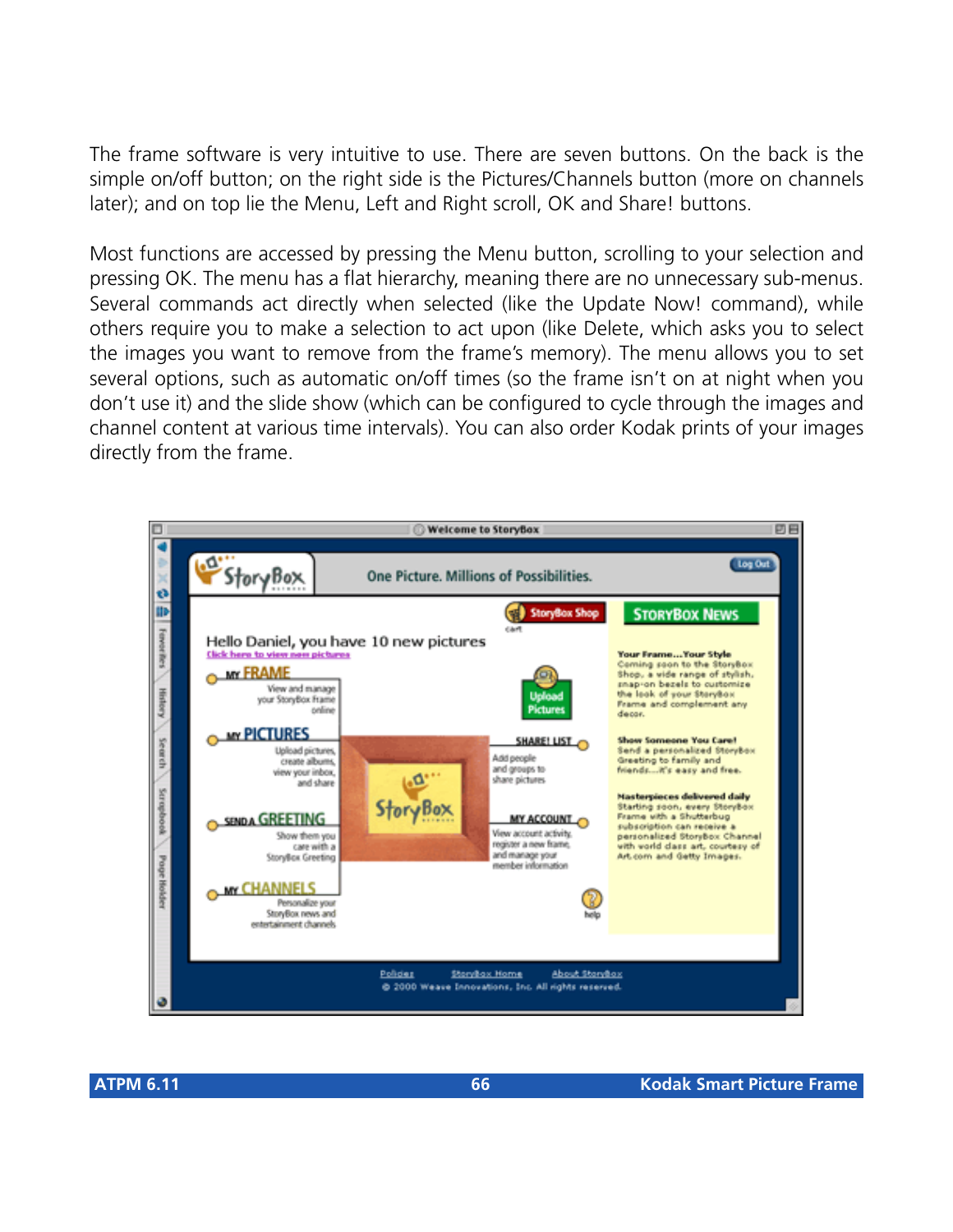The Share! button allows you to share images with your friends directly from the frame interface. And, last but not least, the Pictures/Content button lets you switch between these two "modes." In pictures mode, you see your picture (or pictures). The content mode is similar to a digital newspaper delivered to your door (or rather frame) with every update. It displays items such as news, sports, weather, etc. Overall, the frame software gives you most of the options you'd expect, with a relatively easy interface.

The StoryBox Network acts as your connection to the outside world. It lets you download pictures to your frame. (Make sure any pictures you do download are at least 640x480 pixels in size and in JPEG format, with .jpg at the end of the file name.) The network also allows you to share images with other people, send greetings to other users, adjust frame options, manage your online pictures in albums, and modify your channel selections. The current selection of channels includes:

- E! Online Entertainment Headlines, including a selection of movie, TV, industry, celebrity, event, and music news.
- MSNBC Top Stories of the Day and MSNBC Custom Headlines, where you can choose from international news, business, technology, science, living and travel, national news, health, and opinions.
- Weather Channel, which includes weather forecasts for your zip code and temperature maps for the US.
- CBS SportsLine Sports Headlines from a variety of sports and configurable by team and/or region.
- TrafficStation, which is personalized, real-time traffic and traveler information.
- Pictures from Getty Images and soon World Class Art.

The [Web site](http://www.storybox.com) is well-designed and can be accessed either from the frame or from your Mac. It's a nice way to share images on the Internet. You get up to 40 MB of space for your pictures—roughly 400 images—and you can purchase more space, a code of practice similar to Apple's [iTools](http://itools.mac.com/WebObjects/Tools.woa), although Apple only gives you 20 MB to start with. You can also order prints directly from the network, allowing you to use higher resolution images than if you were to use the frame directly.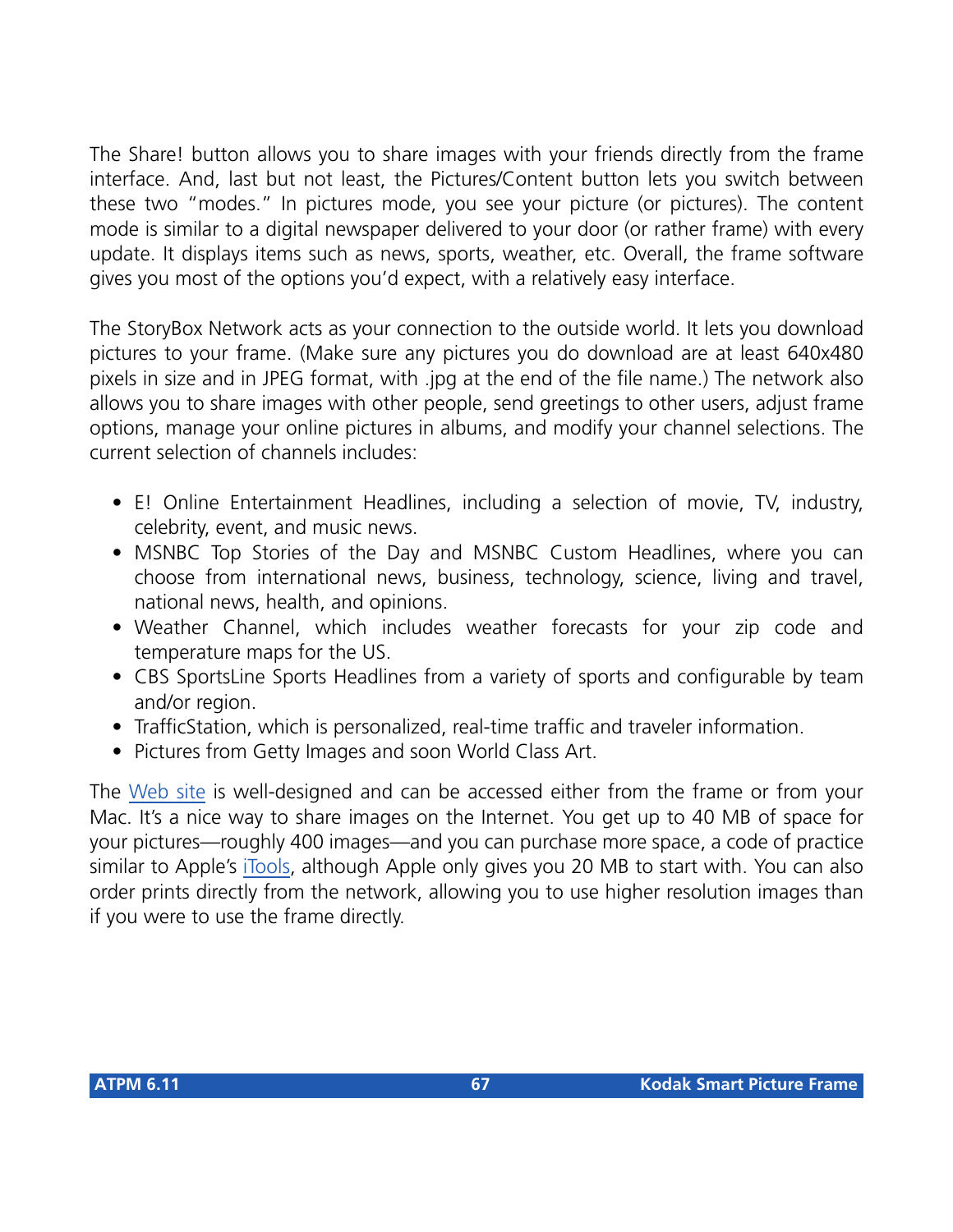### **The Final Word**

Would I get one for myself? I am tempted, but probably not just yet. I am thinking about getting one for my parents, and although I will have to return my review copy of the frame, I will probably continue using the StoryBox network even without it. For now, though, the frame simply doesn't satisfy my "high-tech cravings" enough, and the wood just doesn't fit with my furniture. Maybe if they offered different styles...

The frame makes a great gift for a family member who lives far away and is not quite tech-savvy enough to check the Internet for your images. You can upload the images to their frame remotely, and they can enjoy new family pictures without ever having to do a thing. I rarely have time to watch the news or get a weather report, so the frame's channels actually proved quite helpful to me. All it takes to get the information is a glance at your frame at the right time.

All in all, I really believe this product is a step in the right direction.

*Pluses:* Inexpensive relative to competition, easy to use, remotely manageable, good quality.

*Minuses:* Low resolution, colors change with viewing angle, only one style of frame available.

*Copyright © 2000 Daniel Chvatik,* [dchvatik@atpm.com](mailto:dchvatik@atpm.com)*. Reviewing in ATPM is open to anyone. If you're interested, write to us at* [reviews@atpm.com](mailto:reviews@atpm.com)*.*

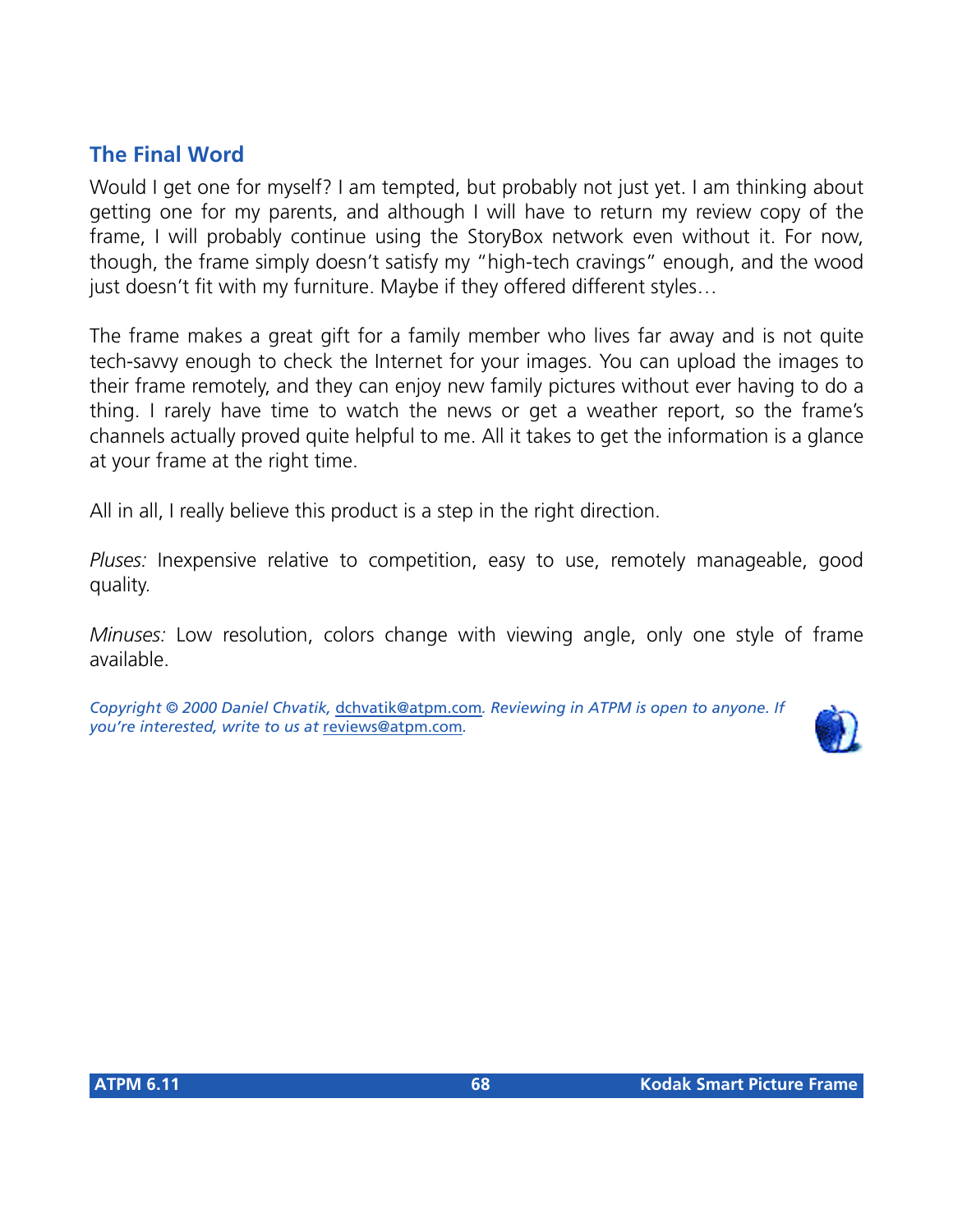**Developer:** Hannu Parjanen and Juho Ruohola **Web:** <http://www.saunalahti.fi/juhruo/spacebug/> **Price:** free **Requirements:** Power Mac with 9 MB of free RAM.



For all those who pretended to be X-Wing fighter pilots after seeing Star Wars, Space Bug is for you—smash and crash those bad guys to protect the Earth from doom.

In this case, the bad guys are asteroids, alien missiles, and comets that strike the Earth, causing it to lose strength. The object of Space Bug is to get to level 10 without letting the Earth and your spaceship lose their strength. As you protect the Earth, you also need to acquire as many points as you can—now that's what I call multi-tasking. (I have made it to level 10, but unfortunately my score was just over 200—more on this later.)

## **How to Play**

Use the arrow keys to move the spaceship up, down, and sideways to collide with a missile, asteroid, or comet. As you hit each of these flying objects, you increase your score and you keep the Earth from getting hit. At the same time your score increases (in the upper left-hand corner), your ship's strength decreases. For example, you get 5 points for every missile you hit, but as you hit the missile you lose 1 percent of your ship's strength.

An asteroid or comet colliding with the ship decreases the ship's strength by 5 percent. If an asteroid hits the Earth, you lose 10 percent from the Earth's strength; if a comet hits the Earth it takes about a third of the Earth's strength. But an asteroid garners you 15 points and a comet gets you 30 points.

Happily, it's possible for both your ship and the Earth to regain strength. When you press the number 1 key, a blue missile flies from the bottom of the screen to the top of the screen. On the way, it drops a gray square (a ship repair kit) somewhere in space. Move your spaceship over to pick up the repair kit and the ship's strength returns to 100 percent.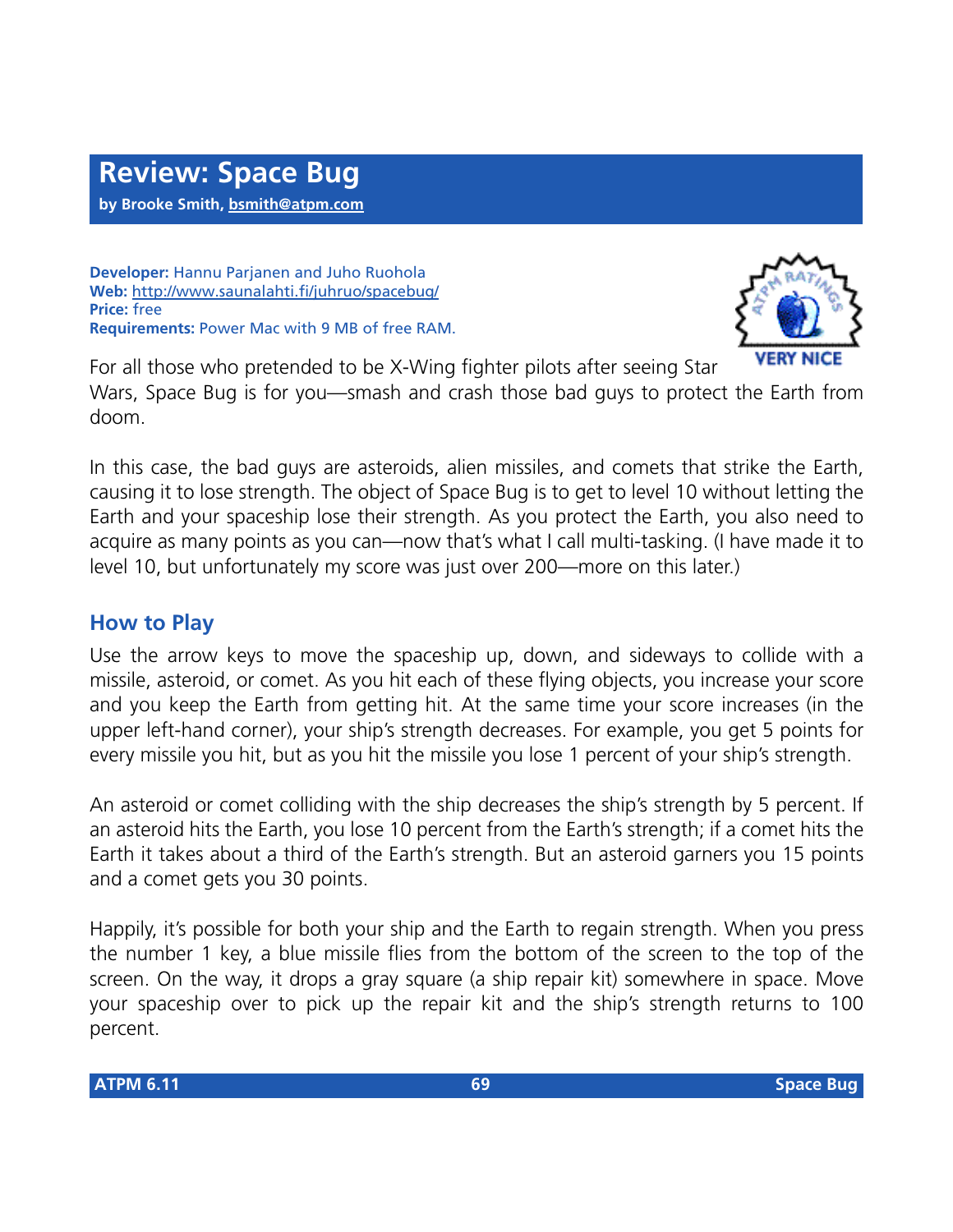If you want to return the Earth's strength to full capacity, press the number 2 key to repeat the blue missile's action. However, each time you press the number 1 or 2 key, you lose 100 points from your score.



As you pass each level, there's an increase in the frequency and speed of the flying objects, demanding extremely good hand-eye coordination. As I mentioned before, I did get to level 10; however, my score was pitiful because I used the 100-point ship and Earth repair kits a lot. This is where the laser-shooting mode comes in. At the beginning of the game, just after you click New Game (or even during the game), type Return or Enter to go into laser-shooting mode. You still use the arrow keys for direction, but you press the Space Bar to shoot lasers at the missiles, comets, and asteroids. This is obviously a better mode to play in since the ship won't lose strength (there won't be any collisions). However, some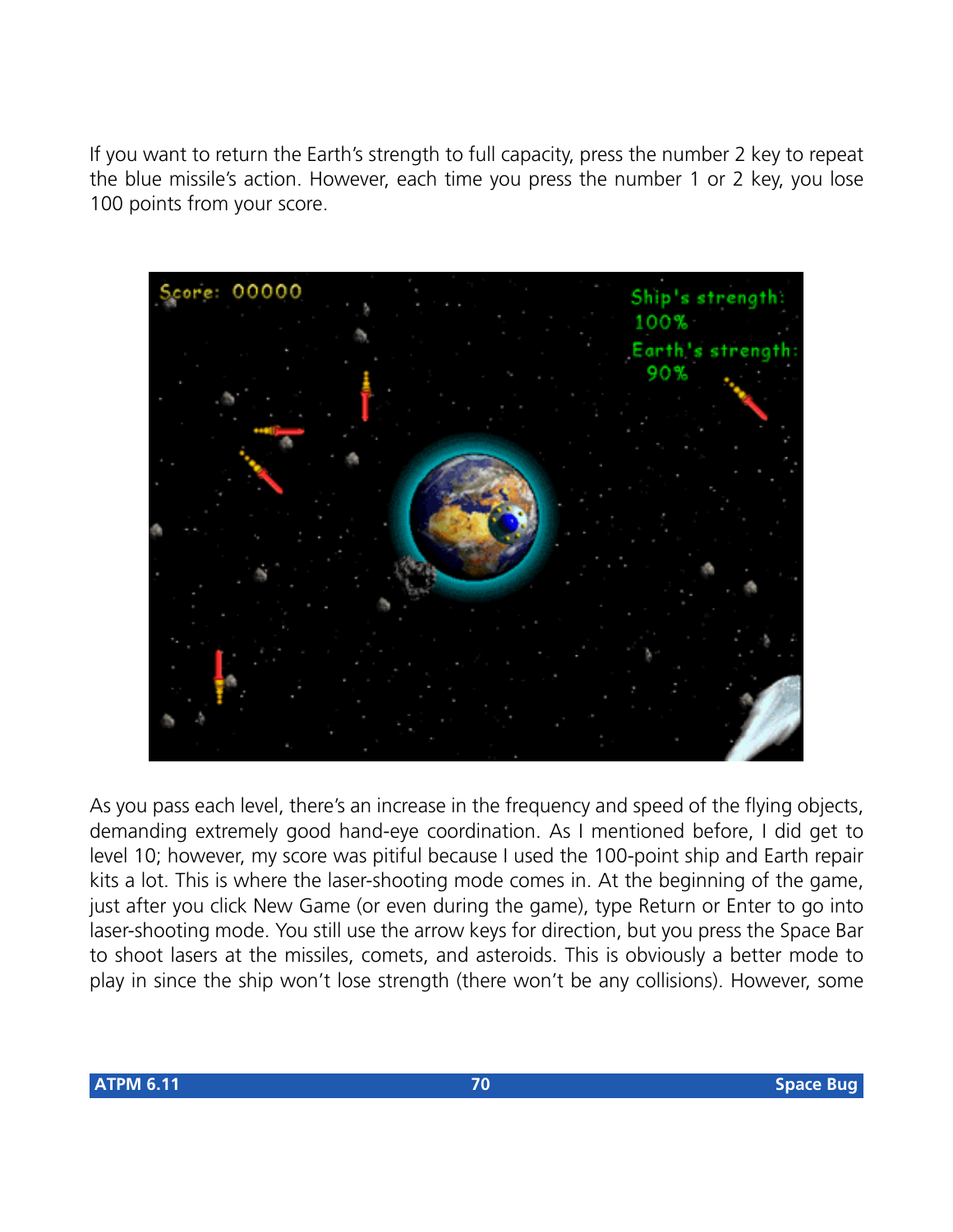asteroids or missiles will get past you and collide with the Earth. Perhaps a combination of the two—switching modes during game play—might work. But I'm not convinced that the repair kit option worked during the laser mode (at least it didn't when I was playing).

Overall, I like Space Bug. It's fun to play and the game is well designed. The explosion sounds are cool, and there's even a warning beep when the Earth has less than 20 percent of its strength left. There are even some instructions to make your own ship with ResEdit—I never tried this, but it's a good little perk for the creative types.

The graphics are good, and the game itself plays like the old smash and crash arcade games—and there's nothing wrong with a little smash and crash once in a while.

*Copyright © 2000 Brooke Smith,* [bsmith@atpm.com](mailto:bsmith@atpm.com)*. Reviewing in ATPM is open to anyone. If you're interested, write to us at* [reviews@atpm.com](mailto:reviews@atpm.com)*.*

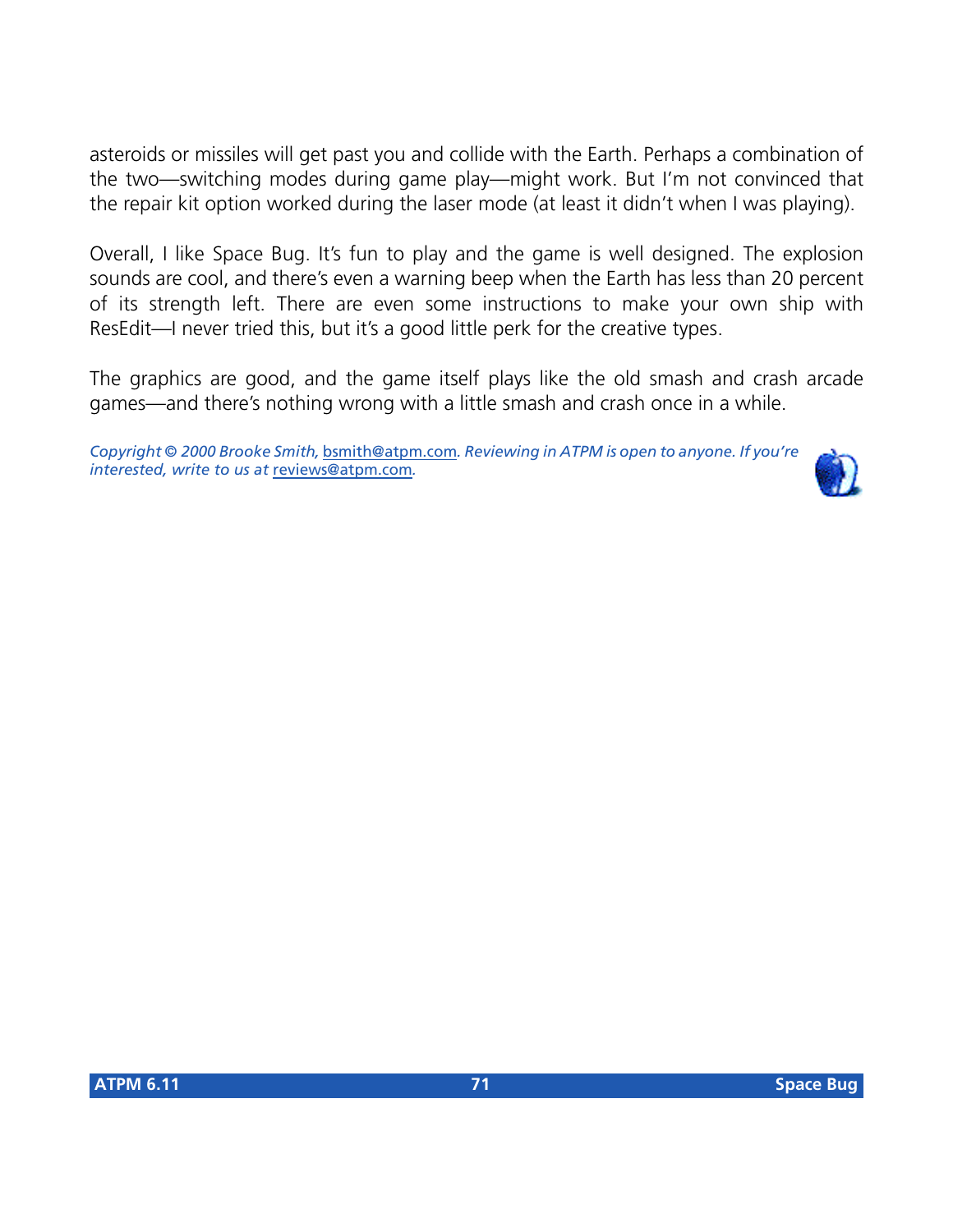# **Review: Web Confidential for Mac and Palm**

**by Eric Blair, [eblair@atpm.com](mailto:eblair@atpm.com)**

## **Web Confidential for Mac 2.1**

**Developer:** Alco Blom **Web:** <http://www.web-confidential.com/> **Price:** \$20 **Requirements:** System 7 or higher. **Recommended:** System 7.1 for shared menus, Mac OS 9 for Keychain. **Trial:** Feature-limited (no PowerPC version, can't create records after 30 days).

## **Web Confidential for Palm 1.1**

**Developer:** René Laterveer **Web:** <http://www.web-confidential.com/> **Price:** \$20 **Requirements:** Palm OS 2 or higher, Palm Desktop 2.1 or higher. **Recommended:** Palm Desktop 2.5. **Trial:** Feature-limited (no HotSyncing, can't create records after 30 days).

Back in issue 5.01, I [reviewed](http://www.atpm.com/5.01/page11.shtml) Web Confidential 1.1. For those who don't remember, Web Confidential is an application that keeps track of Internet addresses, passwords, and other personal information. At that time, I felt that Web Confidential was a strong program that did its job. There were several shortcomings, however. First, even though you could encrypt your data with either the Blowfish algorithm or MacPGP 2.6, there were several loopholes in the program that would allow others to view your passwords. Second, several of Web Confidential's better features required you to use a specific application, as opposed to your Internet application of choice.

Web Confidential now stands at version 2.1. It includes some changes in the program itself. Also, Web Confidential now has the ability to sync with any Palm-compatible handheld, making certain features, like the ability to keep track of ATM numbers, much more useful.



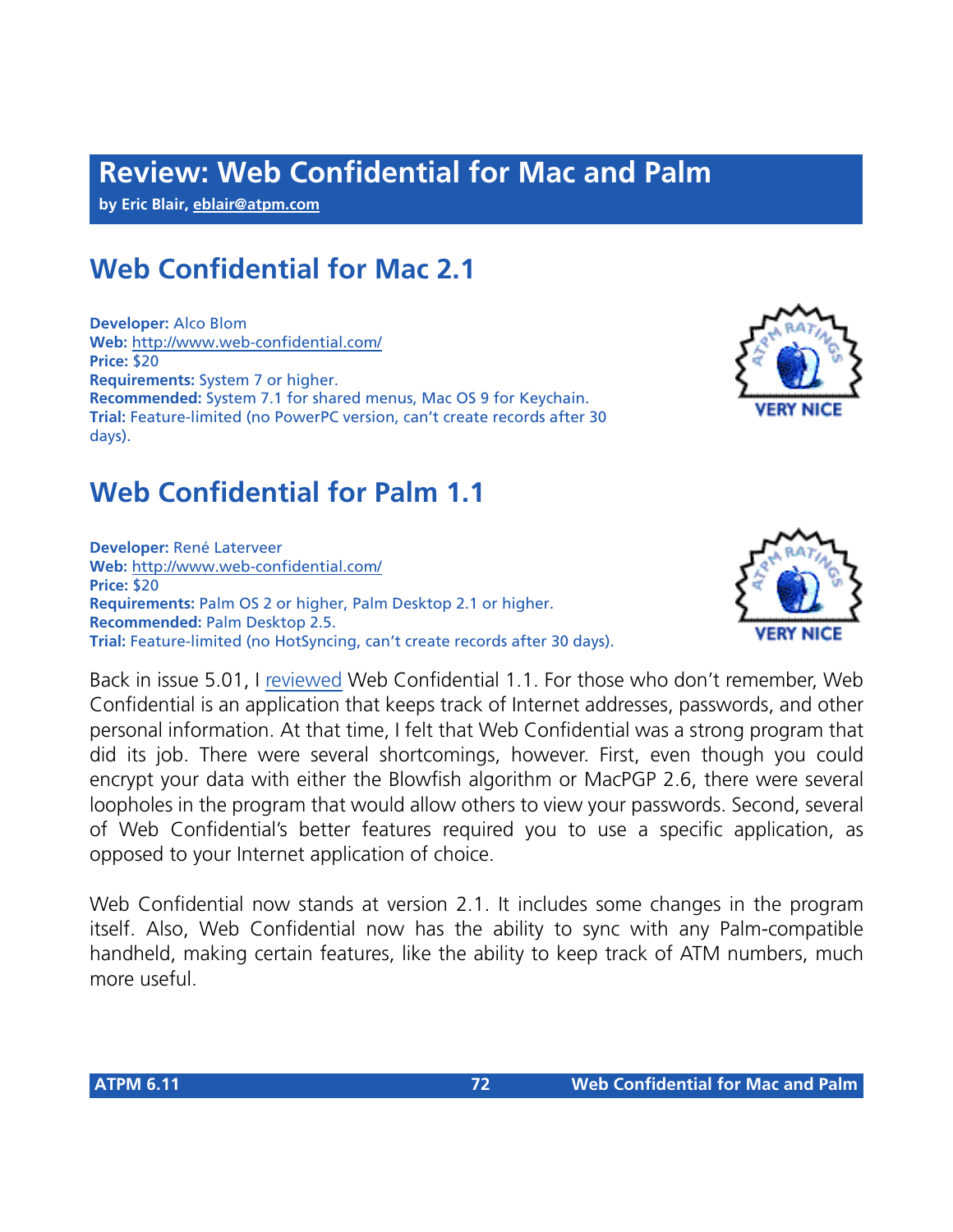### **On the Desktop**

Although the name would imply that Web Confidential only tracks Web sites, it is capable of far more. Each Web Confidential file contains 15 categories for storing data; they are WWW Sites, WWW Forms, FTP Servers, Newsgroups, E-Mail Contacts, Login Accounts (Telnet), POP Accounts, Bank Accounts, Credit Cards, ATM/PIN Cards, Personal Data, Software Keys, Serial Numbers, Membership Numbers, and Miscellaneous. Each category contains five fields for data entry—usually a name field, one to three fields specific to the data type, and a notes field.

As you might expect, both the WWW Sites and the WWW Forms category are for Web sites. However, there is a difference in the types of sites each category expects. The WWW Forms category is for sites where there is a Web-based form asking for login information. This is the approach that you see on many e-commerce Web sites or Web-based mail services. The WWW Sites category is for sites which have no password protection, or which display an authorization window asking for your name and password. In my experience, the form approach is by far more common, but I still encounter sites that use the authorization window method. It is nice to see Web Confidential handle both types of sites.

In Web Confidential 1.1, dealing with forms was both one of the program's greatest strengths and biggest weaknesses. Using Shared Menus, Web Confidential allowed users to access information about Web sites in the active Web Confidential file. If you were using Internet Explorer, you could send your name and password information from the information card to the server and be logged into the Web site. If you used Netscape Communicator or some other Web browser, you could not access this feature—all you could do was copy the password to the clipboard.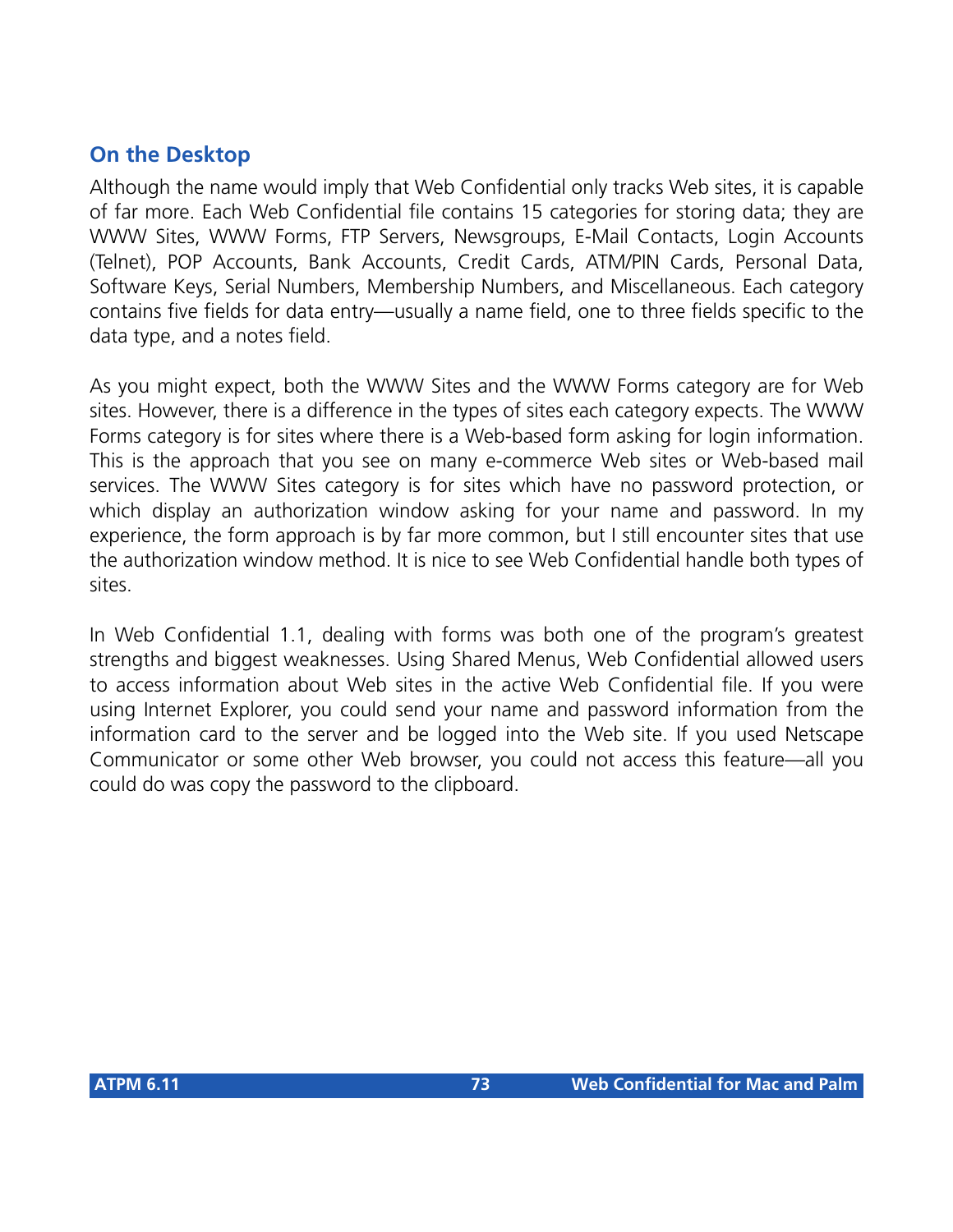In Web Confidential 2.1, this has been fixed. You can now use this feature in Internet Explorer, Communicator, and iCab. Also, you can choose to have Web Confidential input this information to the Web site without submitting it or input only your user name. Unfortunately, these features do not seem to work with iCab if you have it set to open a new window whenever it receives a URL from another application.



The WWW Sites category is even better about providing access to the pages in the category—when you access a site, either by clicking the "Go" button in the Web Confidential application, or by selecting it from the lock and key menu when your Web browser is active, your name and password are sent to the server and you are logged in automatically.

Most of the categories behave as you would expect them to—the FTP Server category keeps track of FTP accounts, the E-Mail Contacts keeps track of e-mail addresses, the Credit Cards category keeps track of credit card information, etc.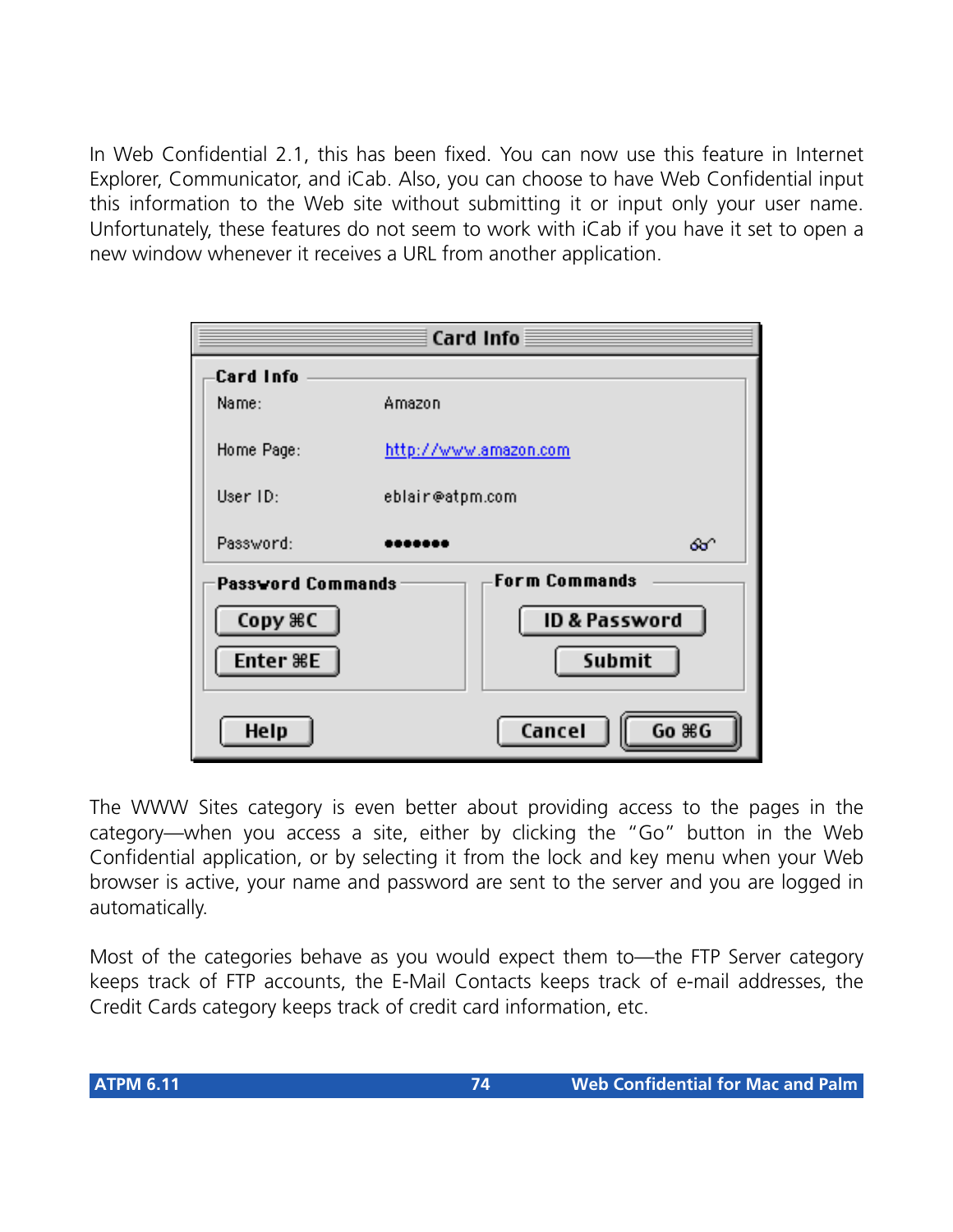Although Web Confidential 2.1 now allows any of the major Web browsers to use onebutton form submission, there are still areas where it limits the programs it supports. First, to use Web Confidential to automatically log in to a telnet account, you'll need BetterTelnet 2.0. Second, Outlook Express is required if you want to use Web Confidential to set up a POP account. These features won't appeal to as many people as one-button form submission, however, so I don't consider this a serious problem.

In my review of version 1.1, I complained that the simplicity of Web Confidential's interface was both a strength and a weakness. There were three issues that I touched on in that review—the Go button, the Check drop-down menu, and extraneous fields in the E-Mail Contacts category. These issues, listed below, remain in the new version.

First, the Go button that sends you to the Internet address for a card is always active, even in categories that do not contain Internet addresses. Clicking it while in any non-Internet category forces an attempt to open a Web site using whatever text is entered in the second text field. It should dim when it's not necessary, like the delete button does when there are no cards in a category. The same can be said for the Check drop-down menu. If it is clicked when the current category does not support Internet addresses, it says "Not Available." I would prefer if it were disabled. Another minor interface issue is the E-Mail category. Although only two fields are used, the two remaining fields are titled "n/a" but they still accept text. It would better if these fields were dimmed and/or non-selectable.

Another cool feature is the Quick Open item in the File menu. Any file in either the Startup Items or Cabinet folder that Web Confidential creates will appear in this menu. Additionally, any item in the Startup Items folder will open, appropriately enough, when Web Confidential launches.

Also in Web Confidential 2.1 is a contextual menu plug-in for adding information to Web Confidential. All you need to do is highlight the text of interest and choose where you want to store it. There is one issue with the contextual menu plug-in—you cannot specify whether Web Confidential should create a new entry or change the active entry. Therefore, to create a new entry for an e-mail address, you would need to switch to Web Confidential, change to the E-Mail Contact category, create a new entry, switch back to the original application, select the text, and then bring up the Contextual Menu. All these steps severely limit the usefulness of the contextual menu plug-in for creating new entries in Web Confidential.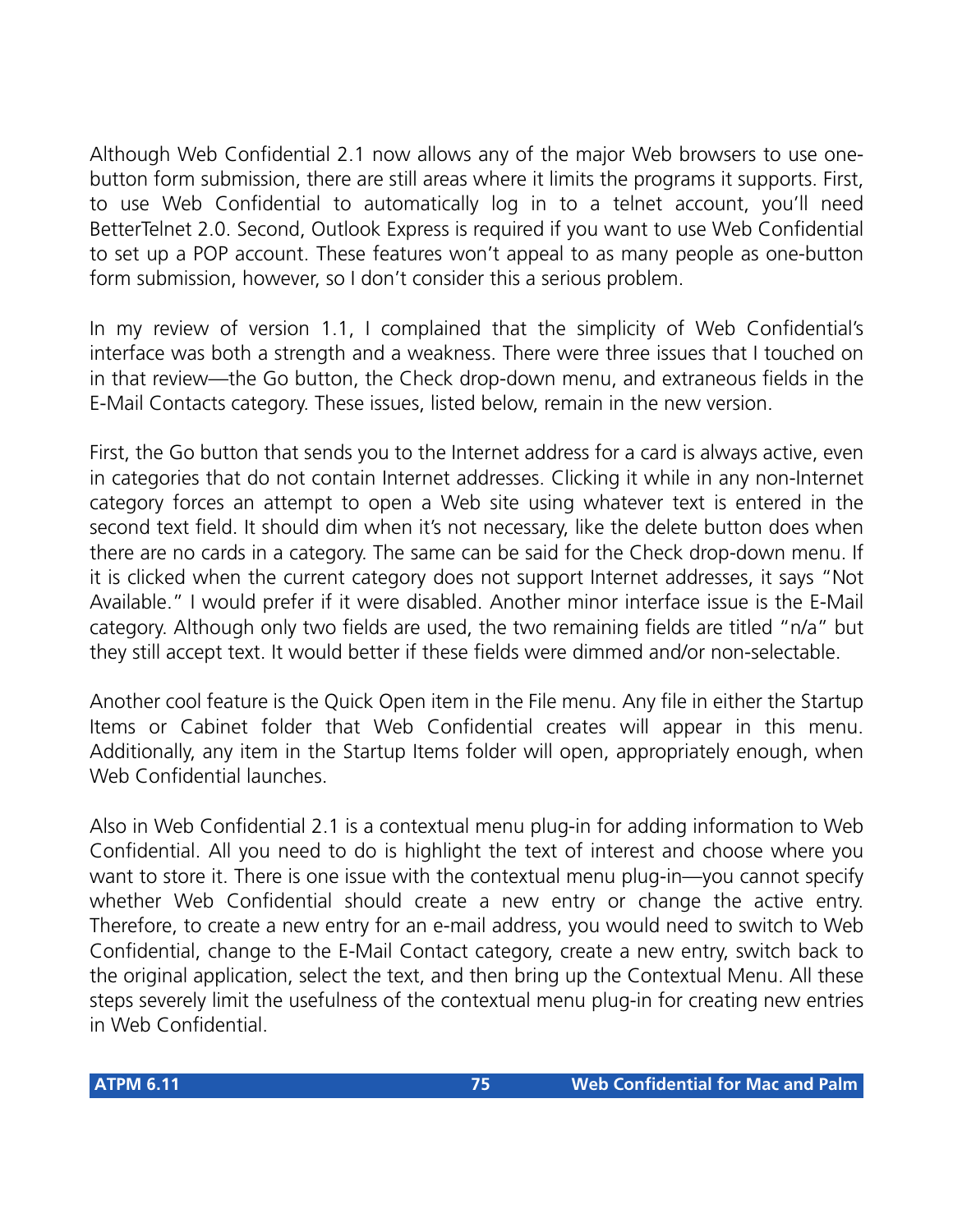#### **Share and Share Alike**

One of Web Confidential's major features is that it uses Shared Menus, a feature of the Mac OS since System 7.1. Shared Menus allows Web Confidential to make its own menus available to other programs. For Shared Menus to appear in a program, the author must include the code to make this possible. Fortunately, many Mac Internet programs include this functionality, including Netscape Communicator, Internet Explorer, Mailsmith, Outlook Express, and Interarchy. Since Shared Menus are available system-wide, Web Confidential's menus will also show up in some non-Internet programs. The only one I have found thus far is BBEdit, but it is possible that there are more out there.



Web Confidential places three menus in programs that support this feature. There is the Web Confidential menu, which allows you to add the current Web page to Web Confidential, switch to Web Confidential, switch to URL Manager Pro, switch to another Internet application, or go the Web Confidential home page. The lock and key menu acts as a bookmark menu, allowing you to access Internet addresses for whatever program you are using. The final menu, the glasses menu, lets you access information cards for Web pages stored in the WWW Forms category. This can get slightly confusing, though—when you are using a Web browser, pages in the WWW Sites category show up in the lock and key menu, but pages in the WWW Forms category do not. On the one hand, this makes sense, since Web forms require the user to interact with Web Confidential to pass the username and password information, whereas sites using no password protection or an authentication window do not. On the other hand, it may confuse users who expect all their Web sites to be in the same place. To accomplish that now, you must list Web sites in the WWW Forms category twice.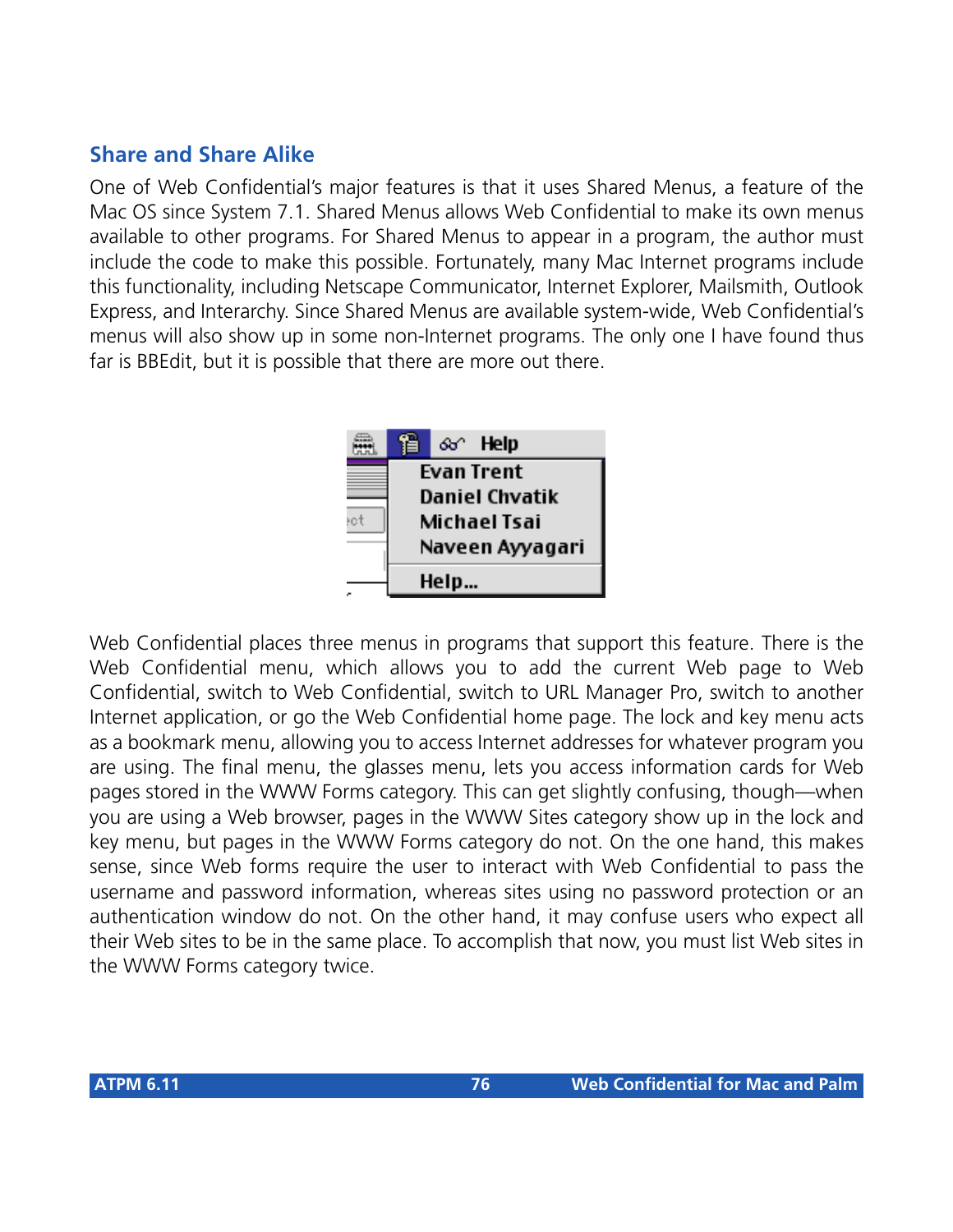With programs like Interarchy and Communicator, Web Confidential falls a bit short with Shared Menus. Although programs like these can access multiple Internet protocols, only items from the main protocol appear in the lock and key menu. This means no grabbing Web pages in Interarchy and no sending e-mail about that cool Web page from Communicator.

# **Lock and Key**

Another feature in Web Confidential 2.1 is the ability to interface with the Keychain feature of OS 9. Web Confidential can read the contents of a Keychain and add it to the Web Confidential file.

Once the Keychain entries are made available to Web Confidential, you can choose to save any changes you make, by clicking the Keychain icon that appears next to any entries in the Keychain. The only problem is that it is easy to forget to click that icon, since you normally don't need to do anything to save your changes.

Also, you can choose to add any Web Confidential entries to your Keychain. This is accomplished by clicking the plus icon that appears in place of the Keychain icon. Unfortunately, you cannot delete from the Keychain using Web Confidential. This isn't a major thing, but it would be nice.

Finally, Web Confidential and the Keychain can work together—Web Confidential can store a Keychain password, and the Keychain can store Web Confidential passwords for decrypting files.

Keychain integration is not perfect, though. For instance, both Web Confidential and the Keychain allow you to name Keychain entries. However, when you save the name using Web Confidential, it changes the type of the Keychain entry, not the name. It doesn't appear to cause any problems with the Keychain, but at the very least, it is an annoyance.

Another case of this can be seen with Timbuktu passwords. I have three systems I access regularly with Timbuktu, so I have three Timbuktu passwords in my Keychain. When I imported the Keychain into Web Confidential, only one of the Timbuktu entries made the trip.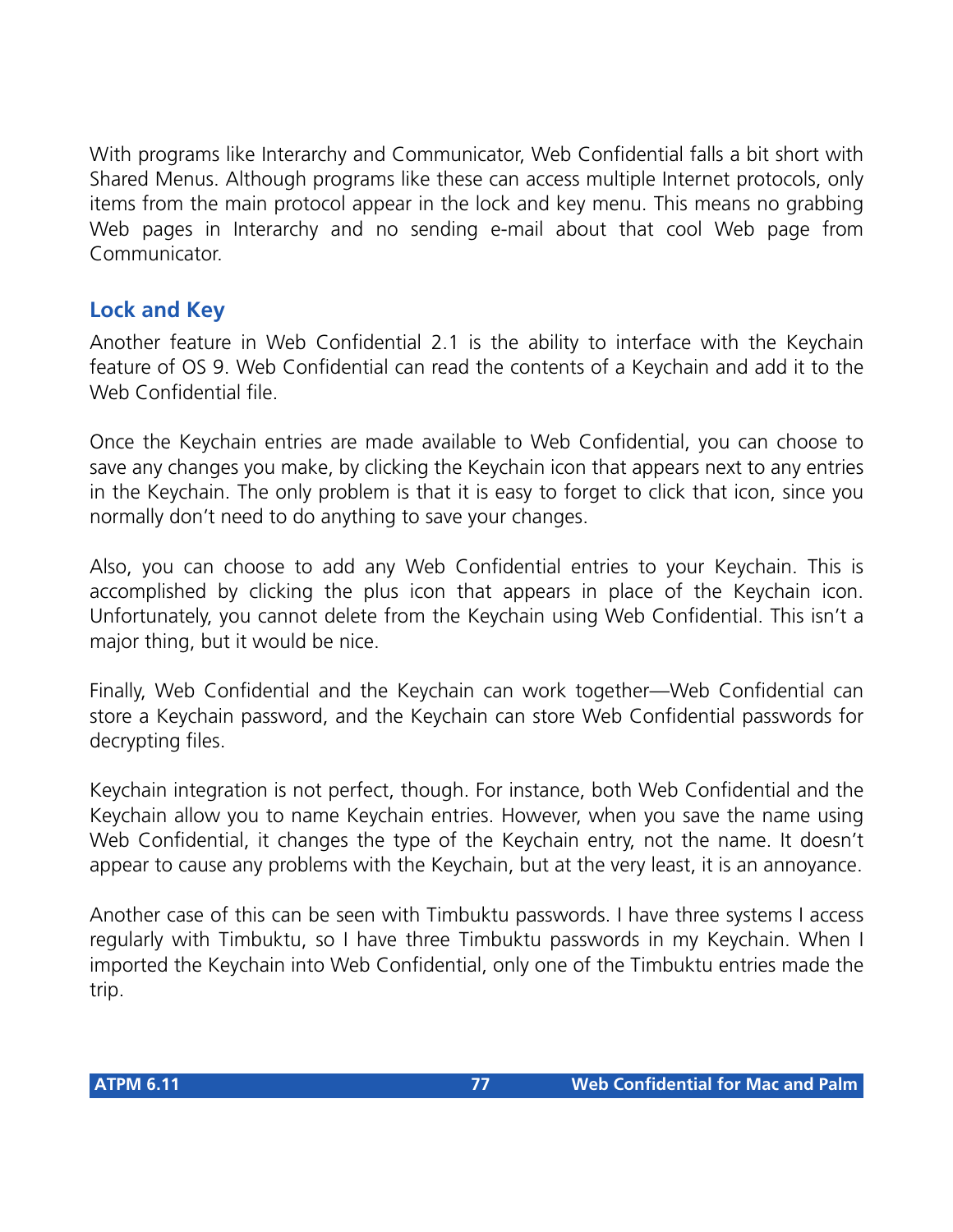Integrating Web Confidential and the Keychain is a good idea—there are times where the Keychain is more convenient than switching to Web Confidential. Furthermore, there really isn't any way to edit something once it's in the Keychain, short of changing its name. The integration doesn't seem complete, though. Although the problems seem minor, they are still annoying.

# **On The Road**

To be perfectly honest, I never really thought much about Web Confidential's non-Internet related features. Why would I need to keep my PIN on my computer? I'm not going to drag it down to the ATM when I need cash. In this regard, a Palm version of Web Confidential makes perfect sense—information that comes in handy away from the computer can finally travel away from the computer. Also, if you have a tendency to move from computer to computer, it certainly makes more sense to put all your passwords on a portable device than to keep a copy on each machine. Finally, if you create a new account while you're not at your computer, you can jot it down in your Palm and sync it with Web Confidential on your computer when you get back to it.

Web Confidential for Palm could easily be described as Web Confidential Lite, and that's to be expected. The vast majority of Palm owners do not use it to connect to the Internet. The only Palms that ship standard with Internet access, the Palm VII and the VIIx, use Web clippings and e-mail. Therefore, it makes sense that there's no "Go" button or other way to access the Internet directly from Web Confidential for Palm.

Instead, you get what can be described as the prototypical Palm application. Like the builtin Memo and Phonebook application, Web Confidential for Palm has two views. The first is a list view. Similar to the previously mentioned applications, this view shows the names of the items entered into the database. These items can sorted into categories. By default,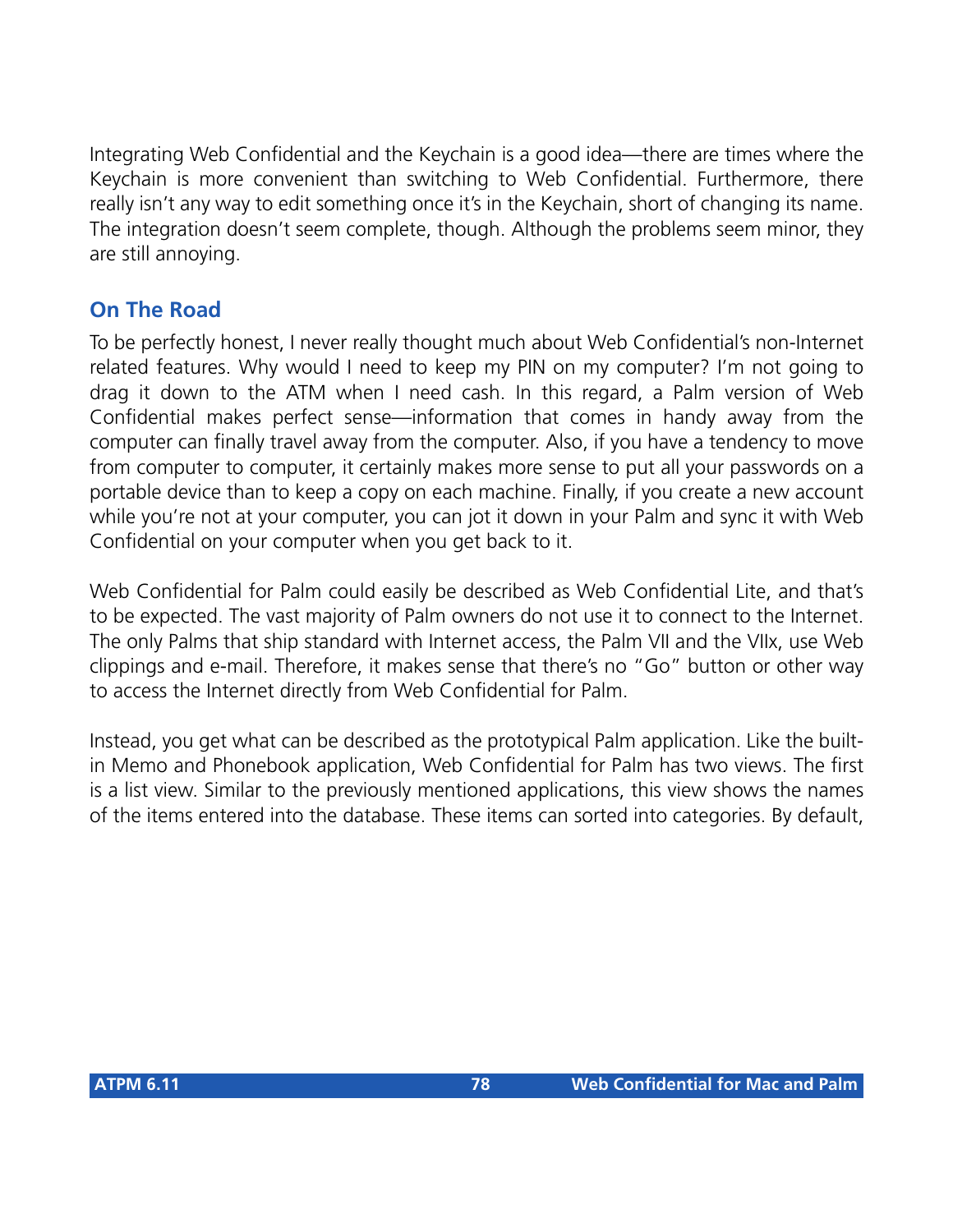Web Confidential for Palm comes pre-set with the same 15 categories as Web Confidential. When you sync, items coming from the desktop are placed in the proper category.

| Confidential                                                                                                                                                                  | <b>WWW Sites</b> |
|-------------------------------------------------------------------------------------------------------------------------------------------------------------------------------|------------------|
| <b>ATPM Staff</b><br>Internal Network Control<br>Uames Bond Confidential<br>OpSys<br>Sandbox Baseball<br>Service Page of xs4all<br><b>URL Manager Pro</b><br>Web Confidential | D<br>Ò           |
| (New)∎P<br>Look Up:<br>.                                                                                                                                                      |                  |

List View

The second view is the detail and editing view. This is similar to the editing view in the Phonebook application. In this view, you can see the same five fields as in the desktop application. If you prefer, the password field can be displayed as bullets (•). When you select this field for editing, it switches from bullets to clear text so you can read or change the password.

| Edit                                                   | WW Sites                 |
|--------------------------------------------------------|--------------------------|
| Name: Operating System                                 |                          |
| Home Page: http://webct.rpi.edu/SCR<br>User ID: blaire | IPT/CSCI_4210_00/scripts |
|                                                        |                          |
| Password:<br>Note:                                     |                          |
|                                                        |                          |
| Done ) (Details) ? 2: 自                                |                          |

Detail and Editing View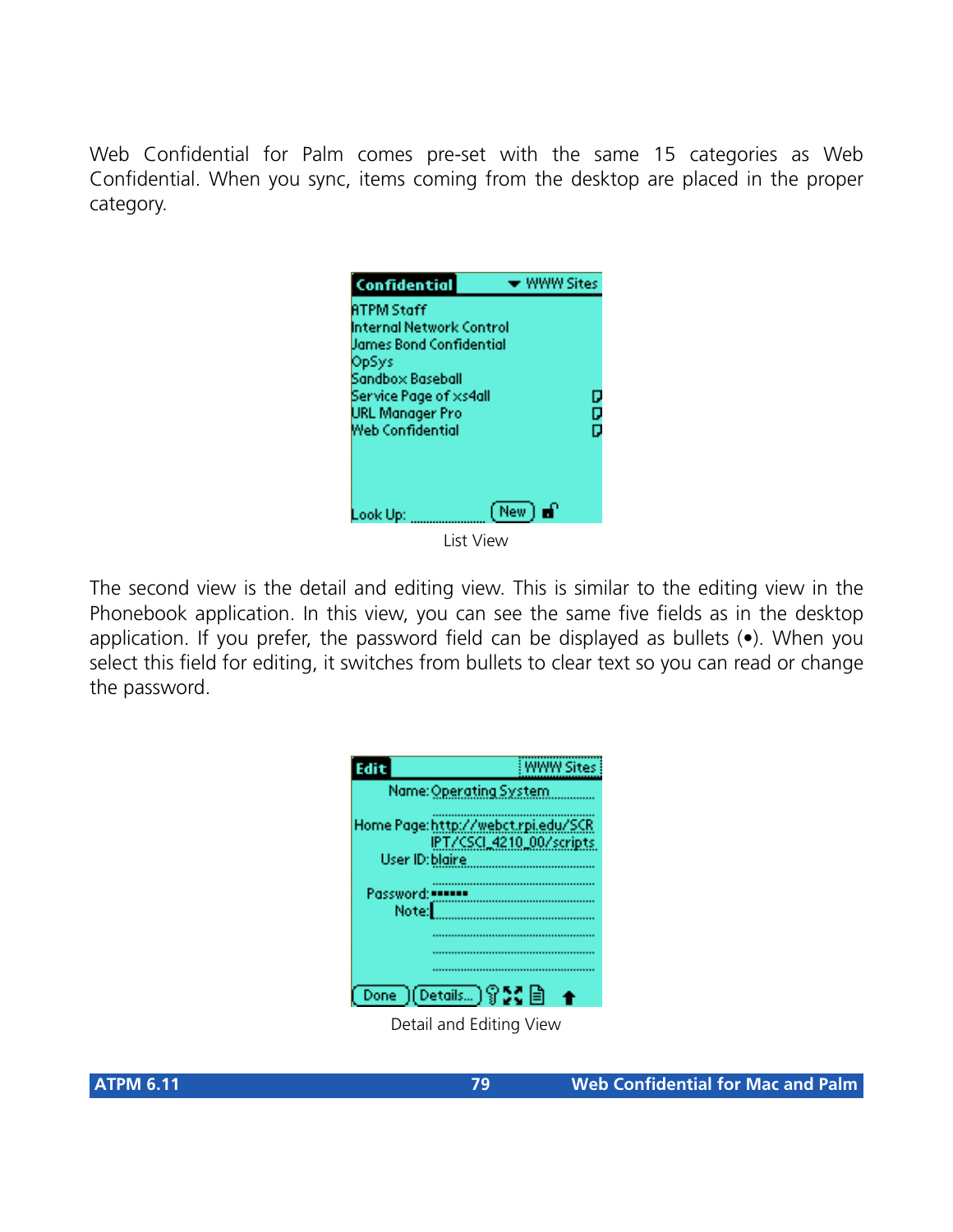All in all, Web Confidential for Palm is everything a Palm application should be—compact, efficient, and able to get the job done.

### **Protection**

Both the Macintosh and Palm versions of Web Confidential allow you to encrypt your information to keep it safe from prying eyes. Both versions include the ability to encrypt using the 448-bit Blowfish algorithm. According to the documentation, there is no known attack against the Blowfish algorithm. Also, the Macintosh version includes the option of using MacPGP, if you prefer.

One complaint I had about protecting passwords in version 1.1 was the eyeglasses icon next to every password. Whenever the cursor was placed over the eyeglasses, the password would be displayed. In version 2.1, you now have the option of disabling the eyeglasses in the preferences. This will keep casual browsers from peeking at your password; unless they know their way around Web Confidential, they aren't going to be able to find your password.

Also, both versions allow for automatic encryption after a period of inactivity. Although this keeps your data secure, there are a few downsides. In the Macintosh version, when the password file is locked, the entries in the Shared Menus become inactive. The full list is still displayed in the menu, but clicking on one does nothing. As for the Palm version, the downside is more of an annoyance than anything else—whenever you want to sync with the desktop, the database must be decrypted. If the database on the Palm is encrypted, nothing gets updated. The only notice that anything is wrong is an entry in the HotSync log.

# **Conclusion**

Like its predecessor, Web Confidential 2.1 provides a central location for storing Web passwords, e-mail contacts, PIN numbers, and the like. It still features strong security features to protect this information. Furthermore, by making one-button submission accessible to all major Web browsers, Web Confidential has eliminated one of its major flaws from the previous version. However, some of the interface problems remain from the previous version, and they keep Web Confidential from getting an Excellent rating.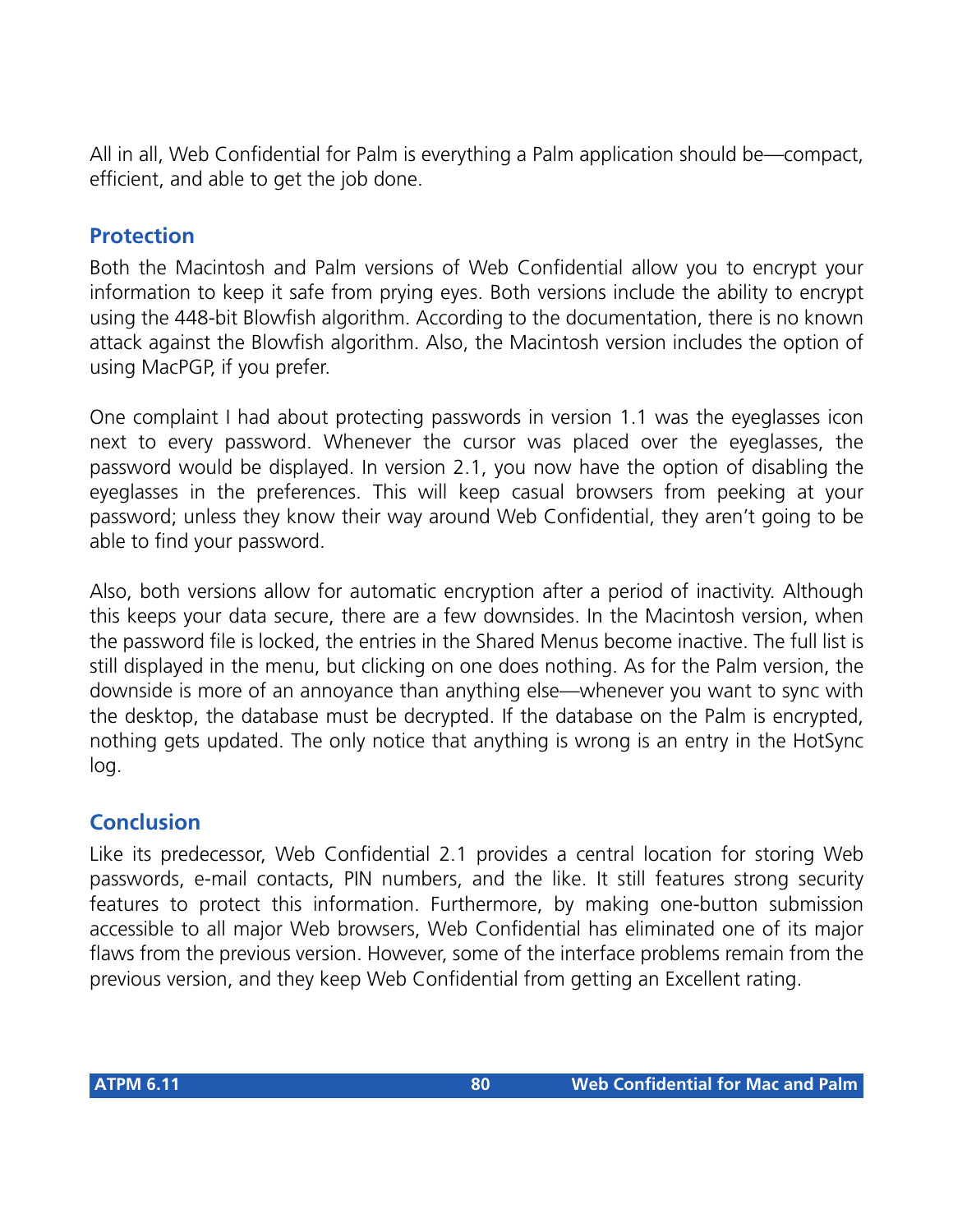Likewise, Web Confidential for Palm is also a very strong product and everything you would expect from a Palm application. It is the perfect mobile solution for keeping track of passwords and other pertinent information while you are away from the computer. The only complaint I have about it is the requirement that you decrypt the database before HotSyncing. One of the original selling points of Palm products was the ability to sync with a single button. Now, I have to choose between leaving my database decrypted or remembering to decrypt it when I drop my Visor in the cradle.

*Copyright © 2000 Eric Blair,* [eblair@atpm.com](mailto:eblair@atpm.com)*. Reviewing in ATPM is open to anyone. If you're interested, write to us at* [reviews@atpm.com](mailto:reviews@atpm.com)*.*

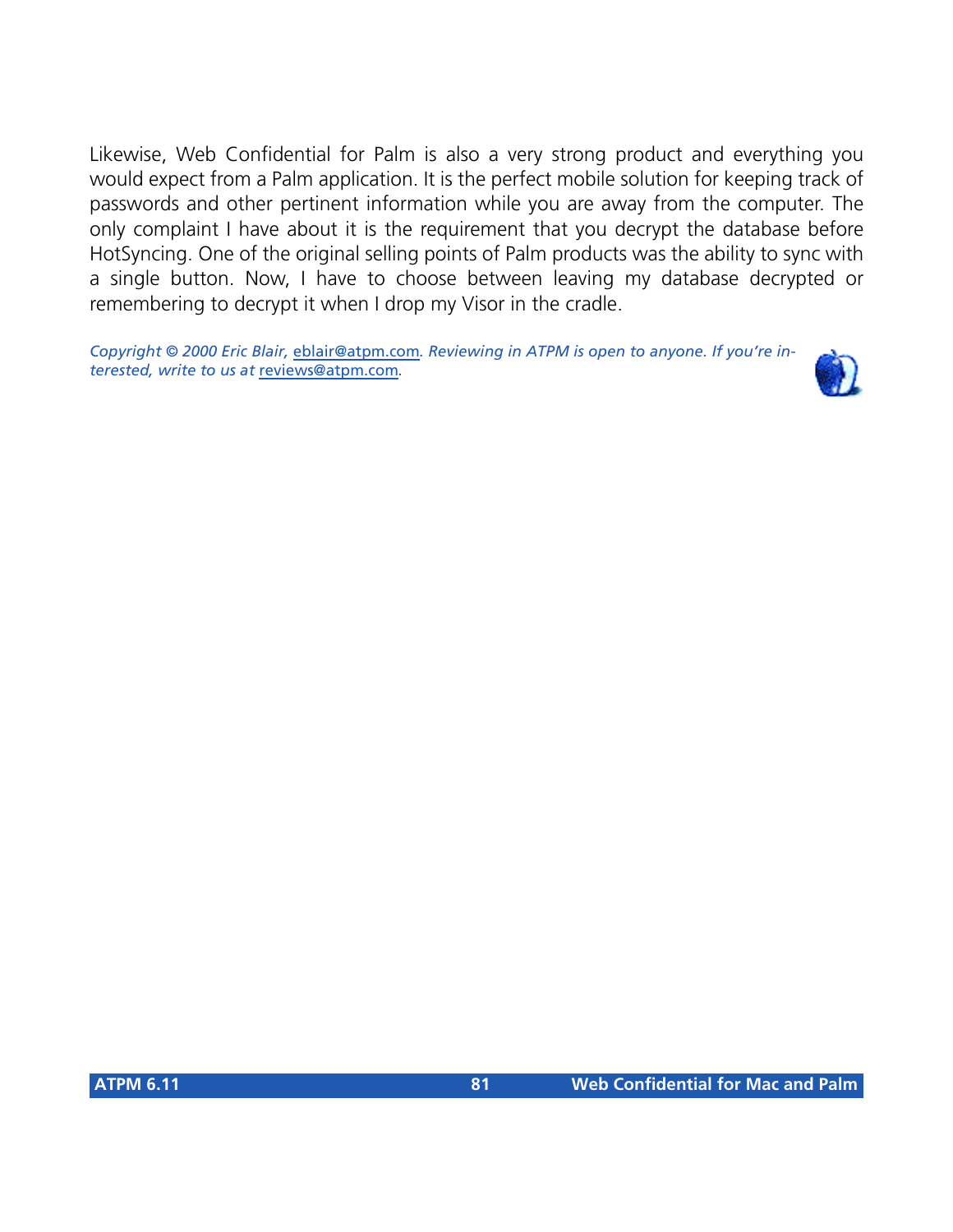# **FAQ: Frequently Asked Questions**

# **What Is ATPM?**

*About This Particular Macintosh* (ATPM) is, among other things, a monthly Internet magazine or "e-zine." ATPM was created to celebrate the personal computing experience. For us this means the most personal of all personal computers—the Apple Macintosh. About This Particular Macintosh is intended to be about your Macintosh, our Macintoshes, and the creative, personal ideas and experiences of everyone who uses a Mac. We hope that we will continue to be faithful to our mission.

# **Are You Looking for New Staff Members?**

We currently need several **Contributing Editors**, an **Interviews Manager**, a **Copy Editor**, and a **Publicity Manager**. Please [contact us](mailto:editor@atpm.com) if you're interested.

### **How Can I Subscribe to ATPM?**

Visit the [subscriptions page](http://www.atpm.com/subscribe) or send an e-mail to [subscriptions@atpm.com](mailto:subscriptions@atpm.com) with the word help in the subject line. Instructions for subscribing and unsubscribing will be returned, shortly.

#### **Which Format Is Best for Me?**



The **Online Webzine** edition is for people who want to view ATPM in their Web browser, while connected to the Internet. It provides sharp text, lots of navigation options, and live links to ATPM back issues and other Web pages. You can use Sherlock to [search](http://www.atpm.com/search) all of the online issues at once.



The **Offline Webzine** is a HTML version of ATPM that is formatted for viewing offline and made available in a StuffIt archive to reduce file size. The graphics, content, and navigation elements are the same as with the Online Webzine, but

you can view it without being connected to the Internet. It requires a Web browser.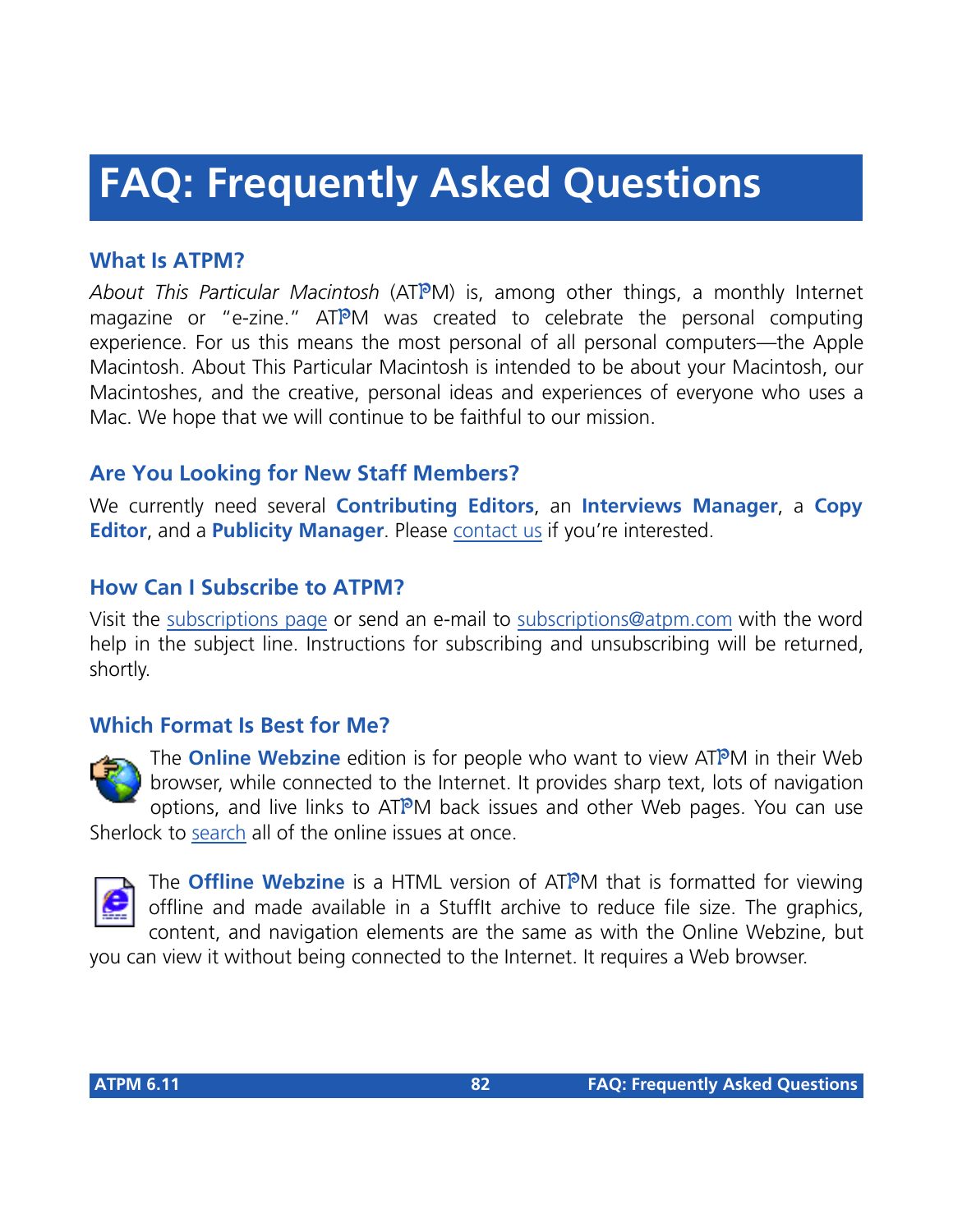

The **Print PDF** edition is saved in Adobe Acrobat format. It has a two-column layout with smaller text and higher-resolution graphics that are optimized for printing. It may be viewed online in a browser, or downloaded and viewed in

Adobe's free Acrobat Reader on Macintosh or Windows. PDFs may be magnified to any size and searched with ease.



The **Screen PDF** edition is also saved in Adobe Acrobat format. It's a one-column layout with larger text that's optimized for reading on-screen. It may be viewed online in a browser, or downloaded and viewed in Adobe's free Acrobat Reader on

Macintosh or Windows. PDFs may be magnified to any size and searched with ease.

# **What Are Some Tips for Viewing PDFs?**

- You can [download](http://www.adobe.com/prodindex/acrobat/readstep.html) Adobe Acrobat Reader for free. If you have a Power Macintosh, Acrobat Reader 4 has better quality and performance. ATPM is also compatible with Acrobat Reader 3, for those with 680x0 Macs.
- You can zoom the PDF to full window width and scroll through articles simply by single-clicking anywhere in the article text (except underlined links).
- You can quickly navigate between articles using the bookmarks pane at the left of the main viewing window.
- For best results on small screens, be sure to hide the bookmarks pane; that way you'll be able to see the entire page width at 100%.
- Try turning Font Smoothing on and off in Acrobat Reader's preferences to see which setting you prefer.
- All blue-underlined links are clickable. Links to external Web sites are reproduced in footnotes at the bottoms of pages, in case you are reading from a printed copy.
- You can hold down option while hovering over a link to see where it will lead.
- For best results, turn off Acrobat's "Fit to Page" option before printing.

# **Why Are Some Links Double-Underlined?**

In the PDF editions of ATPM, links that are double-underlined lead to other pages in the same PDF. Links that are single-underlined will open in your Web browser.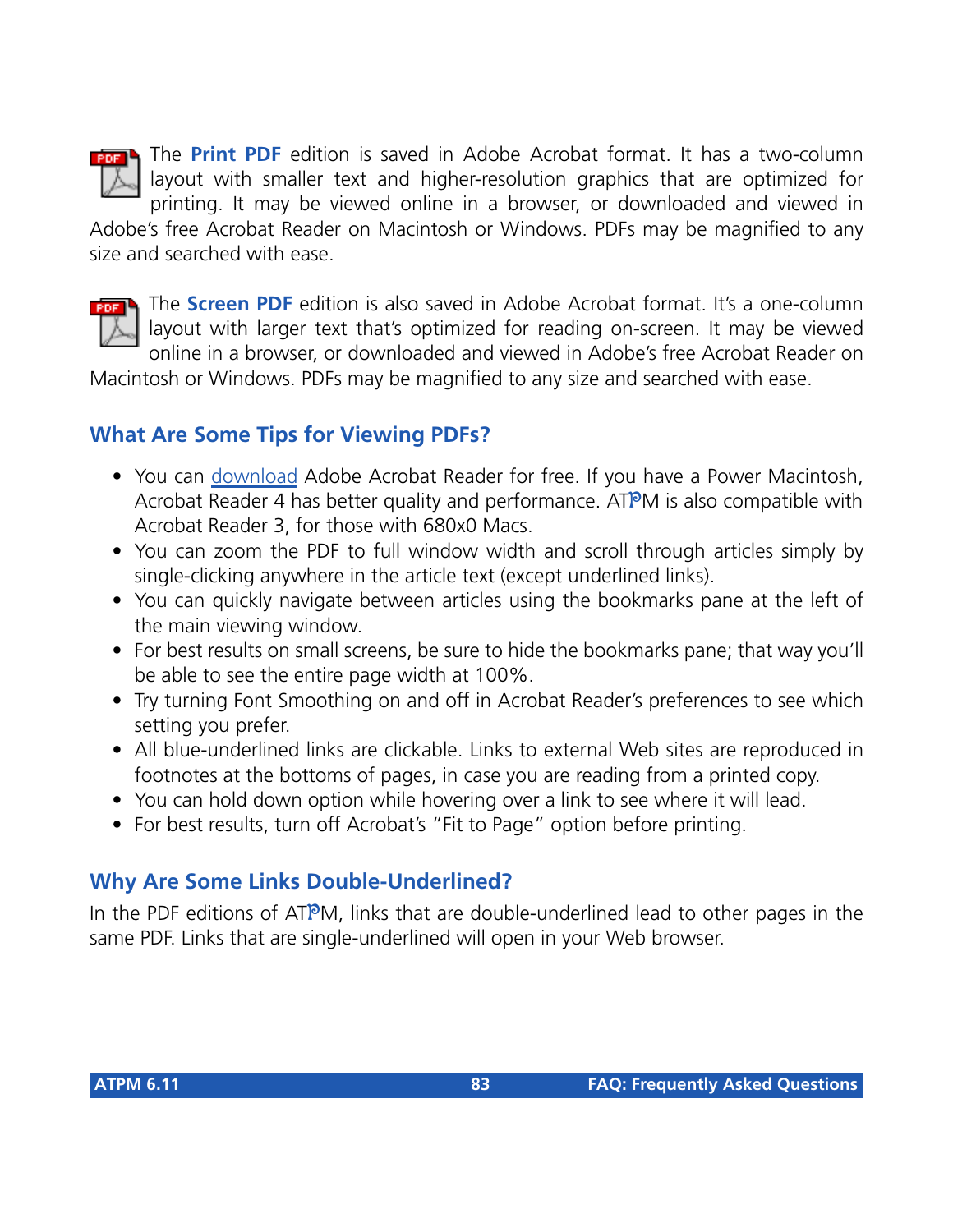### **What If I Get Errors Decoding ATPM?**

ATPM and MacFixIt readers have reported problems decoding MacBinary files using early versions of Stufflt Expander 5.x. If you encounter problems decoding ATPM, we recommend upgrading to [StuffIt Expander 5.1.4 or later](http://www.aladdinsys.com/expander/index.html).

#### **How Can I Submit Cover Art?**

We enjoy the opportunity to display new, original cover art every month. We're also very proud of the people who have come forward to offer us cover art for each issue. If you're a Macintosh artist and interested in preparing a cover for ATPM, please e-mail us. The way the process works is pretty simple. As soon as we have a topic or theme for the upcoming issue we let you know about it. Then, it's up to you. We do not pay for cover art but we are an international publication with a broad readership and we give appropriate credit alongside your work. There's space for an e-mail address and a Web page URL, too. Write to [editor@atpm.com](mailto:editor@atpm.com) for more information.

#### **How Can I Send a Letter to the Editor?**

Got a comment about an article that you read in  $ATPM$ ? Is there something you'd like us to write about in a future issue? We'd love to hear from you. Send your e-mail to [editor@atpm.com.](mailto:editor@atpm.com) We often publish the e-mail that comes our way.

#### **Do You Answer Technical Support Questions?**

Of course. Email our Help Department at [help@atpm.com](mailto:help@atpm.com).

#### **How Can I Contribute to ATPM?**

There are several sections of ATPM to which readers frequently contribute:

#### **Segments: Slices from the Macintosh Life**

This is one of our most successful spaces and one of our favorite places. We think of it as kind of the ATPM "guest room." This is where we will publish that sentimental Macintosh story that you promised yourself you would one day write. It's that special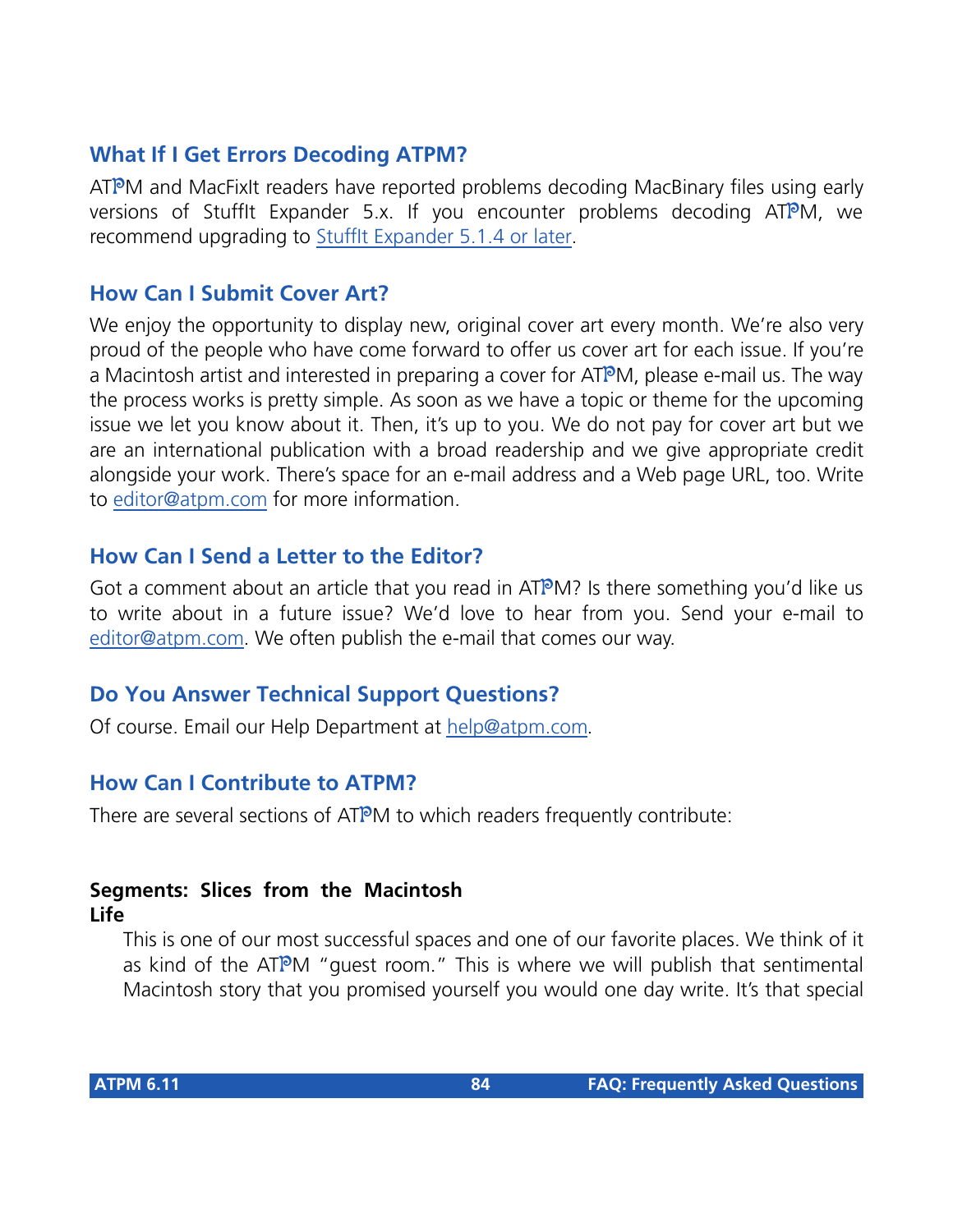place in ATPM that's specifically designated for your stories. We'd really like to hear from you. Several Segments contributors have gone on to become ATPM columnists. Send your stuff to [editor@atpm.com](mailto:editor@atpm.com).

#### **Hardware and Software Reviews**

ATPM publishes hardware and software reviews. However, we do things in a rather unique way. Techno-jargon can be useful to engineers but is not always a help to most Mac users. We like reviews that inform our readers about how a particular piece of hardware or software will help their Macintosh lives. We want them to know what works, how it may help them in their work, and how enthusiastic they are about recommending it to others. If you have a new piece of hardware or software that you'd like to review, contact our reviews editor at [reviews@atpm.com](mailto:reviews@atpm.com) for more information.

#### **Shareware Reviews**

Most of us have been there; we find that special piece of shareware that significantly improves the quality our Macintosh life and we wonder why the entire world hasn't heard about it. Now here's the chance to tell them! Simply let us know by writing up a short review for our shareware section. Send your reviews to [reviews@atpm.com.](mailto:reviews@atpm.com)

#### **Which Products Have You Reviewed?**

Check our [reviews index](http://www.atpm.com/reviews) for the complete list.

#### **What is Your Rating Scale?**

ATPM uses the following ratings (in order from best to worst): Excellent, Very Nice, Good, Okay, Rotten.

#### **Will You Review My Product?**

If you or your company has a product that you'd like to see reviewed, send a copy our way. We're always looking for interesting pieces of software to try out. Contact [reviews@atpm.com](mailto:reviews@atpm.com) for shipping information.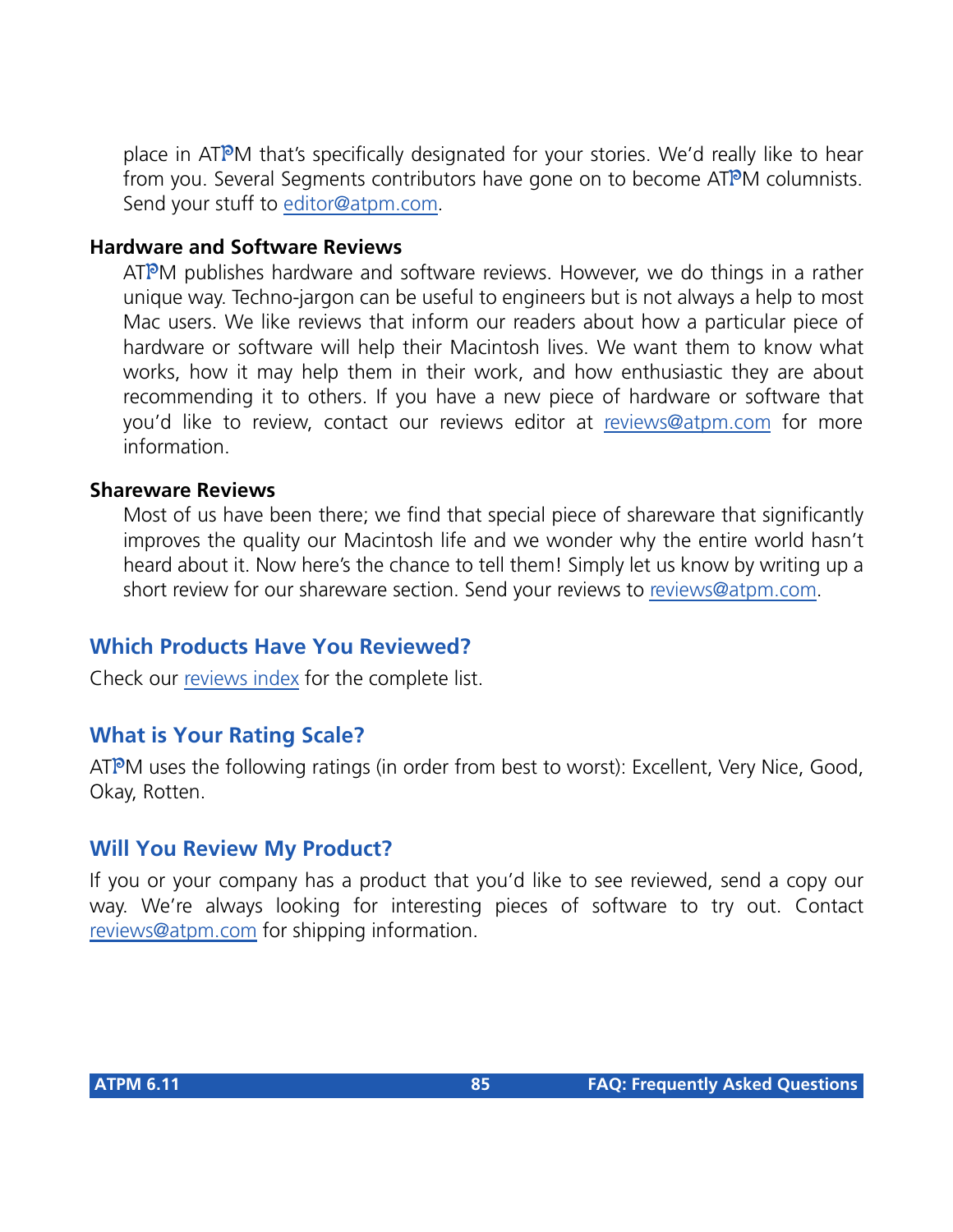#### **Can I Sponsor ATPM?**

About This Particular Macintosh is free, and we intend to keep it this way. Our editors and staff are volunteers with "real" jobs who believe in the Macintosh way of computing. We don't make a profit, nor do we plan to. As such, we rely on advertisers to help us pay for our Web site and other expenses. Please consider supporting ATPM by advertising in our issues and on our web site. Contact<advertise@atpm.com>for more information.

#### **Where Can I Find Back Issues of ATPM?**

[Back issues](http://www.atpm.com/Back/) of ATPM, dating since April 1995, are available in DOCMaker stand-alone format. In addition, all issues since ATPM 2.05 (May 1996) are available in HTML format. You can [search](http://www.atpm.com/search) all of our back issues.

#### **What If My Question Isn't Answered Above?**

We hope by now that you've found what you're looking for (We can't imagine there's something else about ATPM that you'd like to know.). But just in case you've read this far (We appreciate your tenacity.) and still haven't found that little piece of information about  $ATPM$  that you came here to find, please feel free to e-mail us at (You guessed it.) [editor@atpm.com.](mailto:editor@atpm.com)

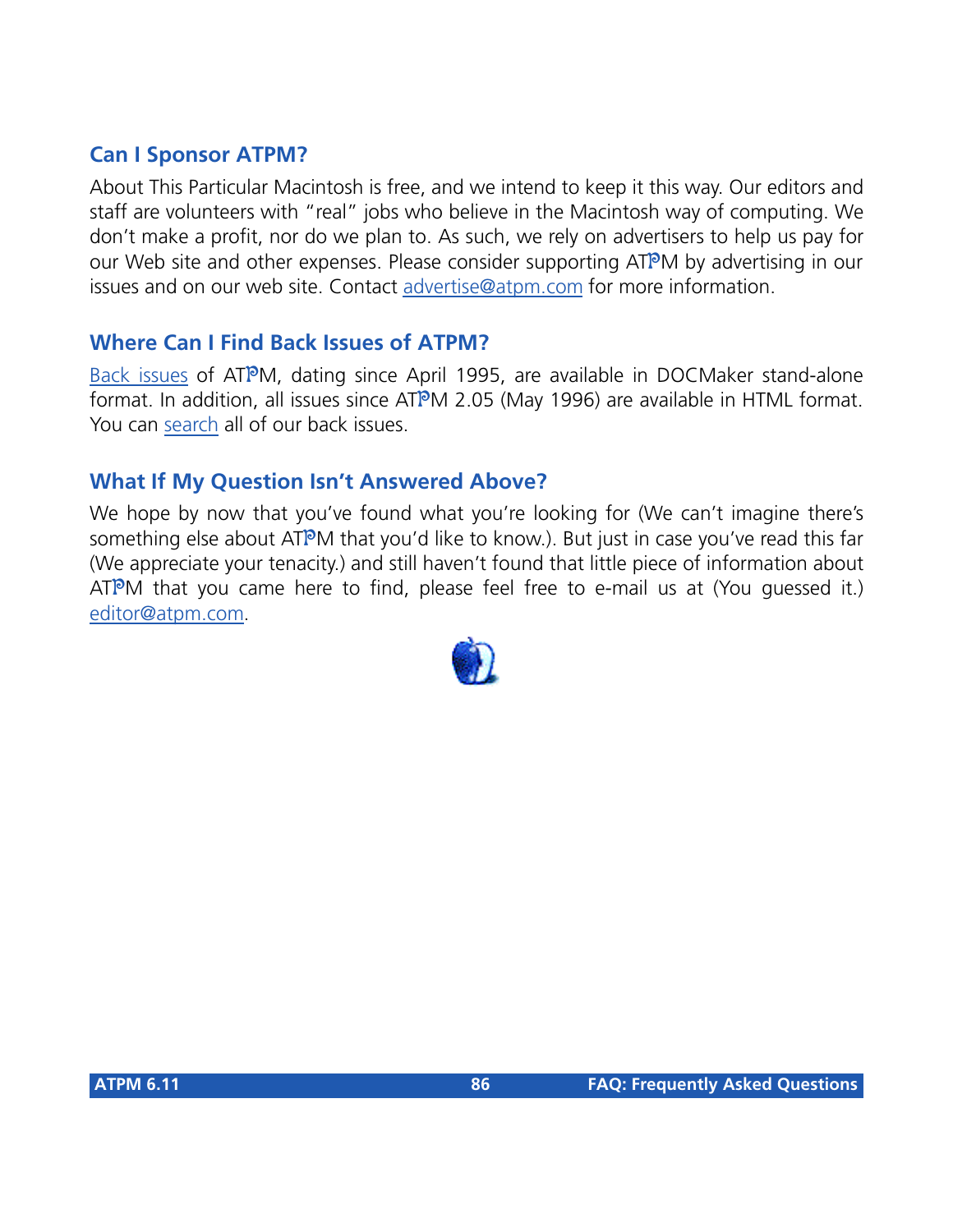# **VPs if You Please**

This is the latest in ATPM's series of *Trivia Challenges*. Answers to this month's *Trivia Challenge* will be found in the next issue of ATPM. If you have any suggestions for future *Trivia Challenges*, or would like to contribute a *Trivia Challenge*, please e-mail me at [egoss@atpm.com](mailto:egoss@atpm.com).

I'd like to congratulate last month's *Trivia Challenge* winners: Iowan Toni Graham and Shane Liesegang from Virginia. This month's prize of a dynamite ATPM T-shirt goes to the first two correct entries I receive at [egoss@atpm.com.](mailto:egoss@atpm.com) Individual readers are eligible to win only once every twelve months.

This month's *Trivia Challenge* is timed to coincide with America's presidential election, which should be news about the time you read this. On the left is a list of former US Vice Presidents who went on to become Presidents themselves. On the right are the Presidents under whom they served. So vote for your favorite on November 7; then match up the Presidents and VPs as you take part in:

# **Trivia Challenge 6.11—VPs If You Please**

| 1. John Adams         | A. James A. Garfield     |
|-----------------------|--------------------------|
| 2. Martin Van Buren   | B. Warren G. Harding     |
| 3. Millard Fillmore   | C. Andrew Jackson        |
| 4. Chester A. Arthur  | D. Richard M. Nixon      |
| 5. Theodore Roosevelt | E. Dwight D. Eisenhower  |
| 6. Calvin Coolidge    | F. George Washington     |
| 7. Harry Truman       | G. Zachary Taylor        |
| 8. Richard M. Nixon   | H. Franklin D. Roosevelt |
| 9. Lyndon B. Johnson  | I. William McKinley      |
| 10. Gerald Ford       | J. John F. Kennedy       |